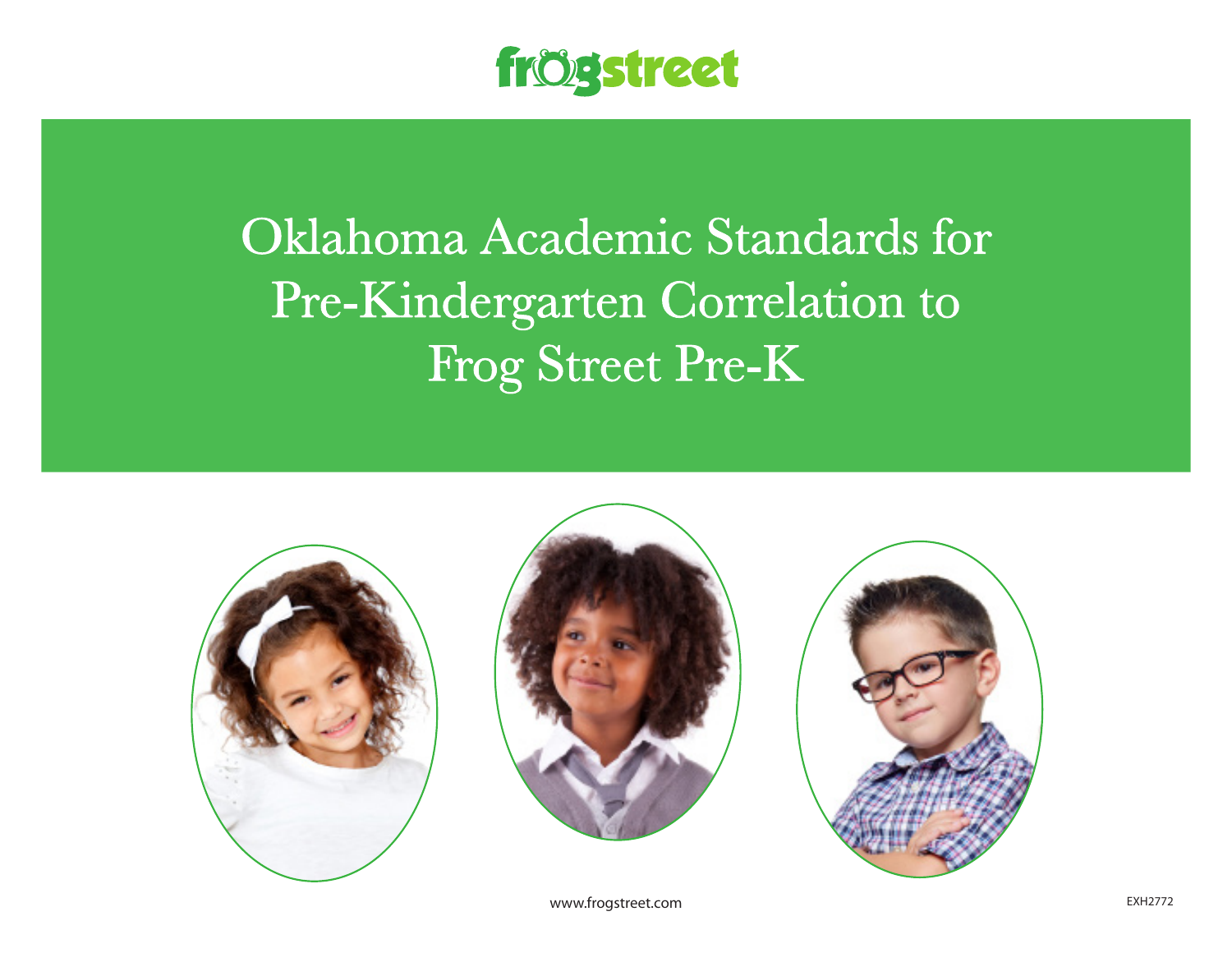## **Oklahoma Academic Standards Correlation to Frog Street Pre-K 2020**

| <b>Oklahoma Academic Standards for Pre-K</b>                     | <b>Frog Street Pre-K Teacher Guide Page References</b>                                                                        |
|------------------------------------------------------------------|-------------------------------------------------------------------------------------------------------------------------------|
|                                                                  | <b>English Language Arts</b>                                                                                                  |
| <b>Standard 1: Speaking and Listening</b>                        |                                                                                                                               |
|                                                                  | Students will speak and listen effectively in a variety of situations including, but not limited to, responses to reading and |
|                                                                  | writing.                                                                                                                      |
|                                                                  | Reading: Students will develop and apply effective communication skills through speaking and active listening.                |
| PK.1.R.1 Students will actively listen and speak using agreed-   | TG1: 13, 20, 26, 43, 46, 51, 52, 62, 67, 72, 96, 98, 103, 104                                                                 |
| upon rules with guidance and support.                            | TG2: 20, 26, 52, 78, 104 TG3: 19, 26, 44, 52, 70, 78, 96, 97,                                                                 |
|                                                                  | 104 TG4: 16, 18, 20, 26, 37, 44, 45, 46, 52, 70, 71, 72, 78, 96,                                                              |
|                                                                  | 97, 98, 104 TG5: 16, 17, 26, 43, 45, 52, 63, 70, 71, 78, 88, 96,                                                              |
|                                                                  | 97, 104 TG6: 17, 26, 44, 45, 52, 71, 78, 89, 96, 97, 104 TG7:                                                                 |
|                                                                  | 19, 26, 40, 42, 43, 45, 52, 64, 66, 68, 69, 71, 78, 93, 94, 95, 97,                                                           |
|                                                                  | 104 TG8: 16, 17, 18, 19, 26, 42, 43, 44, 45, 46, 52, 66, 68, 69,                                                              |
|                                                                  | 71, 72, 78, 92, 94, 95, 96, 97, 98, 104 TG9: 14, 16, 17, 18, 19,                                                              |
|                                                                  | 20, 26, 43, 45, 46, 52, 66, 68, 69, 70, 71, 78, 94, 95, 96, 97, 104                                                           |
| PK.1.R.2 Students will begin to ask and answer questions about   | TG1: 18, 42, 44, 45, 68, 71, 96 TG2: 16, 17, 18, 42, 43, 44, 45,                                                              |
| information presented orally or through text or other media with | 68, 69, 70, 71, 94, 96 TG3: 16, 17, 18, 42, 43, 44, 68, 69, 70,                                                               |
| guidance and support.                                            | 94, 96 TG4: 16, 17, 18, 42, 44, 68, 71, 94, 96, 97 TG5: 17, 18,                                                               |
|                                                                  | 42, 44, 45, 68, 70, 71, 94, 96, 97 TG6: 16, 17, 18, 19, 42, 44,                                                               |
|                                                                  | 68, 70, 94, 96 TG7: 18, 42, 44, 45, 68, 70, 94, 96 TG8: 16, 18,                                                               |
|                                                                  | 19, 42, 43, 44, 45, 68, 69, 70, 71, 94, 95, 96, 97 TG9: 16, 13,                                                               |
|                                                                  | 18, 19, 42, 45, 68, 70, 71, 95, 96, 97                                                                                        |
| PK.1.R.3 Students will begin to engage in collaborative          | TG1: 26, 43, 62, 96, 103 TG2: 26, 52, 78, 104 TG3: 26, 52, 78,                                                                |
| discussions about appropriate topics and texts with peers and    | 97, 104 TG4: 18, 26, 44, 45, 52, 70, 71, 78, 96, 97, 104 TG5:                                                                 |
| adults in small and large groups with guidance and support.      | 16, 17, 26, 45, 52, 70, 71, 78, 88, 96, 97, 104 TG6: 17, 26, 44,                                                              |
|                                                                  | 45, 52, 71, 78, 89, 96, 97, 104 TG7: 19, 26, 42, 43, 45, 52, 68,                                                              |
|                                                                  | 69, 71, 78, 94, 95, 97, 104 TG8: 16, 17, 18, 19, 26, 42, 43, 44,                                                              |
|                                                                  | 45, 52, 68, 69, 71, 78, 94, 95, 96, 97, 104 TG9: 16, 17, 18, 19,                                                              |
|                                                                  | 26, 43, 45, 52, 68, 69, 70, 71, 78, 94, 95, 96, 97, 104                                                                       |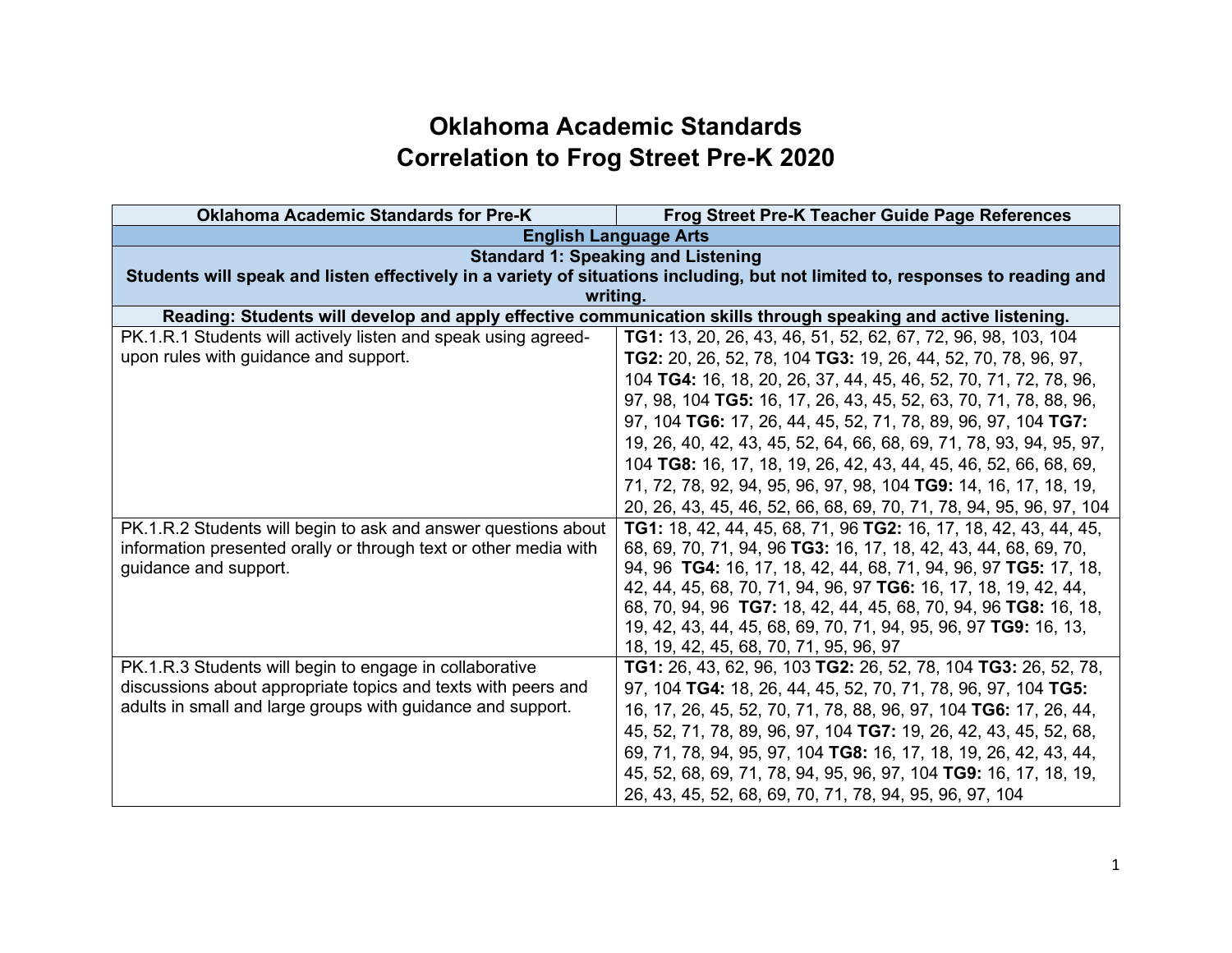| PK.1.R.4 Students will follow simple oral directions.                 | TG1: 24, 40, 46, 66, 72, 92, 98 TG2: 14, 15, 40, 66, 67, 99<br>TG3: 15, 19, 47, 47, 94 TG4: 16, 37, 46, 67, 76 TG5: 72 TG6:                                                                                                                 |
|-----------------------------------------------------------------------|---------------------------------------------------------------------------------------------------------------------------------------------------------------------------------------------------------------------------------------------|
|                                                                       | 11, 20, 35, 38, 61, 63, 72, 75 TG7: 63 TG8: 46, 72, 98 TG9: 72                                                                                                                                                                              |
|                                                                       | Writing: Students will develop and apply effective communication skills through speaking and active listening to create<br>individual and group projects and presentations.                                                                 |
|                                                                       |                                                                                                                                                                                                                                             |
| PK.1.W.1 Students will begin to orally describe personal              | Day 3 and Day 4 in Literacy Small Group lessons provide                                                                                                                                                                                     |
| interests or tell stories to classmates with guidance and support.    | opportunities for children to share personal connections or                                                                                                                                                                                 |
| PK.1.W.2 Students will work respectfully with others with             | stories with guidance and support.                                                                                                                                                                                                          |
| guidance and support.                                                 |                                                                                                                                                                                                                                             |
|                                                                       | TG1: 18, 42, 44, 68, 71, 96, 103 TG2: 16, 18, 42, 44, 45, 68,                                                                                                                                                                               |
|                                                                       | 70, 71, 94, 96 TG3: 16, 18, 42, 44, 68, 70, 89, 94, 96 TG4: 16,                                                                                                                                                                             |
|                                                                       | 17, 18, 42, 44, 68, 71, 94, 96, 97 TG5: 17, 18, 44, 45, 68, 70,                                                                                                                                                                             |
|                                                                       | 71, 94, 96, 97 TG6: 16, 17, 18, 19, 42, 44, 68, 70, 73, 94, 96                                                                                                                                                                              |
|                                                                       | TG7: 18, 42, 44, 45, 68, 70, 94, 96 TG8: 16, 18, 19, 42, 43, 44,                                                                                                                                                                            |
|                                                                       | 45, 68, 69, 70, 71, 94, 95, 96, 97 TG9: 16, 13, 18, 19, 42, 45,                                                                                                                                                                             |
|                                                                       | 68, 70, 71, 95, 96, 97                                                                                                                                                                                                                      |
|                                                                       |                                                                                                                                                                                                                                             |
|                                                                       | Resources: Strategy Card - Expressive Writing                                                                                                                                                                                               |
|                                                                       | <b>Standard 2: Reading Foundations</b>                                                                                                                                                                                                      |
|                                                                       | Students will develop foundational skills for future reading success by working with sounds, letters, and text.<br>Phonological Awareness: Phonological awareness is the ability to recognize, think about, and manipulate sounds in spoken |
|                                                                       | language without using text.                                                                                                                                                                                                                |
| PK.2.PA.1 Students will distinguish spoken words in a sentence        | TG1: 20, 66, 92, 98 TG2: 14, 40, 46, 66, 92 TG8: 14, 20                                                                                                                                                                                     |
| with guidance and support.                                            |                                                                                                                                                                                                                                             |
|                                                                       |                                                                                                                                                                                                                                             |
|                                                                       | <b>Resources: Strategy Card - Sentence Segmentation</b>                                                                                                                                                                                     |
| PK.2.PA.2 Students will recognize spoken words that rhyme.            | TG3: 95 TG4: 14, 20, 40, 46, 66, 72, 92, 98 TG5. 98 TG6: 17,                                                                                                                                                                                |
|                                                                       | 43, 72 TG8: 71, 92 TG9: 14, 20, 97                                                                                                                                                                                                          |
|                                                                       |                                                                                                                                                                                                                                             |
|                                                                       | <b>Resources: Strategy Card - Rhyming Words</b>                                                                                                                                                                                             |
| PK.2.PA.3 Students will begin to recognize syllables in spoken        | TG3: 14, 35, 40, 46, 66, 72, 89, 92, 98 TG8: 40, 46, 66, 72                                                                                                                                                                                 |
| words (e.g., sunshine= sun + shine).                                  |                                                                                                                                                                                                                                             |
|                                                                       | <b>Resources: Strategy Card -Syllables</b>                                                                                                                                                                                                  |
| PK.2.PA.4 Students will begin to isolate initial and final sounds in  | TG6: 14, 20, 40, 46, 66, 92, 98 TG7: 14, 20 TG9: 40, 46                                                                                                                                                                                     |
| spoken words.                                                         |                                                                                                                                                                                                                                             |
| PK.2.PA.5 Students will begin to recognize initial sounds in a set of | TG5: 14, 20, 40, 46, 66, 72, 92, 98 TG9: 92, 96, 98                                                                                                                                                                                         |
| spoken words (i.e., alliteration).                                    | <b>Resources: Strategy Card - Alliteration</b>                                                                                                                                                                                              |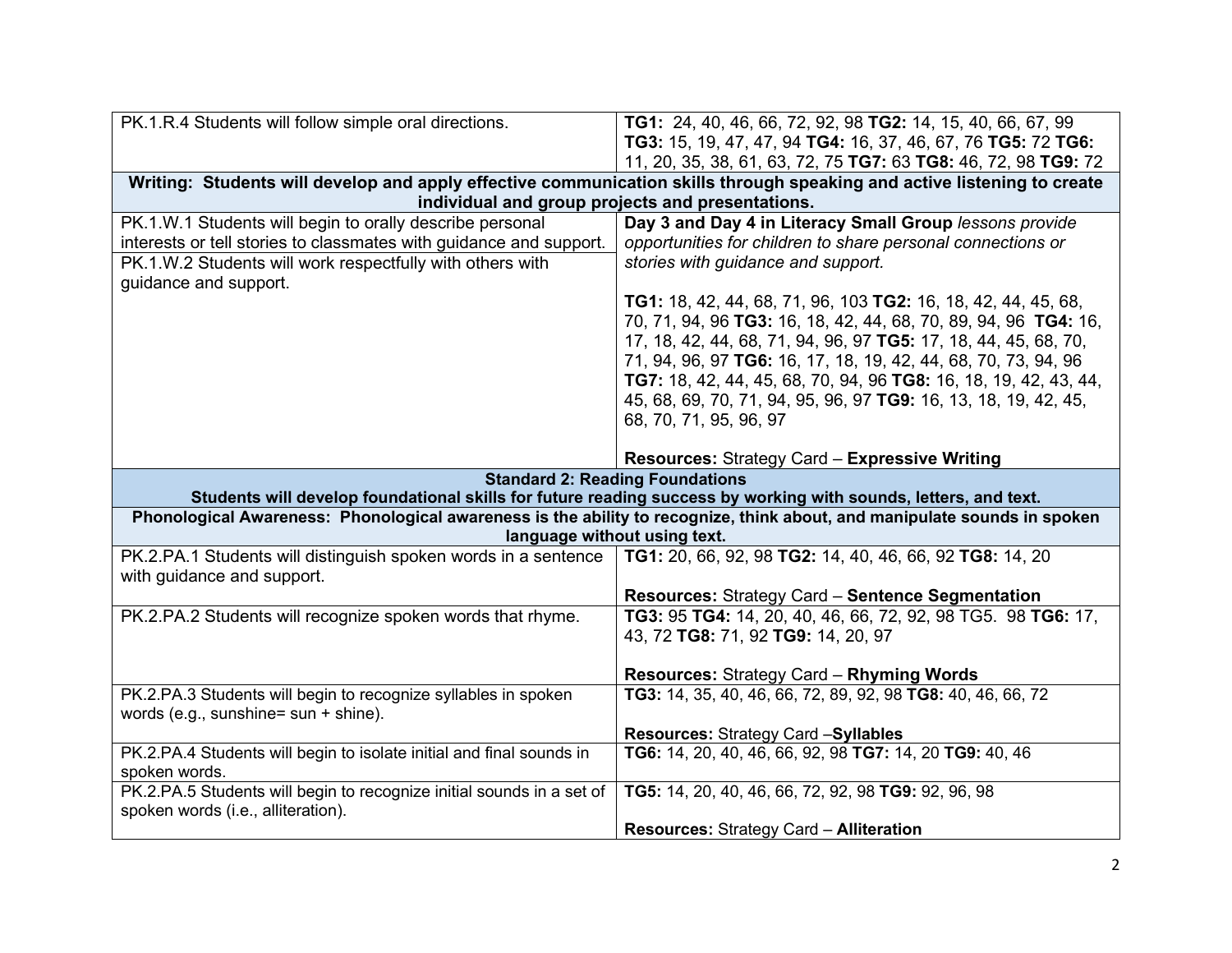| Print Concepts: Students will demonstrate their understanding of the organization and basic features of print, including book |                                                                                                                                             |
|-------------------------------------------------------------------------------------------------------------------------------|---------------------------------------------------------------------------------------------------------------------------------------------|
|                                                                                                                               | handling skills and the understanding that printed materials provide information and tell stories.                                          |
| PK.2.PC.1 Students will write the majority of the letters in their first                                                      | TG1: 21, 34, 60 TG2: 8, 21, 34, 47, 86, 99 TG3: 21, 47, 60, 73, 86,                                                                         |
| name and some uppercase and lowercase letters with guidance                                                                   | 99 TG4: 21, 34, 47, 86, 99 TG5: 8, 21, 60, 86, 99 TG6: 8, 21, 34,                                                                           |
| and support.                                                                                                                  | 60, 86, 99 TG7: 8, 34, 47, 60, 73 TG8: 47, 60, 73, 86, 99 TG9: 21,                                                                          |
|                                                                                                                               | 34, 47, 60, 73, 86, 99                                                                                                                      |
|                                                                                                                               |                                                                                                                                             |
|                                                                                                                               | <b>Resources:</b> Strategy Card - Alphabet Knowledge, Letter Builder                                                                        |
|                                                                                                                               | Set, Letter Card Set                                                                                                                        |
| PK.2.PC.2 Students will understand that print carries a message by                                                            | TG1: 47, 73, 86, 94, 99 TG2: 8, 16, 34 TG3: 18, 34, 44, 70, 96 TG4:                                                                         |
| recognizing labels, signs, and other print in the environment with                                                            | 18, 44, 96 TG5: 16, 21, 44, 70, 95, 96 TG6: 16, 44, 70, 96 TG7: 8, 16,                                                                      |
| guidance and support.                                                                                                         | 18, 44, 60, 70, 96 TG8: 8, 18, 44, 60, 70, 96 TG9: 8, 44, 70, 96                                                                            |
| PK.2.PC.3 Students will begin to demonstrate correct book orientation                                                         | TG1: 47, 86, 95 TG2: 8, 34, 89 TG3: 34 TG4: 35, 61 TG5: 43 TG6:                                                                             |
| and identify the front and back covers of a book.                                                                             | 21, 99 TG7: 8, 16, 60 TG8: 8, 60 TG9: 8                                                                                                     |
| PK.2.PC.4 Students will recognize that written words are made up of                                                           | Morning Message, Step 2 models sentence structure and spacing                                                                               |
| letters and are separated by spaces with guidance and support.                                                                | each day.                                                                                                                                   |
|                                                                                                                               |                                                                                                                                             |
|                                                                                                                               | TG1: 66, 92 TG2: 14, 40, 66, 92 TG3: 14, 40, 66, 92 TG4: 14, 40, 66,<br>92 TG5: 14, 40, 66, 92 TG6: 14, 40, 66, 92 TG7: 92 TG8: 14, 20, 40, |
|                                                                                                                               | 66, 92 TG9: 14, 40                                                                                                                          |
| PK.2.PC.5 Students will begin to understand that print moves from top                                                         | Morning Message, Step 2 models print directionality daily.                                                                                  |
| to bottom, left to right, and front to back.                                                                                  |                                                                                                                                             |
|                                                                                                                               | TG1: 9, 40, 66, 92 TG2: 14, 66, 92 TG5: 14, 92 TG6: 14, 40 TG7: 14                                                                          |
|                                                                                                                               | TG8: 14, 47, 73, 92 TG9: 8, 14, 40, 66, 92                                                                                                  |
| PK.2.PC.6 Students will recognize ending punctuation marks in print                                                           | Morning Message, Step 2 models sentence structure, including                                                                                |
| during shared reading or other text experiences with guidance and                                                             | punctuation daily.                                                                                                                          |
| support.                                                                                                                      |                                                                                                                                             |
|                                                                                                                               | TG3: 14, 22, 40, 66, 92 TG4: 14, 21, 34, 40, 47, 66, 92, 99 TG5: 14,                                                                        |
|                                                                                                                               | 21, 40, 66, 92 TG6: 40, 66, 92 TG7: 14, 40, 66, 92 TG8: 8, 14, 40, 66,                                                                      |
|                                                                                                                               | 92 TG9: 14, 21, 40, 66, 92                                                                                                                  |
|                                                                                                                               | Phonics and Word Study: Students will decode and read words in context and isolation by applying phonics and word                           |
| analysis skills.                                                                                                              |                                                                                                                                             |
| PK.2.PWS.1 Students will name the majority of the letters in their first                                                      | TG1: 14, 21, 47, 61, 66, 73, 92, 99 TG2: 9, 14, 21, 35, 40, 47, 66, 73,                                                                     |
| name and many uppercase and lowercase letters with guidance and                                                               | 99 TG3: 14, 21, 40, 47, 66, 73, 92, 99 TG4: 8, 14, 21, 40, 47, 66, 73,                                                                      |
| support.                                                                                                                      | 92, 99 TG5: 14, 21, 40, 47, 60, 66, 92 TG6: 14, 21, 40, 47, 66, 73, 92,                                                                     |
|                                                                                                                               | 99 TG7: 14, 20, 21, 40, 47, 66, 73, 86, 92, 99 TG8: 8, 14, 21, 40, 47,                                                                      |
|                                                                                                                               | 66, 73, 92, 99 TG9: 8, 14, 21, 40, 47, 66, 73, 86, 92                                                                                       |
|                                                                                                                               | Resources: Strategy Card - Alphabet Knowledge                                                                                               |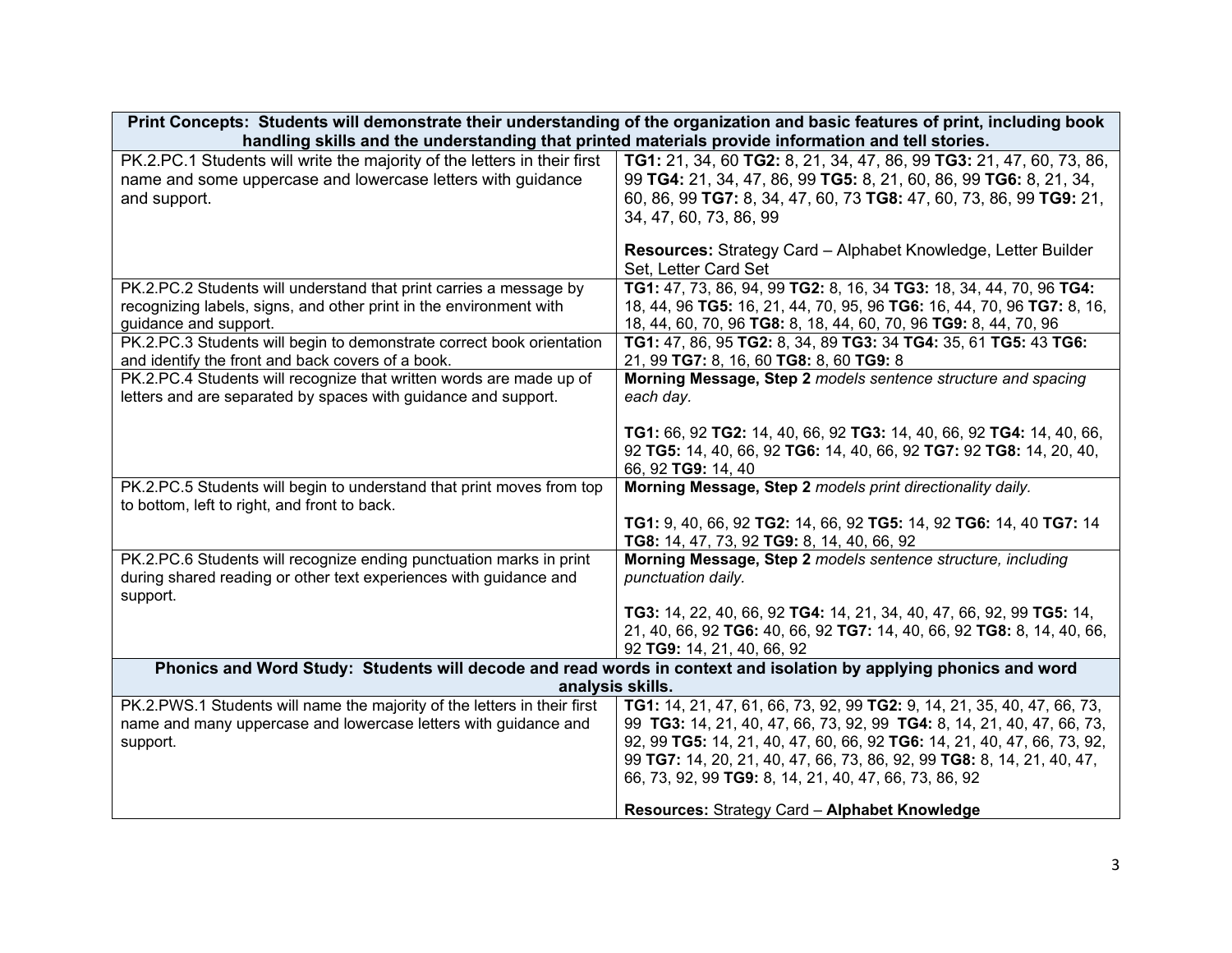| PK.2.PWS.2 Students will produce some sounds represented by                                                                                                                                                            | TG4: 40 TG5: 73, 92, 99 TG7: 21 TG8: 14, 21, 40, 47, 66, 73, 92,                                                                                                                                                                                                        |
|------------------------------------------------------------------------------------------------------------------------------------------------------------------------------------------------------------------------|-------------------------------------------------------------------------------------------------------------------------------------------------------------------------------------------------------------------------------------------------------------------------|
| letters with guidance and support.                                                                                                                                                                                     | 99 TG9: 8, 14, 21, 47, 73, 86                                                                                                                                                                                                                                           |
|                                                                                                                                                                                                                        |                                                                                                                                                                                                                                                                         |
|                                                                                                                                                                                                                        | Resources: Strategy Card - Alphabet Knowledge                                                                                                                                                                                                                           |
|                                                                                                                                                                                                                        | Fluency: Students will recognize high- frequency words and read grade-level text smoothly and accurately, with expression                                                                                                                                               |
|                                                                                                                                                                                                                        | that connotes comprehension.                                                                                                                                                                                                                                            |
| PK.2.F.1 Students will read first name in print.                                                                                                                                                                       | Children begin to recognize familiar words including their first name<br>in Frog Street Pre-K throughout the year. The four levels of the<br>Signing in Continuum scaffold children's ability to recognize and<br>read their name in print.                             |
|                                                                                                                                                                                                                        | TG1: 47 TG2: 15, 67 TG3: 15 TG5: 47, 73, 99 TG7: 99 TG8: 47,<br>99 TG9: 21, 47, 99                                                                                                                                                                                      |
|                                                                                                                                                                                                                        | <b>Welcome Guide: 55</b>                                                                                                                                                                                                                                                |
|                                                                                                                                                                                                                        | Resources: Strategy Card - Alphabet Knowledge                                                                                                                                                                                                                           |
| <b>Standard 2: Reading and Writing Process</b>                                                                                                                                                                         |                                                                                                                                                                                                                                                                         |
| Students will use a variety of recursive reading and writing processes.                                                                                                                                                |                                                                                                                                                                                                                                                                         |
| Reading: Students will read and comprehend increasingly complex literary and informational texts.                                                                                                                      |                                                                                                                                                                                                                                                                         |
| PK.2.R Students will begin to retell or reenact major events from a                                                                                                                                                    | TG1: 97 TG2: 18, 43, 71 TG3: 45, 71, 99 TG4: 17, 41, 43, 44, 61,                                                                                                                                                                                                        |
| read-aloud with guidance and support to recognize the main idea.                                                                                                                                                       | 69 TG5: 11, 68 TG7: 9, 21 TG8: 36, 62 TG9: 95                                                                                                                                                                                                                           |
|                                                                                                                                                                                                                        | Resources: Strategy Card - Read-Aloud                                                                                                                                                                                                                                   |
|                                                                                                                                                                                                                        |                                                                                                                                                                                                                                                                         |
| Writing: Students will develop and strengthen writing by engaging in a recursive process that includes prewriting, drafting,<br>revising, editing, and publishing.                                                     |                                                                                                                                                                                                                                                                         |
| PK.2.W Students will begin to express themselves through<br>drawing, dictating, and emergent writing.                                                                                                                  | TG1: 8, 21, 34, 60, 86 TG2: 8, 21, 34, 46, 47, 73, 86 TG3: 8, 21,<br>34, 47, 60, 86 TG4: 21, 47, 60, 73, 86, 99 TG5: 8, 21, 34, 47, 73,<br>86, 99 TG6: 21, 47, 73, 86, 99 TG7: 8, 21, 34, 47, 60, 73, 99 TG8:<br>21, 34, 47, 60, 73, 86, 99 TG9: 21, 34, 47, 60, 73, 99 |
|                                                                                                                                                                                                                        | <b>Resources: Strategy Card - Expressive Writing</b>                                                                                                                                                                                                                    |
|                                                                                                                                                                                                                        | <b>Standard 3: Critical Reading and Writing</b>                                                                                                                                                                                                                         |
|                                                                                                                                                                                                                        | Students will apply critical thinking skills to reading and writing.                                                                                                                                                                                                    |
| Reading: Students will comprehend, interpret, evaluate, and respond to a variety of complex texts of all literary and<br>informational genres from a variety of historical, cultural, ethnic, and global perspectives. |                                                                                                                                                                                                                                                                         |
| PK.3.R.1 Students will describe the role of an author and                                                                                                                                                              | TG1: 16, 18, 43 TG2: 18, 71 TG3: 96 TG5: 69, 71 TG6: 19                                                                                                                                                                                                                 |
| illustrator, telling how they contribute to a story, with guidance                                                                                                                                                     |                                                                                                                                                                                                                                                                         |
| and support.                                                                                                                                                                                                           |                                                                                                                                                                                                                                                                         |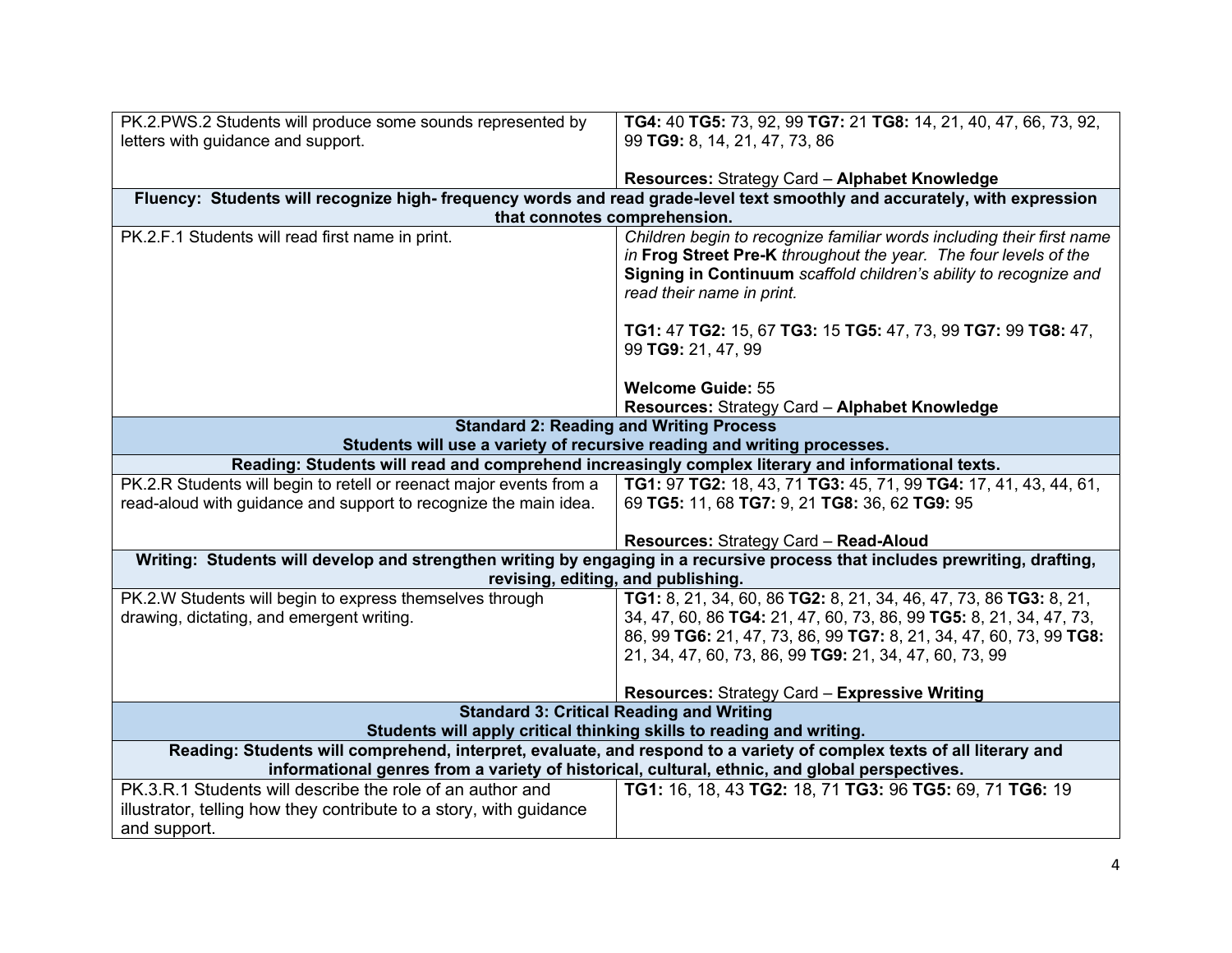| PK.3.R.2 Students will describe characters in a story with guidance<br>and support.                                                                                                                                                                                                        | TG1: 18, 71 TG2: 19, 42, 43, 70 TG3: 18, 19, 95, 97 TG4: 19, 21,<br>43, 45, 69 TG5: 69, 71, 95 TG6: 19, 42, 69, 95, 96 TG7: 17, 45<br>TG9: 16, 96                                                                                                                                                                                                                                                                                                                      |
|--------------------------------------------------------------------------------------------------------------------------------------------------------------------------------------------------------------------------------------------------------------------------------------------|------------------------------------------------------------------------------------------------------------------------------------------------------------------------------------------------------------------------------------------------------------------------------------------------------------------------------------------------------------------------------------------------------------------------------------------------------------------------|
|                                                                                                                                                                                                                                                                                            | <b>Resources: Strategy Card - Read-Aloud</b>                                                                                                                                                                                                                                                                                                                                                                                                                           |
| PK.3.R.3 Students will tell what is happening in a picture or<br>illustration with guidance and support.                                                                                                                                                                                   | TG1: 43, 96 TG2: 18, 19, 95, 96 TG3: 42 TG4: 68 TG5: 17, 71, 94<br>TG6: 16, 19, 21, 69 TG7: 45 TG8: 96 TG9: 19, 46, 72                                                                                                                                                                                                                                                                                                                                                 |
|                                                                                                                                                                                                                                                                                            | Resources: Strategy Card - Read-Aloud                                                                                                                                                                                                                                                                                                                                                                                                                                  |
| PK.3.R.4 Students will ask and answer basic questions (e.g., who,<br>what, where, and when) about texts during shared reading or other<br>text experiences with guidance and support.                                                                                                      | TG1: 18, 42, 44, 45, 68, 71, 96 TG2: 16, 17, 18, 42, 43, 44, 45, 68,<br>69, 70, 71, 94, 96 TG3: 16, 17, 18, 42, 43, 44, 68, 69, 70, 94, 96<br>TG4: 16, 17, 18, 42, 44, 68, 71, 94, 96, 97 TG5: 17, 18, 42, 44, 45,<br>68, 70, 71, 94, 96, 97 TG6: 16, 17, 18, 19, 42, 44, 68, 70, 94, 96<br>TG7: 18, 42, 44, 45, 68, 70, 94, 96 TG8: 16, 18, 19, 42, 43, 44, 45,<br>68, 69, 70, 71, 94, 95, 96, 97 TG9: 16, 13, 18, 19, 42, 45, 68, 70,<br>71, 95, 96, 97              |
|                                                                                                                                                                                                                                                                                            | Resources: Strategy Card - Read-Aloud                                                                                                                                                                                                                                                                                                                                                                                                                                  |
| Writing: Students will write for varied purposes and audiences in all modes, using fully developed ideas, strong organization,<br>well-chosen words, fluent sentences, and appropriate voice.                                                                                              |                                                                                                                                                                                                                                                                                                                                                                                                                                                                        |
| PK.3.W Students will use drawing, labeling, and dictating to<br>express thoughts and ideas with guidance and support.                                                                                                                                                                      | TG1: 8, 21, 34, 60, 86 TG2: 8, 21, 34, 46, 47, 73, 86 TG3: 8, 21,<br>34, 47, 60, 86 TG4: 21, 47, 60, 73, 86, 99 TG5: 8, 21, 34, 47, 73,<br>86, 99 TG6: 21, 47, 73, 86, 99 TG7: 8, 21, 34, 47, 60, 73, 99 TG8:<br>21, 34, 47, 60, 73, 86, 99 TG9: 21, 34, 47, 60, 73, 99<br><b>Resources: Strategy Card - Expressive Writing</b>                                                                                                                                        |
|                                                                                                                                                                                                                                                                                            | <b>Standard 4: Vocabulary</b>                                                                                                                                                                                                                                                                                                                                                                                                                                          |
|                                                                                                                                                                                                                                                                                            | Students will expand their working vocabularies to effectively communicate and understand texts.                                                                                                                                                                                                                                                                                                                                                                       |
| Reading: Students will expand academic, domain-appropriate, grade-level vocabularies through reading, word study, and class<br>discussion.                                                                                                                                                 |                                                                                                                                                                                                                                                                                                                                                                                                                                                                        |
| PK.4.R.1 Students will acquire new academic, content-specific,<br>grade-level vocabulary and relate new words to prior knowledge<br>with guidance and support.<br>PK.4.R.2 Students will begin to develop an awareness of context<br>clues through read-alouds and other text experiences. | A Word of the Week is introduced in the Greeting Circle. Theme and<br>concept vocabulary are introduced in Read-Alouds and Literacy<br>Small Groups. Math and content vocabulary are taught in the context<br>of the appropriate lessons.<br>TG1: 18, 19, 20, 26, 42, 43, 44, 46, 52, 68, 69, 72, 78, 94, 96, 97, 98,<br>104 TG2: 16, 18, 19, 20, 26, 42, 44, 45, 52, 68, 71, 78, 94, 95, 104<br>TG3: 17, 18, 19, 26, 42, 44, 52, 68, 70, 78, 104 TG4: 16, 18, 26, 42, |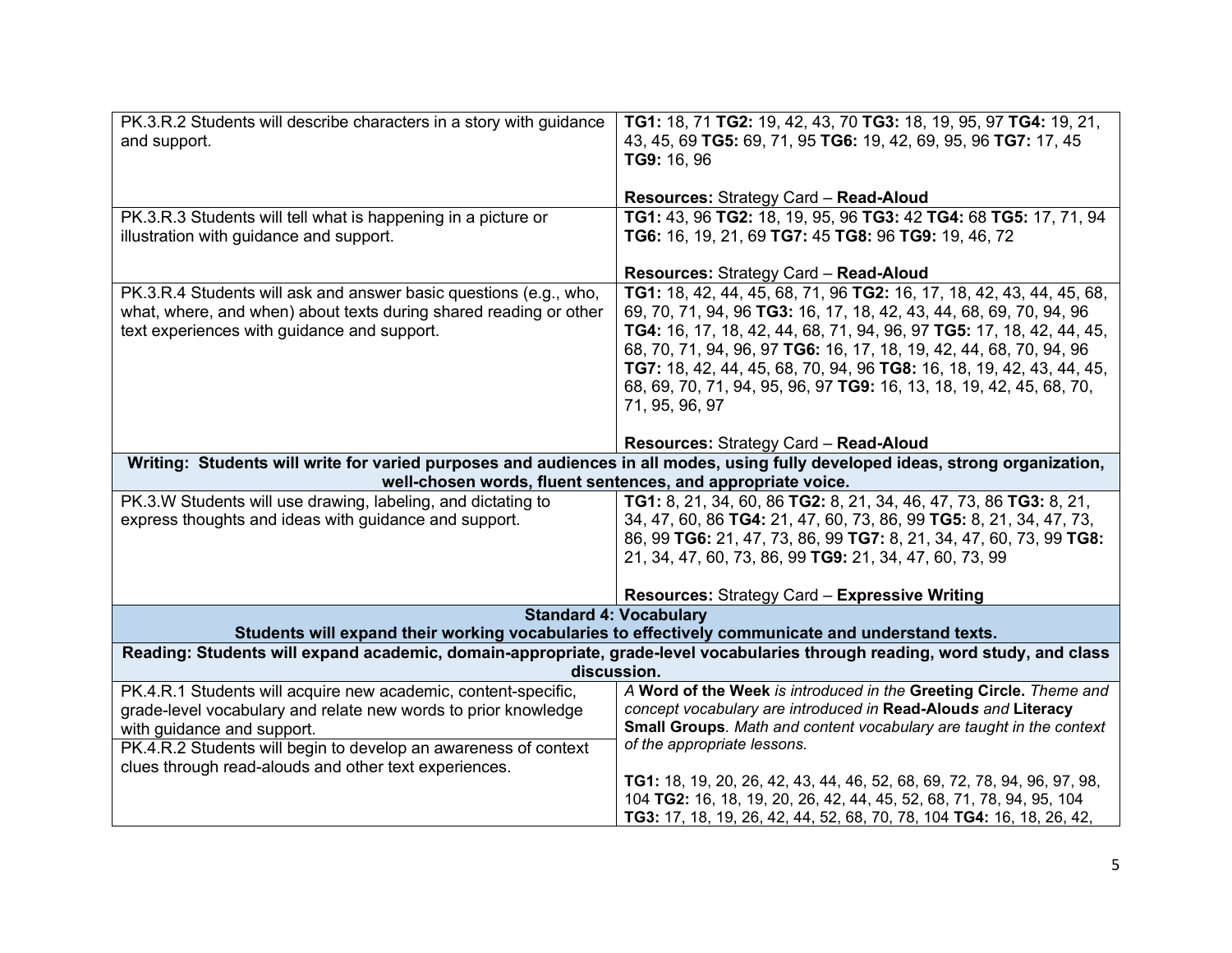|                                                                 | 44, 52, 68, 70, 78, 89, 94, 96, 104 TG5: 16, 18, 26, 42, 43, 44, 52, 68,                                           |
|-----------------------------------------------------------------|--------------------------------------------------------------------------------------------------------------------|
|                                                                 | 70, 78, 94, 96, 98, 104 TG6: 16, 18, 20, 26, 42, 44, 45, 52, 68, 71, 72,                                           |
|                                                                 | 78, 94, 96, 97, 98, 104 TG7: 16, 17, 18, 26, 42, 44, 46, 52, 68, 70, 72,                                           |
|                                                                 | 78, 96, 104 TG8: 16, 18, 26, 42, 44, 52, 68, 70, 78, 94, 96, 97, 104                                               |
|                                                                 | TG9: 16, 17, 18, 22, 26, 42, 44, 52, 68, 70, 78, 94, 96, 104                                                       |
| PK.4.R.3 Students will name and sort familiar objects into      | TG1: 69, 74, 75 TG2: 35, 66, 72, 86 TG3: 97 TG4: 86, 98 TG6:                                                       |
| categories based on common attributes with guidance and         | 42 TG7: 96, 98 TG9: 34, 96                                                                                         |
| support.                                                        |                                                                                                                    |
|                                                                 | Writing: Students will apply knowledge of vocabularies to communicate by using descriptive, academic, and domain-  |
|                                                                 | appropriate abstract and concrete words in their writing.                                                          |
| PK.4.W.1 Students will begin to use new vocabulary to produce   | TG1: 21, 46, 71, 75, 97 TG2: 21, 47, 98, 99 TG3: 20, 46, 72,                                                       |
| and expand complete sentences in shared language activities.    | 73, 99 TG4: 20, 46, 68 TG5: 20, 46, 47 TG6: 19, 42, 43, 45, 94                                                     |
| PK.4.W.2 Students will begin to select appropriate language     | TG1: 24, 43 TG4: 89 TG5: 72, 88, 98 TG7: 42, 43, 68, 69, 94,                                                       |
| according to purpose.                                           | 95 TG8: 17 TG9: 94                                                                                                 |
|                                                                 | Standard 5: Language Students will apply knowledge of grammar and rhetorical style to reading and writing.         |
|                                                                 | Reading: Students will apply knowledge of grammar and rhetorical style to analyze and evaluate a variety of texts. |
| PK.5.R.1 Students will begin to understand the function of      | Morning Message provides a daily lesson that develops the                                                          |
| grammar through exposure to conversations, read-alouds, and     | ability to detect, manipulate, and analyze the auditory parts of                                                   |
| interactive reading.                                            | spoken language. Day 2 in the Literacy Small Group also                                                            |
| PK.5.R.2 Students will recognize concrete objects as persons,   | reinforces these same skills introduced in Morning Message.                                                        |
| places or things (i.e., nouns) with guidance and support.       |                                                                                                                    |
| PK.5.R.3 Students will recognize words as actions (i.e., verbs) | <b>TG1:</b> 17, 19, 24, 35, 42, 43, 44, 45, 47, 48, 49, 61, 69, 70, 71,                                            |
| with guidance and support.                                      | 72, 73, 90, 95, 97, 98, 99 TG2: 9, 19, 20, 22, 42, 43, 45, 46, 47,                                                 |
|                                                                 | 60, 70, 95, 96, 98 TG3: 8, 10, 17, 18, 19, 20, 45, 46, 60, 68, 69,                                                 |
|                                                                 | 71, 72, 74, 95, 97, 98 TG4: 20, 23, 46, 47, 48, 49, 60, 72, 73,                                                    |
|                                                                 |                                                                                                                    |
|                                                                 | 87, 89, 95, 96, 98, 99, 101 TG5: 8, 10, 11, 16, 18, 19, 20, 34,                                                    |
|                                                                 | 46, 47, 71, 74, 89 TG6: 8, 9,11, 17, 24, 42, 70, 71, 72, 73, 95,                                                   |
|                                                                 | 98 TG7: 18, 20, 34, 38, 45, 60, 89, 94, 98 TG8: 9, 11, 20, 34,                                                     |
|                                                                 | 46, 72, 73, 98, 99 TG9: 14, 17, 20, 40, 43, 46, 47, 60, 69, 72, 99                                                 |
|                                                                 | Resources: Vocabulary Cards, Photo Cards                                                                           |
| PK.5.R.4 Students will group pictures and/or use movement to    | TG1: 36, 48, 48, 49 TG2: 23, 37 TG3: 22, 23 TG4: 74, 75 TG5:                                                       |
| determine spatial and time relationships such as up, down,      | 75 TG6: 48, 62, 74, 75 TG9: 49, 75                                                                                 |
| before, and after with guidance and support.                    |                                                                                                                    |
|                                                                 | Writing: Students will demonstrate command of Standard English grammar, mechanics, and usage through writing and   |
|                                                                 | other modes of communication.                                                                                      |
| These standards begin in Kindergarten.                          | Not a Pre-K Standard.                                                                                              |
|                                                                 |                                                                                                                    |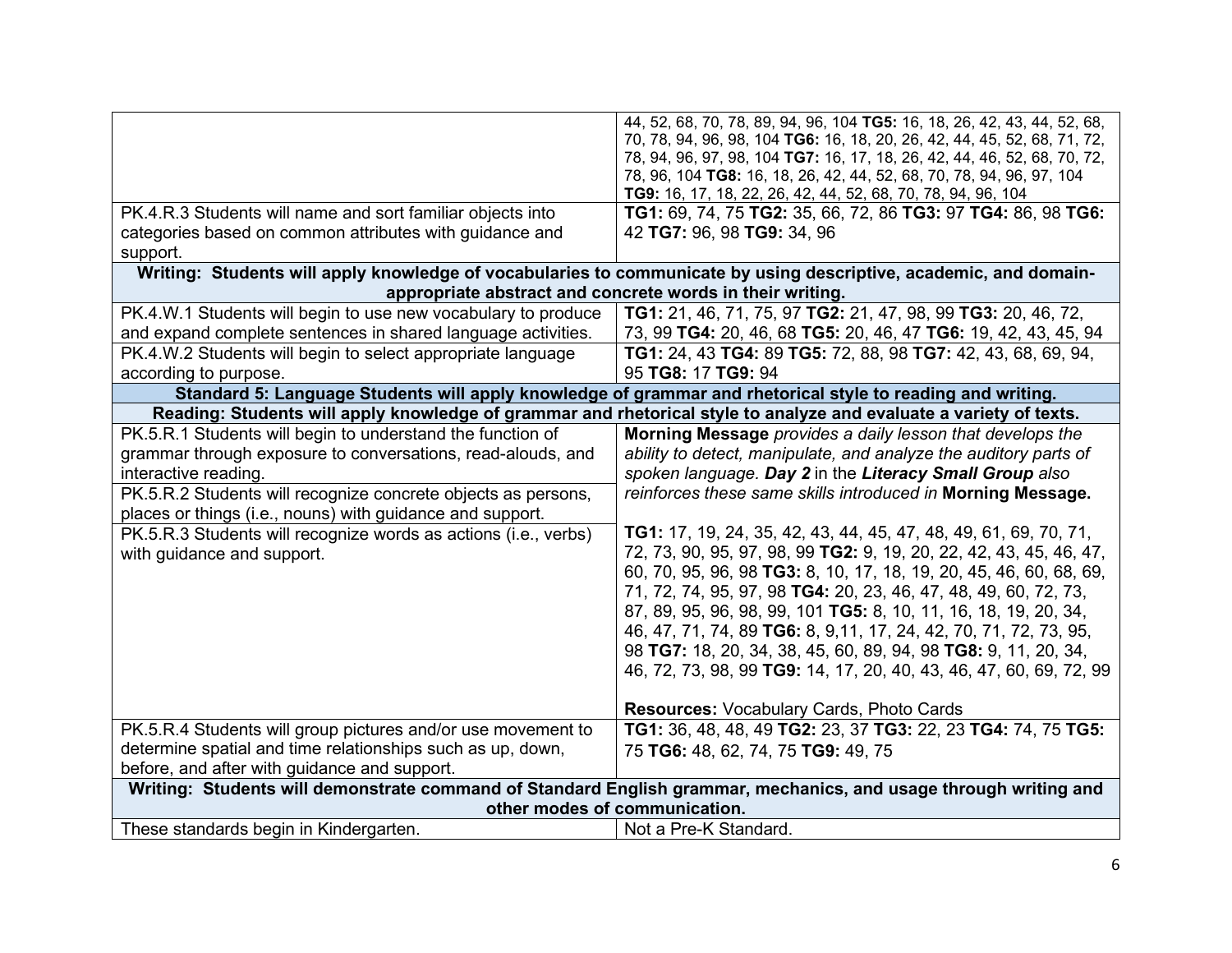|                                                                                                                                                                               | <b>Standard 6: Research</b>                                                                                                                                                                                                                                                                                                                                     |
|-------------------------------------------------------------------------------------------------------------------------------------------------------------------------------|-----------------------------------------------------------------------------------------------------------------------------------------------------------------------------------------------------------------------------------------------------------------------------------------------------------------------------------------------------------------|
|                                                                                                                                                                               | Students will engage in inquiry to acquire, refine, and share knowledge.                                                                                                                                                                                                                                                                                        |
|                                                                                                                                                                               | Reading: Students will comprehend, evaluate, and synthesize resources to acquire and refine knowledge.                                                                                                                                                                                                                                                          |
| PK.6.R Students will begin to identify pictures, charts, grade-<br>appropriate texts, or people as sources of information on a topic<br>of interest.                          | Children learn to share relevant information in Frog Street Pre-<br>K through discussions that connect Read-Alouds, Math and<br><b>STEAM</b> activities to areas of interest.                                                                                                                                                                                   |
|                                                                                                                                                                               | TG1: 18, 52, 62, 64, 103 TG2: 16, 18, 26, 42, 52, 78, 104 TG3:<br>26, 47, 52, 71, 78, 97, 104 TG4: 18, 19, 26, 44, 52, 60, 70, 78,<br>96, 104 TG5: 14, 16, 26, 40, 45, 52, 66, 70, 78, 92, 104 TG6:<br>26, 47, 52, 73, 78, 99, 104 TG7: 14, 26, 42, 43, 52, 69, 78, 104<br>TG8: 26, 52, 78, 104 TG9: 14, 16, 17, 26, 43, 52, 66, 68, 69,<br>78, 92, 94, 95, 104 |
| Writing: Students will summarize and paraphrase, integrate evidence, and cite sources to create reports, projects,<br>papers, texts, and presentations for multiple purposes. |                                                                                                                                                                                                                                                                                                                                                                 |
| PK.6.W Students will generate topics of interest and decide if a                                                                                                              | Children learn to share relevant information and ask questions                                                                                                                                                                                                                                                                                                  |
| friend, teacher, or expert can answer their questions with                                                                                                                    | in Frog Street Pre-K through discussions that connect Read-                                                                                                                                                                                                                                                                                                     |
| guidance and support.                                                                                                                                                         | Alouds, Math and STEAM activities to areas of interest.                                                                                                                                                                                                                                                                                                         |
|                                                                                                                                                                               | TG1: 18, 52, 62, 64, 103 TG2: 16, 18, 26, 42, 52, 78, 104 TG3:<br>26, 47, 52, 71, 78, 97, 104 TG4: 18, 19, 26, 44, 52, 60, 70, 78,<br>96, 104 TG5: 14, 16, 26, 40, 45, 52, 66, 70, 78, 92, 104 TG6:<br>26, 47, 52, 73, 78, 99, 104 TG7: 14, 26, 42, 43, 52, 69, 78, 104<br>TG8: 26, 52, 78, 104 TG9: 14, 16, 17, 26, 43, 52, 66, 68, 69,<br>78, 92, 94, 95, 104 |
|                                                                                                                                                                               | <b>Standard 7: Multimodal Literacies</b>                                                                                                                                                                                                                                                                                                                        |
| Students will acquire, refine, and share knowledge through a variety of written, oral, visual, digital, non-verbal, and<br>interactive texts.                                 |                                                                                                                                                                                                                                                                                                                                                                 |
|                                                                                                                                                                               | Reading: Students will evaluate written, oral, visual, and digital texts in order to draw conclusions and analyze                                                                                                                                                                                                                                               |
|                                                                                                                                                                               | arguments.                                                                                                                                                                                                                                                                                                                                                      |
| PK.7.R Students will recognize formats of print and digital text                                                                                                              | Children have opportunities to use technology to access                                                                                                                                                                                                                                                                                                         |
| with guidance and support.                                                                                                                                                    | information and create digital products in Frog Street Pre-K.                                                                                                                                                                                                                                                                                                   |
|                                                                                                                                                                               | TG2: 60, 73, 86 TG3: 8, 60, 86 TG4: 8, 34, 60, 86 TG5: 8, 16,<br>34, 60, 86, 102 TG6: 8, 34, 60, 70, 86, 102 TG7: 8, 34, 50, 60,<br>86 TG8: 8, 34, 60, 68, 76, 86 TG9: 8, 34, 60, 76, 86                                                                                                                                                                        |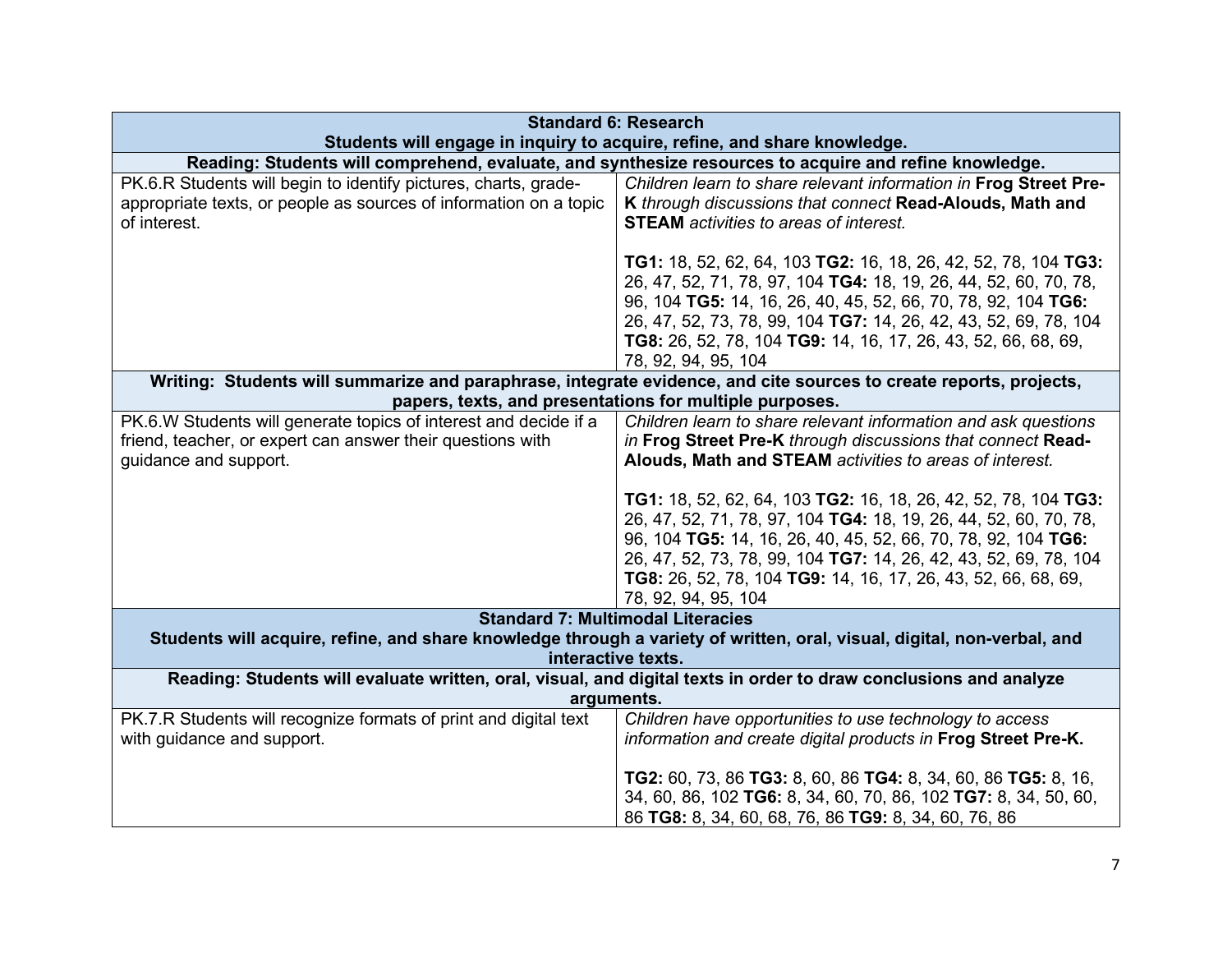|                                                                                                                            | Writing: Students will create multimodal texts to communicate knowledge and develop arguments.                                                      |
|----------------------------------------------------------------------------------------------------------------------------|-----------------------------------------------------------------------------------------------------------------------------------------------------|
| PK.7.W Students will use appropriate technology or media to                                                                | Children have opportunities to use technology to use                                                                                                |
| communicate with others with guidance and support.                                                                         | appropriate technology/media to communicate in Frog Street                                                                                          |
|                                                                                                                            | Pre-K.                                                                                                                                              |
|                                                                                                                            |                                                                                                                                                     |
|                                                                                                                            | TG2: 60, 73, 86 TG3: 8, 60, 86 TG4: 8, 34, 60, 86 TG5: 8, 16,                                                                                       |
|                                                                                                                            | 34, 60, 86 TG6: 8, 34, 60, 70, 86 TG7: 8, 34, 60, 86 TG8: 8, 34,                                                                                    |
|                                                                                                                            | 60, 68, 86 TG9: 8, 34, 60, 86                                                                                                                       |
|                                                                                                                            | <b>Standard 8: Independent Reading and Writing</b>                                                                                                  |
|                                                                                                                            | Students will read and write for a variety of purposes including, but not limited to, academic and personal.                                        |
| Reading: Students will read independently for a variety of purposes and for extended periods of time. Students will select |                                                                                                                                                     |
|                                                                                                                            | appropriate texts for specific purposes.                                                                                                            |
| PK.8.R Students will demonstrate interest in books during read-                                                            | TG1: 11, 42, 71, 73, 96, 99 TG2: 18, 42, 44, 45, 73 TG3: 16,                                                                                        |
| alouds and shared reading, and interact independently with                                                                 | 17, 42, 44, 45, 68, 71, 89, 94, 97 TG4: 14, 16, 19, 42, 44, 68,                                                                                     |
| books.                                                                                                                     | 71, 97 TG5: 17, 18, 21, 42, 44, 47, 68, 71, 94, 97 TG6: 17, 18,                                                                                     |
|                                                                                                                            | 42, 45, 68, 71, 94 TG7: 16, 42, 47, 68, 99 TG8: 16, 42, 47, 68,                                                                                     |
|                                                                                                                            | 94, 99 TG9: 21, 47, 73, 94, 99                                                                                                                      |
|                                                                                                                            | Writing: Students will write independently for extended periods of time. Students will vary their modes of expression to<br>suit audience and task. |
| PK.8.W Students will express their ideas through a combination                                                             | TG1: 8, 21, 34, 60, 86 TG2: 8, 21, 34, 46, 47, 73, 86 TG3: 8,                                                                                       |
| of drawing and emergent writing with guidance and support.                                                                 | 21, 34, 47, 60, 86 TG4: 21, 47, 60, 73, 86, 99 TG5: 8, 21, 34,                                                                                      |
|                                                                                                                            | 47, 73, 86, 99 TG6: 21, 47, 73, 86, 99 TG7: 8, 21, 34, 47, 60,                                                                                      |
|                                                                                                                            | 73, 99 TG8: 21, 34, 47, 60, 73, 86, 99 TG9: 21, 34, 47, 60, 73,                                                                                     |
|                                                                                                                            | 99                                                                                                                                                  |
|                                                                                                                            |                                                                                                                                                     |
|                                                                                                                            | Resources: Strategy Card - Expressive Writing                                                                                                       |
|                                                                                                                            | <b>Mathematics</b>                                                                                                                                  |
|                                                                                                                            | <b>Number &amp; Operations (N)</b>                                                                                                                  |
|                                                                                                                            | PK.N.1 Know number names and count in sequence.                                                                                                     |
| PK.N.1.1 Count aloud forward in sequence by 1s to 20.                                                                      | TG5: 101 TG6: 10, 22, 23, 36, 49 TG9: 23                                                                                                            |
|                                                                                                                            |                                                                                                                                                     |
|                                                                                                                            | <b>Resources: Strategy Card - Counting</b>                                                                                                          |
| PK.N.1.2 Recognize and name written numerals 0-10.                                                                         | TG3: 10, 22, 23, 36, 49, 88 TG6: 10, 22, 75 TG8: 23, 49, 76                                                                                         |
|                                                                                                                            | TG9: 23, 87                                                                                                                                         |
|                                                                                                                            |                                                                                                                                                     |
|                                                                                                                            | <b>Resources: Strategy Card - Counting</b>                                                                                                          |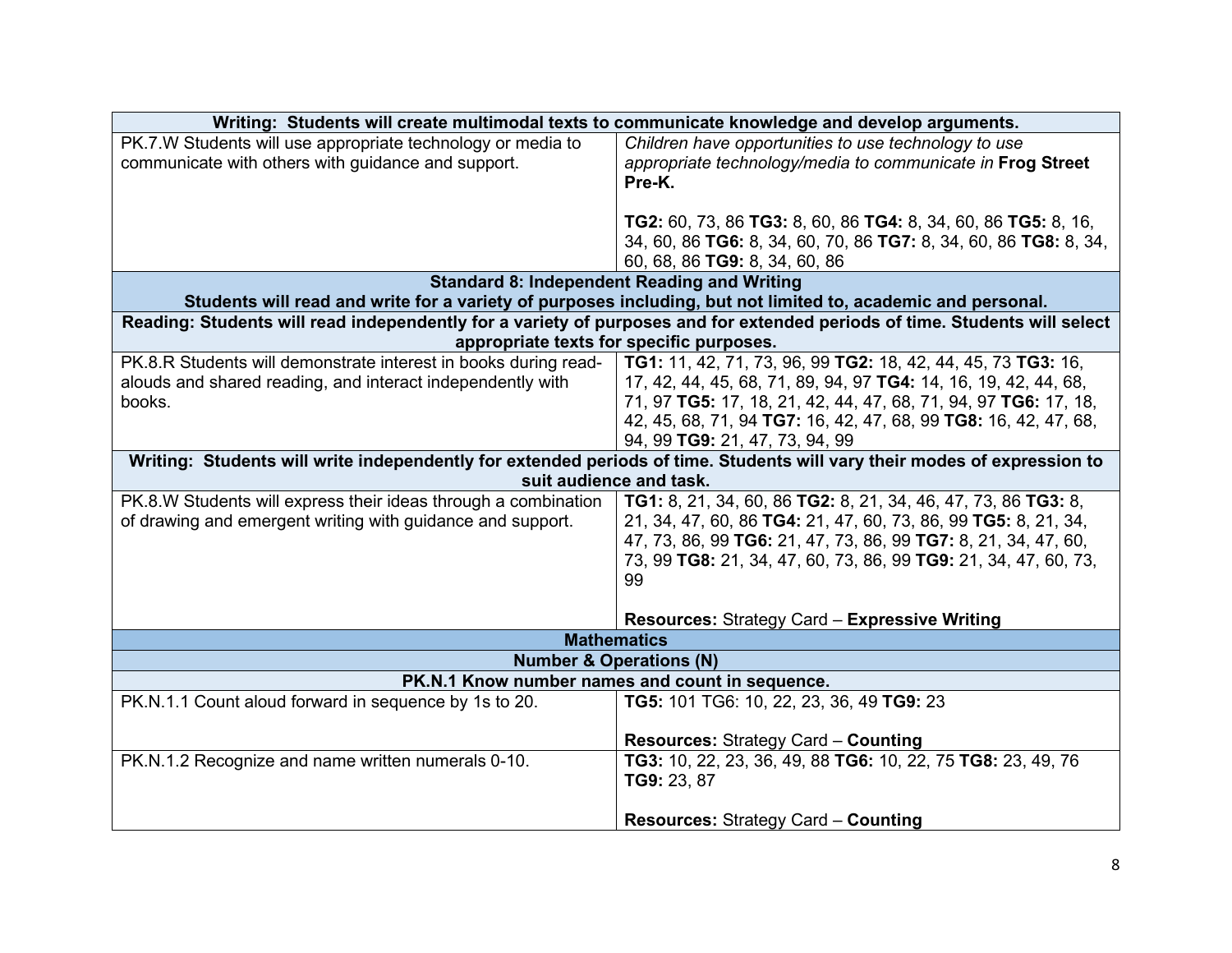| PK.N.1.3 Recognize that zero represents the count of no                                                                     | TG2: 48 TG3: 22                                                                                                               |
|-----------------------------------------------------------------------------------------------------------------------------|-------------------------------------------------------------------------------------------------------------------------------|
| objects.                                                                                                                    |                                                                                                                               |
|                                                                                                                             | <b>Resources: Strategy Card - Counting</b>                                                                                    |
|                                                                                                                             | PK.N.2 Count to tell the number of objects.                                                                                   |
| PK.N.2.1 Identify the number of objects, up to 10, in a row or                                                              | TG1: 18, 19, 22, 62, 92 TG2: 14, 40, 48, 62, 74, 75, 88, 101                                                                  |
| column.                                                                                                                     | TG3: 9, 36, 48, 74 TG4: 50 TG5: 102 TG7: 102 TG8: 62, 100,                                                                    |
|                                                                                                                             | 102 TG9: 10, 101                                                                                                              |
|                                                                                                                             | <b>Resources: Strategy Card - Counting</b>                                                                                    |
| PK.N.2.2 Use one-to-one correspondence in counting objects                                                                  | TG1: 18, 19, 22, 62, 92 TG2: 14, 40, 48, 62, 74, 75, 88, 101                                                                  |
| and matching groups of objects.                                                                                             | TG3: 9, 36, 48, 74 TG4: 50 TG5: 102 TG7: 102 TG8: 62, 100,                                                                    |
|                                                                                                                             | 102 TG9: 10, 101                                                                                                              |
|                                                                                                                             |                                                                                                                               |
|                                                                                                                             | <b>Resources: Strategy Card - Counting</b>                                                                                    |
| PK.N.2.3 Understand the last numeral spoken, when counting                                                                  | TG1: 22, 23 TG2: 74, 75, 101 TG3: 48, 49, 74 TG5: 48, 49, 88,                                                                 |
| aloud, tells how many total objects are in a set.                                                                           | 100, 101 TG6: 23, 62, 100 TG7: 22, 48, 74 TG8: 48, 49, 74, 75,                                                                |
|                                                                                                                             | 88 TG9: 75, 87                                                                                                                |
|                                                                                                                             |                                                                                                                               |
|                                                                                                                             | <b>Resources: Strategy Card - Counting</b>                                                                                    |
| PK.N.2.4 Count up to 5 items in a scattered configuration; not in<br>a row or column.                                       | TG2: 75, 101 TG5: 101 TG8: 74, 75 TG9: 48, 74, 75                                                                             |
|                                                                                                                             | <b>Resources: Strategy Card - Counting</b>                                                                                    |
|                                                                                                                             | PK.N.3 Compare sets using number.                                                                                             |
| PK.N.3.1 Compare two sets of 1-5 objects using comparative                                                                  | TG1: 66 TG2: 36, 40, 48, 49, 62, 75, 88, 100, 101 TG3: 48, 49,                                                                |
| language such as same, more, or fewer.                                                                                      | 74, 75 TG5: 9, 48 TG6: 88, 101 TG7: 10, 23, 36, 49, 88, 100,                                                                  |
|                                                                                                                             | 101 TG8: 10, 23, 36, 48, 49, 62, 74, 76, 88, 100, 101 TG9: 10,                                                                |
|                                                                                                                             | 36, 62, 100, 101                                                                                                              |
|                                                                                                                             |                                                                                                                               |
|                                                                                                                             | <b>Resources: Strategy Card - Measurement</b>                                                                                 |
|                                                                                                                             |                                                                                                                               |
| Algebraic Reasoning & Algebra (A)<br>PK.A.1 Recognize, duplicate, and extend patterns.                                      |                                                                                                                               |
|                                                                                                                             |                                                                                                                               |
| PK.A.1.1 Sort and group up to 5 objects into a set based upon<br>characteristics such as color, size, and shape and explain | TG1: 17, 23, 62, 74, 75, 88, 89, 100 TG2: 9, 22 TG3: 61, 62,<br>69, 74, 75 TG4: 10, 11, 23, 49, 61, 74, 100, 101 TG7: 36 TG8: |
| verbally what the objects have in common.                                                                                   | 63 TG9: 49                                                                                                                    |
|                                                                                                                             |                                                                                                                               |
|                                                                                                                             | <b>Resources: Strategy Card - Classification</b>                                                                              |
|                                                                                                                             |                                                                                                                               |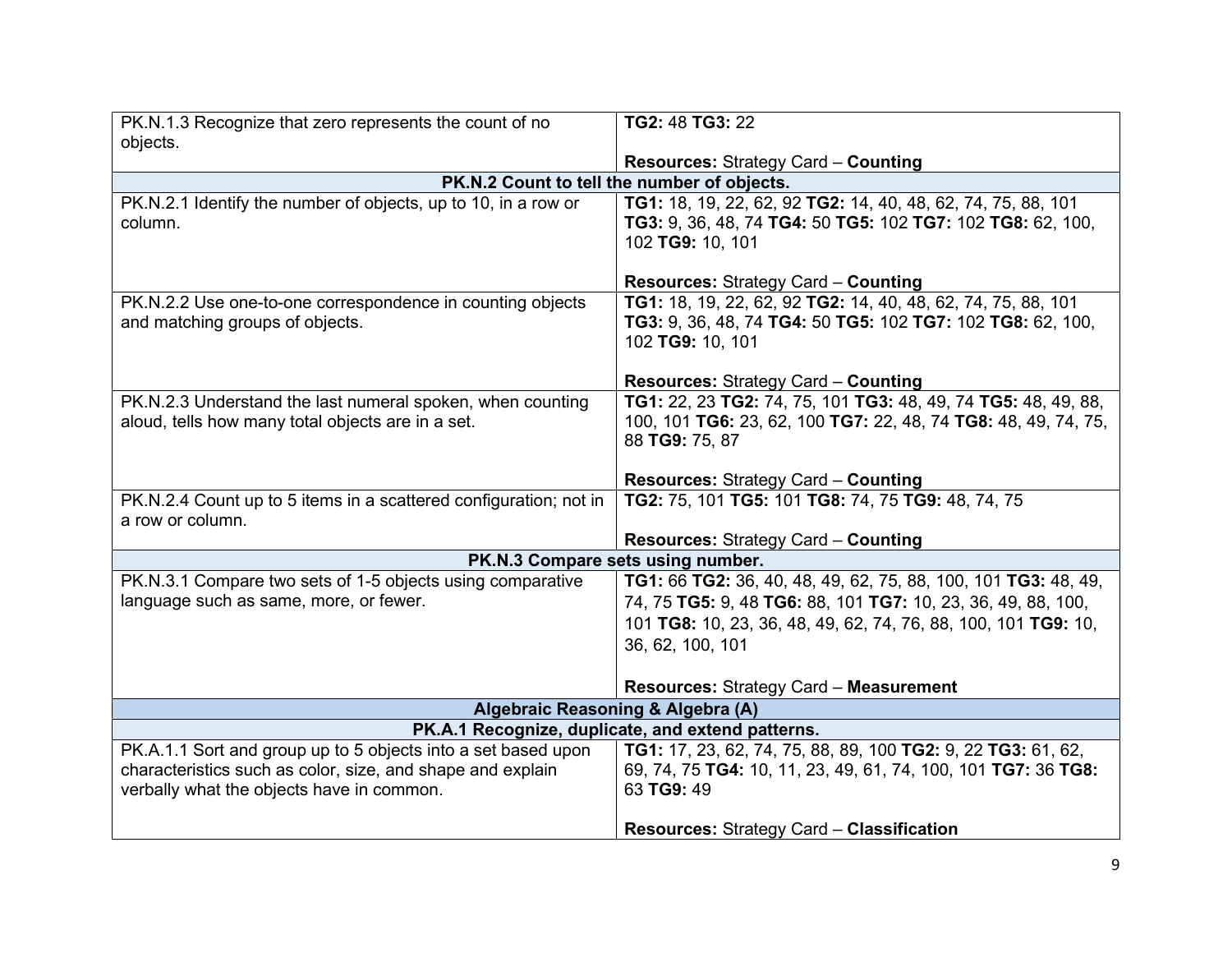| PK.A.1.2 Recognize, duplicate, and extend repeating patterns       | TG1: 72 TG2: 87 TG3: 88, 100, 101 TG4: 10 TG5: 50 TG6: 22,      |
|--------------------------------------------------------------------|-----------------------------------------------------------------|
| involving manipulatives, sound, movement, and other contexts.      | 23, 36, 48, 49, 62 TG8: 22, 23, 36, 49 TG9: 36, 48, 49, 62      |
|                                                                    |                                                                 |
|                                                                    | <b>Resources: Strategy Card - Patterning</b>                    |
|                                                                    | <b>Geometry &amp; Measurement (GM)</b>                          |
|                                                                    | PK.GM.1 Identify common shapes.                                 |
| PK.GM.1.1 Identify circles, squares, rectangles, and triangles by  | TG1: 101 TG2: 92 TG3: 75, 76 TG4: 10, 22, 23, 36, 48, 49, 101   |
| pointing to the shape when given the name.                         | TG5: 10, 15, 22, 23, 62, 74, 75 TG7: 61 TG8: 37 TG9: 100        |
|                                                                    |                                                                 |
|                                                                    | <b>Resources: Strategy Card - Geometry</b>                      |
|                                                                    | PK.GM.2 Describe and compare measureable attributes.            |
| PK.GM.2.1 Identify measurable attributes of objects. Describe      | TG2: 10, 11, 22, 23, 24, 48, 76, 101 TG4: 62, 74, 75, 88 TG5:   |
| them as little, big, long, short, tall, heavy, light, or other age | 24, 36, 48, 49, 76 TG6: 24, 45, 50, 76 TG7: 24, 37, 76, 87 TG8: |
| appropriate vocabulary.                                            | 24, 101 TG9: 19, 22, 50, 102                                    |
| PK.GM.2.2 Directly compare two objects with a common               |                                                                 |
| measurable attribute using words such as longer/shorter;           | Resources: Strategy Card - Measurement                          |
| heavier/lighter; or taller/shorter.                                |                                                                 |
| PK.GM.2.3 Sort objects into sets by one or more attributes.        | TG1: 17, 23, 62, 74, 75, 88, 89, 100 TG2: 9, 22 TG3: 61, 62,    |
|                                                                    | 69, 74, 75 TG4: 10, 11, 23, 49, 61, 74, 100, 101 TG7: 36 TG8:   |
|                                                                    | 63 TG9: 49                                                      |
|                                                                    |                                                                 |
|                                                                    | <b>Resources: Strategy Card - Classification</b>                |
|                                                                    | Data & Probability (D)                                          |
|                                                                    | PK.D.1 Collect and organize categorical data.                   |
| PK.D.1.1 Collect and organize information about objects and        | TG1: 74 TG2: 43, 69, 75, 88 TG3: 21, 74 TG4: 11, 48, 70, 100,   |
| events in the environment.                                         | 101 TG5: 36, 49 TG6: 88, 100, 101 TG7: 18, 88 TG9: 23, 101      |
| PK.D.1.2 Use categorical data to create real-object graphs.        | TG6: 88, 100, 101 TG7: 88 TG9: 100, 101                         |
|                                                                    | <b>Science</b>                                                  |
|                                                                    | <b>Science Exploration (S)</b>                                  |
| PK.S.1 Engage in play to explore the physical and natural world.   | Children learn to explore the physical and natural world using  |
|                                                                    | their five senses throughout Frog Street Pre-K.                 |
|                                                                    |                                                                 |
|                                                                    | TG1: 45, 47, 62, 63, 74, 77 TG3: 63 TG7: 9, 63 TG8: 63          |
| PK.S.2 Make observations of the physical and natural world.        | TG1: 25, 36, 44, 69, 77 TG3: 36, 71, 89 TG4: 37, 63, 87 TG5:    |
|                                                                    | 35, 37 TG6: 19, 37, 95 TG7: 17, 36, 37, 94 TG8: 11, 89 TG9:     |
|                                                                    | 11, 37, 63                                                      |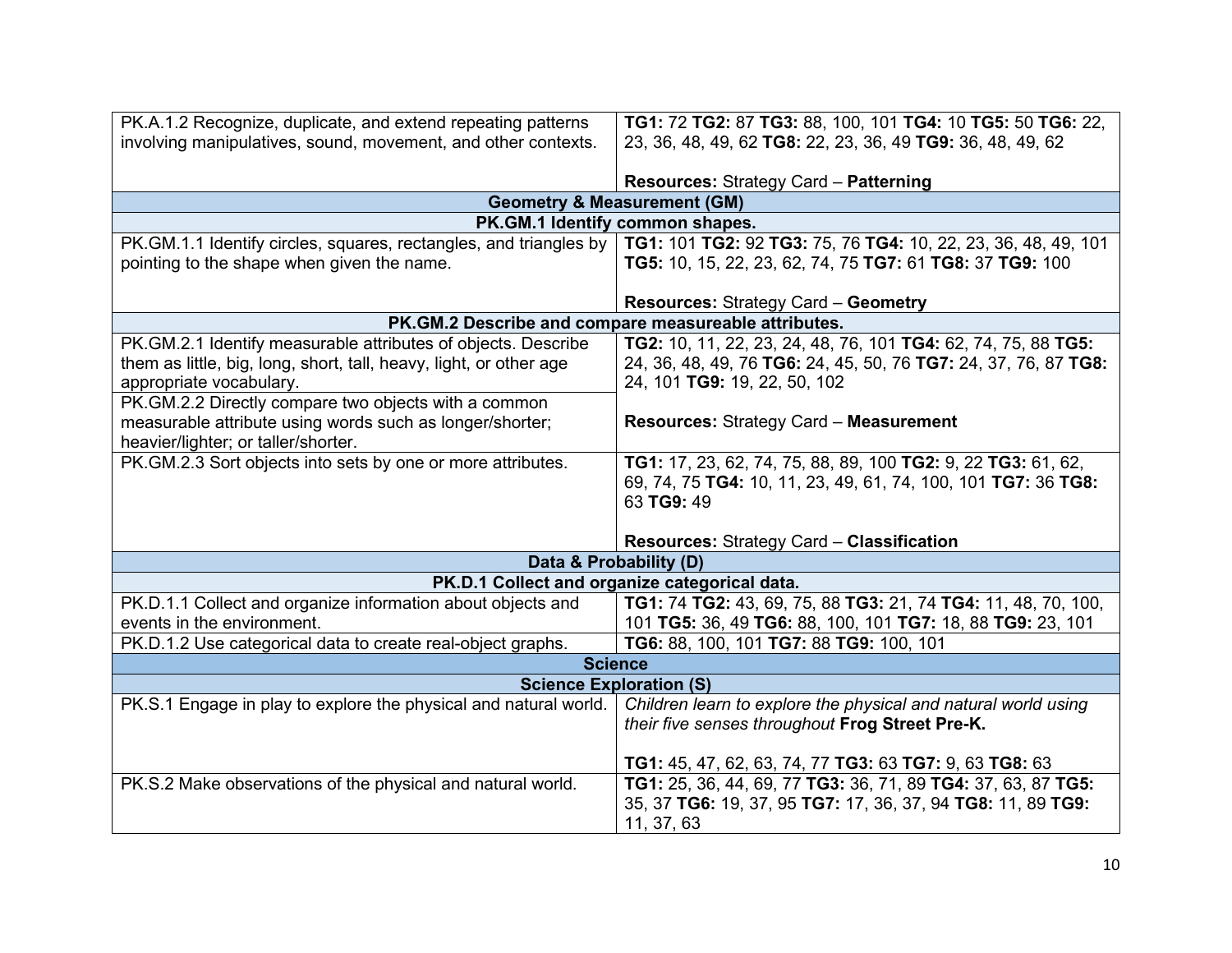| PK.S.3 Notice and describe similarities and differences among<br>plants, animals, and objects.                       | TG1: 35 TG4: 9, 11, 17, 18, 19, 45 TG5: 69 TG6: 87, 94 TG7:<br>8, 9, 11, 17, 18, 20, 36, 42, 44, 50, 60, 63, 94, 96, 97, 98 TG8:<br>9, 10, 16, 17, 18, 19, 35, 36, 42, 43, 44, 45, 50, 62, 63, 68, 69,<br>70, 71, 89, 94, 95, 96, 97 TG9: 10                                                                                                                                                                                                                                               |
|----------------------------------------------------------------------------------------------------------------------|--------------------------------------------------------------------------------------------------------------------------------------------------------------------------------------------------------------------------------------------------------------------------------------------------------------------------------------------------------------------------------------------------------------------------------------------------------------------------------------------|
| PK.S.4 Share noticings and wonderings about the physical and<br>natural world.                                       | TG1: 103 TG3: 102 TG4: 37, 87 TG5: 35 TG6: 47 TG9: 11, 37,<br>63                                                                                                                                                                                                                                                                                                                                                                                                                           |
| PK.S.5 Ask questions based on curiosity about the physical and<br>natural world.                                     | TG1: 25 TG5: 42 TG6: 19, 69 TG7: 19, 46, 94 TG9: 11, 37, 43,<br>44, 45, 63, 69, 70, 71, 97                                                                                                                                                                                                                                                                                                                                                                                                 |
| PK.S.6 Engage in investigations based on curiosity and<br>wondering about the physical and natural world.            | TG1: 10, 24, 36, 77 TG3: 11, 36, 37 TG4: 37, 87 TG5: 9, 17,<br>35, 37, 37, 43, 49, 89 TG6: 19, 37, 95 TG7: 11, 17, 36, 37, 63,<br>94 TG8: 11, 37, 89, 100, 101 TG9: 9, 11, 23, 35, 37, 61, 63, 97                                                                                                                                                                                                                                                                                          |
| <b>Social Studies</b>                                                                                                |                                                                                                                                                                                                                                                                                                                                                                                                                                                                                            |
| PK.1 The student will exhibit traits of good citizenship.<br>Describe the importance of rules and personal<br>PK.1.1 | Recognizing the rules and responsibilities as a member of a family                                                                                                                                                                                                                                                                                                                                                                                                                         |
| responsibilities including working together to make decisions as a<br>member of a family and classroom community.    | and community are addressed daily during the COMMIT portion of<br>the Greeting Circle Routine (pages 13, 39, 65, 91 in each<br>Teacher's Guide). Theme 1, My School and Me begins to work<br>on the importance of rules and responsibilities at school while<br>working cooperatively. Theme 2, My Family and Friends focuses<br>on responsibilities within the family.<br>TG1: 12, 23, 24, 26, 65, 89, 90, 104 TG2: 12, 17, 20, 21, 25, 26,<br>77 TG3: 12, 20, 21 TG5: 19 TG6: 18 TG7: 13 |
| PK.1.2 Explain the need to respect the uniqueness of individuals in<br>our class and community.                      | Cultural Responsiveness reminders are embedded across all<br>content areas of the curriculum. Frog Street Pre-K Welcome<br><b>Guide: Foundations for Implementation Guide encourages</b><br>teachers to be inclusive and culturally responsive as a habit of<br>mind. (pages 94-95)<br>TG1: 16, 19, 44, 55, 75, 78, 100 TG2: 17, 42, 96, 97 TG3: 19 TG4:<br>61 TG6: 71, 97 TG9: 10, 95                                                                                                     |
| PK.1.3 Describe the concept of being a citizen.                                                                      | Children engage in activities such as voting for group decision<br>making and saying the Pledge of Allegiance to understand the<br>concept of citizenship.<br>TG2: 69 TG4: 18, 20 TG5: 14, 71                                                                                                                                                                                                                                                                                              |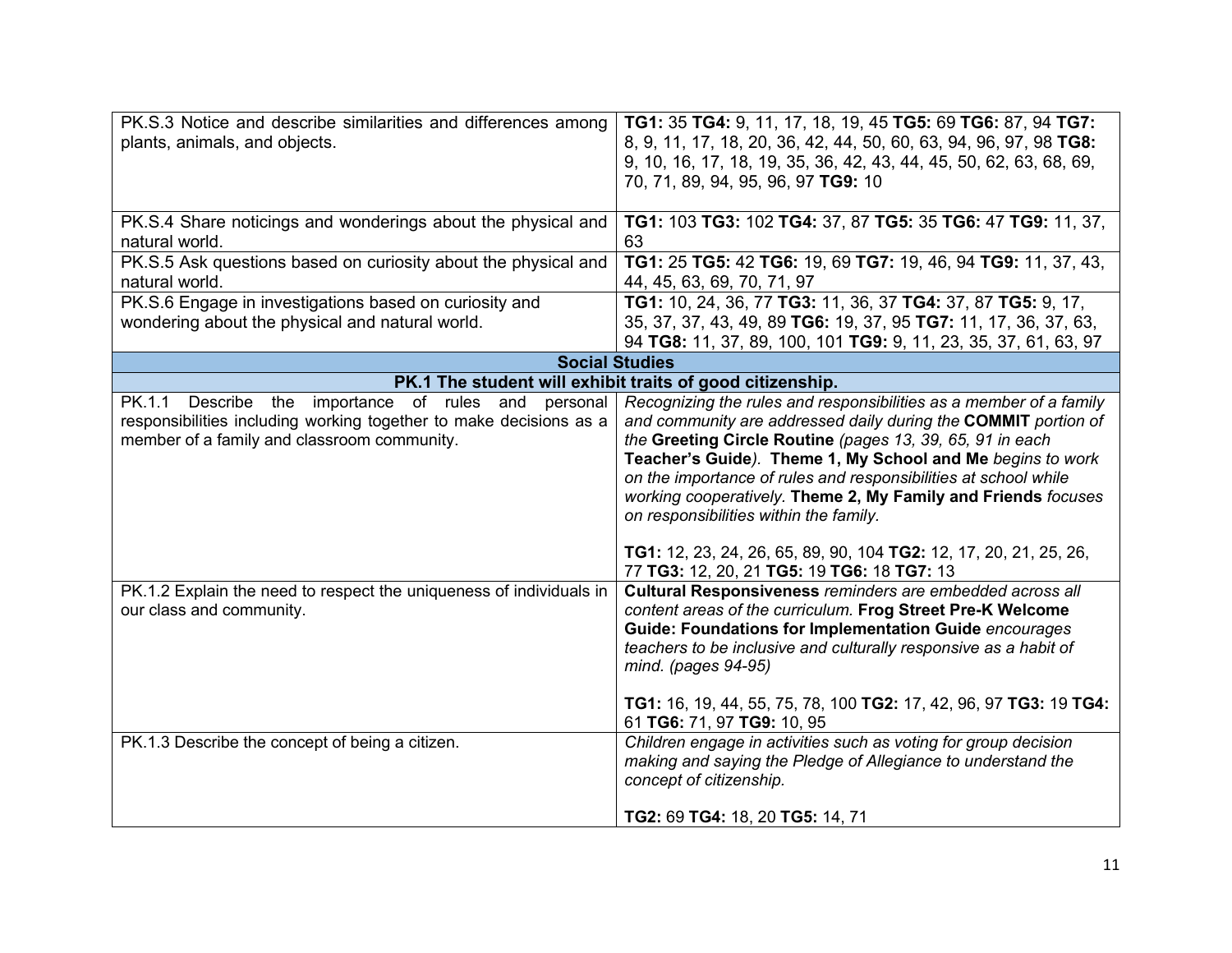| PK.1.4 Identify the United States Flag as a symbol of the          | TG1: 12, 38, 64 TG2: 12, 38, 90 TG6: 97 TG8: 12, 38, 90                                               |
|--------------------------------------------------------------------|-------------------------------------------------------------------------------------------------------|
| country.                                                           |                                                                                                       |
|                                                                    | PK.2 The student will demonstrate knowledge of basic physical and human geographic concepts.          |
| PK.2.1 Explain that a map is a drawing of a place.                 | TG2: 44, 96 TG3: 69 TG4: 45 TG6: 44, 63, 69, 70, 71, 102                                              |
|                                                                    | TG8: 69                                                                                               |
| PK.2.2 Use basic directional terms in relation to the student's    | TG1: 36, 48, 48, 49 TG2: 23, 37 TG3: 22, 23 TG4: 74, 75 TG5:                                          |
| relative location.                                                 | 75 TG6: 48, 62, 74, 75 TG9: 49, 75                                                                    |
| PK.2.3 Describe a classroom as a community.                        | Theme 1 My School and Me engages children in activities to                                            |
|                                                                    | involve each child as an active member of the classroom                                               |
|                                                                    | community. The daily Greeting Circle and Closing Circle in                                            |
|                                                                    | each theme provide community engagement.                                                              |
|                                                                    |                                                                                                       |
|                                                                    | TG1: 13, 24, 26, 39, 65, 78, 90, 91 TG2: 12 TG3: 12, 21, 44, 99                                       |
|                                                                    | TG4: 13, 52, 64, 73 TG5: 12 TG7: 13, 65, 73 TG9: 13                                                   |
| PK.2.4 Identify family customs and traditions as basic elements of | Cultural Responsiveness reminders are embedded across all                                             |
| culture.                                                           | content areas of the curriculum. Opportunities to explore events,                                     |
|                                                                    | celebrations, and holidays of the local community and culture are                                     |
|                                                                    | encouraged in each theme. Frog Street Pre-K Welcome Guide:                                            |
|                                                                    | Foundations for Implementation Guide encourages teachers to                                           |
|                                                                    | be inclusive and culturally responsive as a habit of mind to all.                                     |
|                                                                    | (pages 94-95)                                                                                         |
|                                                                    | TG1: 13 TG2: 11, 16, 17, 34, 35 TG3: 22, 34, 62, 69, 88 TG4: 9,                                       |
|                                                                    | 17, 71 TG5: 38, 75 TG6: 35 TG8: 44 TG9: 95                                                            |
|                                                                    | PK.3 The student will understand that history relates to events and people of other times and places. |
| PK.3.1 Explain history as things that happened in the past.        | Children engage in activities throughout Frog Street Pre-K to                                         |
| PK.3.2 Describe how we honor people and events of the past.        | connect events, time, and routines to their own lives and the past.                                   |
| PK.3.3 Use words and phrases, such as before and after, as they    |                                                                                                       |
| relate to chronology and time in order to explain how things       | TG1: 16, 19, 24, 44, 99 TG2: 17, 45, 96, 97 TG3: 11, 17, 21, 38                                       |
| change.                                                            | TG6: 96, 102 TG9: 22, 23, 90                                                                          |
| PK.3.4 Explain that lessons can be learned from the past.          |                                                                                                       |
|                                                                    | PK.4 The student will identify basic economic concepts.                                               |
| PK.4.1 Identify basic needs all people share.                      | TG3: 68, 69                                                                                           |
| PK.4.2 Explain that people work to earn money to buy things they   | Children engage in activities to understand what it means to be a                                     |
| need and want.                                                     | responsible consumer.                                                                                 |
|                                                                    |                                                                                                       |
|                                                                    | TG3: 8, 10, 11, 16-17, 18-19, 21, 68-69 TG5: 11, 16-17, 18-19                                         |
|                                                                    | TG9: 24-25, 102-103                                                                                   |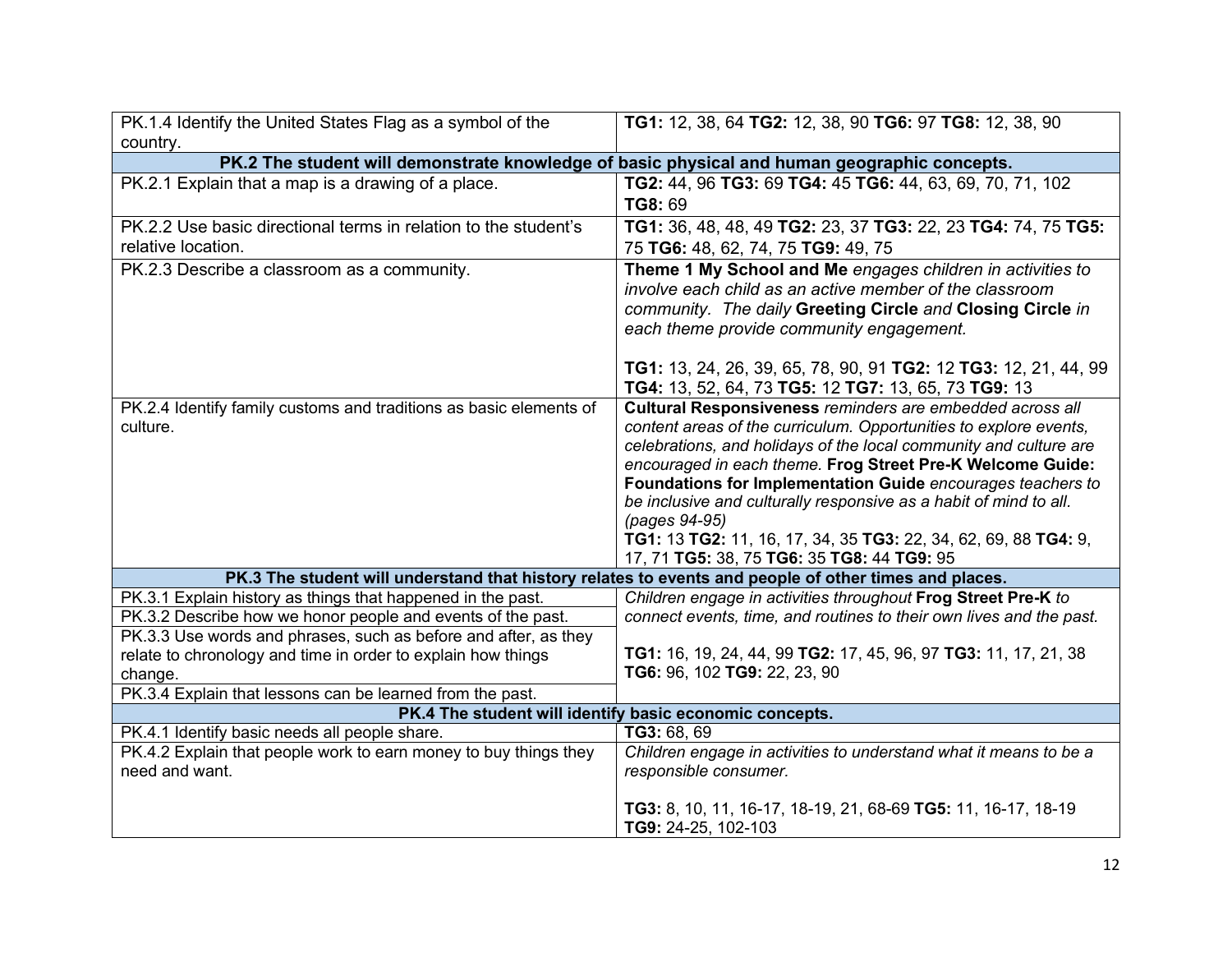| PK.4.3 Explain how resources are used by people to meet their<br>needs.                                                                                                               | TG3: 68, 69                                                                                                                                                                                  |  |
|---------------------------------------------------------------------------------------------------------------------------------------------------------------------------------------|----------------------------------------------------------------------------------------------------------------------------------------------------------------------------------------------|--|
| PK.4.4 Describe how various school personnel provide needed<br>services.                                                                                                              | Frog Street Pre-K encourages children to meet different school<br>and community workers. They use pretend play to demonstrate<br>their various roles, and the various services they provide. |  |
|                                                                                                                                                                                       | TG3: 8, 11, 16, 20, 21 TG5: 19                                                                                                                                                               |  |
|                                                                                                                                                                                       | <b>Fine Arts</b>                                                                                                                                                                             |  |
| Dance - Performing (PR)                                                                                                                                                               |                                                                                                                                                                                              |  |
|                                                                                                                                                                                       | D.PR.1: Develop and refine artistic techniques and work for presentation.                                                                                                                    |  |
| PK.D.PR.1.1 Identify and move body parts and imitate                                                                                                                                  | TG1: 15, 37, 41, 64, 67, 93 TG2: 14 TG4: 10, 15, 39, 67 TG5:                                                                                                                                 |  |
| movements upon request.                                                                                                                                                               | 39, 62, 63, 69, 87, 89, 93 TG6: 9, 15, 23, 37, 61, 65 TG7: 11,                                                                                                                               |  |
| PK.D.PR.1.2 Imitate basic locomotor and nonlocomotor<br>movements                                                                                                                     | 35, 37, 63, 89 TG8: 10, 15, 35, 93 TG9: 41, 61, 62, 89, 93                                                                                                                                   |  |
| PK.D.PR.1.3 Move in general space and start and stop on cue<br>while maintaining personal space.                                                                                      | TG1: 35, 49, 65, 72 TG2: 50, 61, 63, 88 TG3: 24, 35, 37, 49, 87<br>TG4: 12, 50 TG5: 102 TG6: 9, 12, 16, 37, 89 TG7: 35, 37, 62,<br>89 TG8: 10, 36, 37, 41, 62, 88 TG9: 37, 89                |  |
| PK.D.PR.1.4 Recognize that food provides energy for physical<br>activity.                                                                                                             | Theme 6 Safe, Helpful, Healthy Me engages children in<br>activities to develop good nutrition and exercise habits to build<br>energy for physical activities.                                |  |
|                                                                                                                                                                                       | TG1: 11, 15, 16, 18 TG2: 36 TG3: 39, 61, 64, 67, 68, 69, 71,                                                                                                                                 |  |
|                                                                                                                                                                                       | 76, 90, 97 TG6: 18 TG8: 44<br>D.PR.2: Select, analyze, and interpret artistic work for presentation.                                                                                         |  |
| PK.D.PR.2.1 Imitate and follow directions for moving the body in                                                                                                                      | The daily Music and Movement activities engage children in                                                                                                                                   |  |
| general space (e.g., forward, backward, sideways, up, down,<br>turning) and finding and returning to a place in space.<br>PK.D.PR.2.2 Imitate speed of dance as fast or slow. Move to | music rhythms, patterns, and varying tonalities, which helps<br>them to remember new information presented in this way.                                                                      |  |
| varied rhythmic sounds at different tempi.                                                                                                                                            | TG1: 15, 38, 41, 48, 64, 93 TG2: 15, 41, 67, 93 TG3: 12, 15,                                                                                                                                 |  |
| PK.D.PR.2.3 Identify and apply different movement qualities (e.g.,<br>slow, smooth, wavy).                                                                                            | 38, 41, 67, 93 TG4: 15, 41, 67, 93 TG5: 15, 38, 41, 64, 67, 89,<br>93 TG6: 12, 15, 37, 41, 64, 67, 90, 93 TG7: 41, 67, 93, 95 TG8:<br>15, 67, 93 TG9: 15, 41, 67, 93                         |  |
|                                                                                                                                                                                       | <b>Welcome Guide: 23</b>                                                                                                                                                                     |  |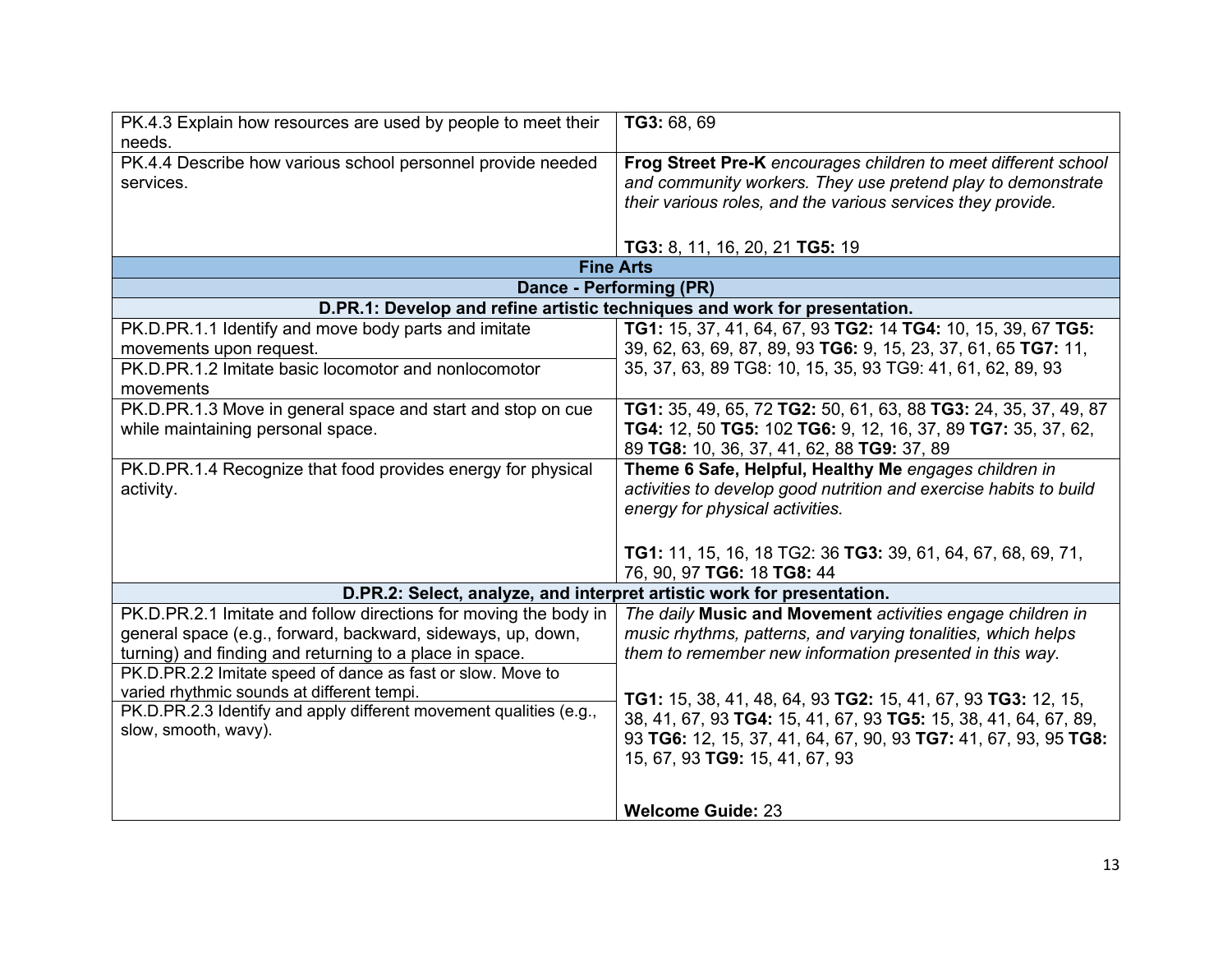|                                                                 | D.PR.3: Convey meaning through the presentation of artistic work. |
|-----------------------------------------------------------------|-------------------------------------------------------------------|
| PK.D.PR.3.1 Dance with others in a designated area or space.    | The daily Music and Movement activities encourage children        |
| PK.D.PR.3.2 Use a simple prop as part of a dance.               | to dance with others and use simple props as they develop         |
|                                                                 | ways to convey meaning through dance to favorite and theme        |
|                                                                 | related songs and rhymes.                                         |
|                                                                 |                                                                   |
|                                                                 | TG1: 15, 38, 41, 48, 64, 93 TG2: 15, 41, 67, 93 TG3: 12, 15,      |
|                                                                 | 38, 41, 67, 93 TG4: 15, 41, 67, 93 TG5: 15, 38, 41, 64, 67, 89,   |
|                                                                 | 93 TG6: 12, 15, 37, 41, 64, 67, 90, 93 TG7: 41, 67, 93, 95 TG8:   |
|                                                                 | 15, 67, 93 TG9: 15, 41, 67, 93                                    |
|                                                                 |                                                                   |
|                                                                 | <b>Welcome Guide: 23</b>                                          |
|                                                                 | Dance - Creating (CR)                                             |
|                                                                 | D.CR.1: Generate and conceptualize artistic ideas and work.       |
| PK.D.CR.1.1 Respond in movement to a variety of sensory stimuli | The daily Music and Movement activities engage children in        |
| (e.g., music/sound, visual, tactile).                           | music rhythms, patterns, and varying tonalities, which helps them |
|                                                                 | to remember new information presented in this multi-sensory way.  |
|                                                                 | Favorite and theme related songs that children respond to through |
|                                                                 | movement can boost endorphins which boost attention and           |
|                                                                 | memory.                                                           |
|                                                                 |                                                                   |
|                                                                 | TG1: 15, 38, 41, 48, 64, 93 TG2: 15, 41, 67, 93 TG3: 12, 15, 38,  |
|                                                                 | 41, 67, 93 TG4: 15, 41, 67, 93 TG5: 15, 38, 41, 64, 67, 89, 93    |
|                                                                 | TG6: 12, 15, 37, 41, 64, 67, 90, 93 TG7: 41, 67, 93, 95 TG8: 15,  |
|                                                                 | 67, 93 TG9: 15, 41, 67, 93                                        |
|                                                                 | <b>Welcome Guide: 23</b>                                          |
| PK.D.CR.1.2 Explore basic locomotor and nonlocomotor            | TG1: 15, 37, 41, 64, 67, 93 TG2: 14 TG4: 10, 15, 39, 67 TG5: 39,  |
| movements.                                                      | 62, 63, 69, 87, 89, 93 TG6: 9, 15, 23, 37, 61, 65 TG7: 11,        |
|                                                                 | 35, 37, 63, 89 TG8: 10, 15, 35, 93 TG9: 41, 61, 62, 89, 93        |
|                                                                 | D.CR.2: Organize and develop artistic work.                       |
| PK.D.CR.2.1 Improvise dance that starts and stops on cue.       | TG1: 15, 38, 41, 48, 64, 93 TG2: 15, 41, 67, 93 TG3: 12, 15, 38,  |
| PK.D.CR.2.2 Engage in dance experiences moving alone or         | 41, 67, 93 TG4: 15, 41, 67, 93 TG5: 15, 38, 41, 64, 67, 89, 93    |
| with a partner.                                                 | TG6: 12, 15, 37, 41, 64, 67, 90, 93 TG7: 41, 67, 93, 95 TG8: 15,  |
|                                                                 | 67, 93 TG9: 15, 41, 67, 93                                        |
|                                                                 |                                                                   |
|                                                                 | <b>Welcome Guide: 23</b>                                          |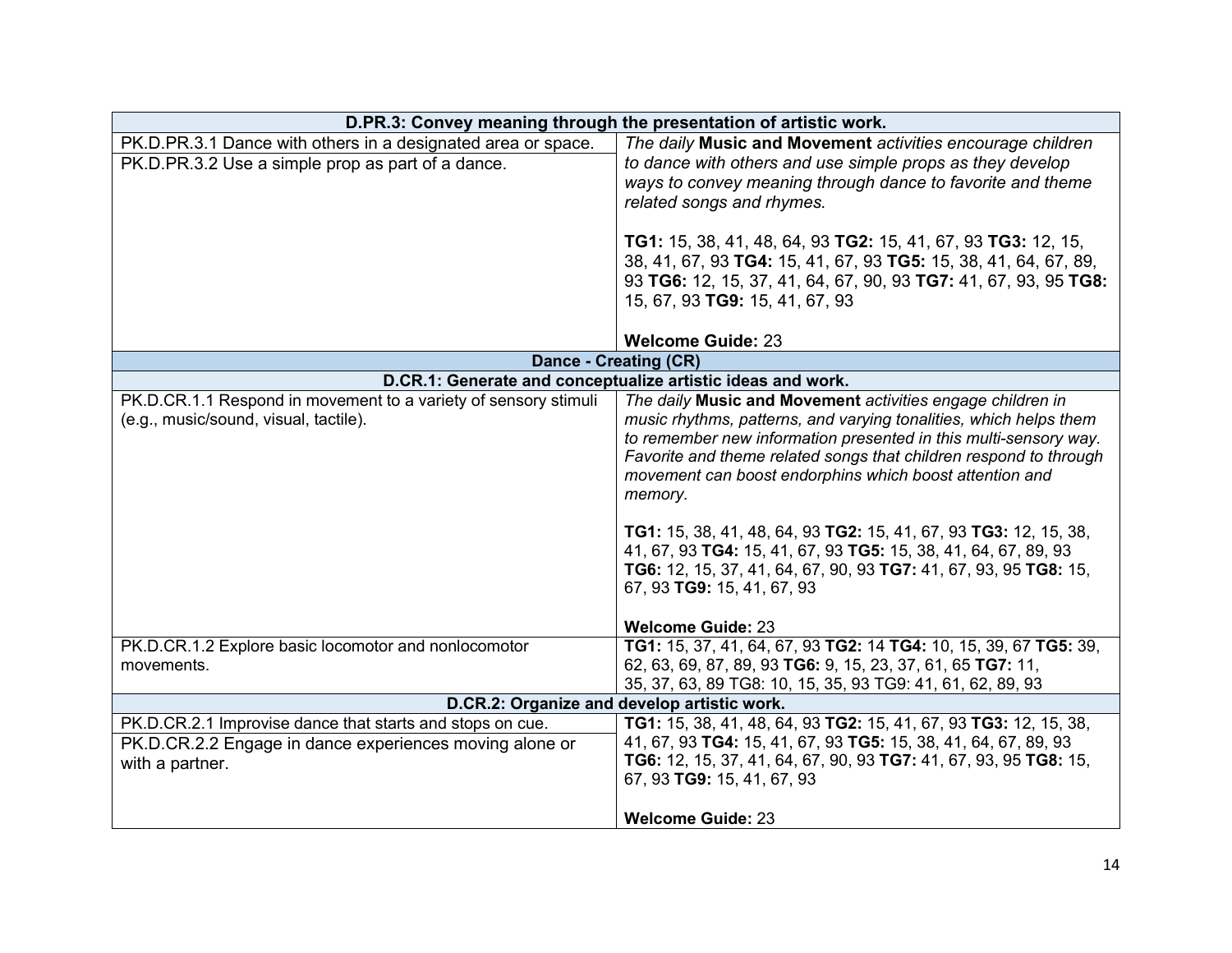|                                                              | D.CR.3: Refine and complete artistic work.                                                    |
|--------------------------------------------------------------|-----------------------------------------------------------------------------------------------|
| PK.D.CR.3.1 Follow verbal cues for changing movement         | TG1: 15, 38, 41, 48, 64, 93 TG2: 15, 41, 67, 93 TG3: 12, 15,                                  |
| through guided improvisational experiences.                  | 38, 41, 67, 93 TG4: 15, 41, 67, 93 TG5: 15, 38, 41, 64, 67,                                   |
|                                                              | 89, 93 TG6: 12, 15, 37, 41, 64, 67, 90, 93 TG7: 41, 67, 93,                                   |
|                                                              | 95 TG8: 15, 67, 93 TG9: 15, 41, 67, 93                                                        |
|                                                              |                                                                                               |
|                                                              | <b>Welcome Guide: 23</b>                                                                      |
| PK.D.CR.3.2 Identify parts of the body and draw a picture of | TG1: 35, 37, 38, 42, 64 TG6: 93 TG8: 38, 41                                                   |
| a body shape or position.                                    |                                                                                               |
|                                                              | Responding (RE) D.RE.1: Perceive and analyze artistic work.                                   |
| PK.D.RE.1.1 Identify a learned movement in a dance.          | TG1: 15, 38, 41, 48, 64, 93 TG2: 15, 41, 67, 93 TG3: 12, 15,                                  |
| PK.D.RE.1.2 Demonstrate an observed or performed dance       | 38, 41, 67, 93 TG4: 15, 41, 67, 93 TG5: 15, 38, 41, 64, 67,                                   |
| movement.                                                    | 89, 93 TG6: 12, 15, 37, 41, 64, 67, 90, 93 TG7: 41, 67, 93,                                   |
|                                                              | 95 TG8: 15, 67, 93 TG9: 15, 41, 67, 93                                                        |
|                                                              |                                                                                               |
|                                                              | <b>Welcome Guide: 23</b>                                                                      |
|                                                              | D.RE.2: Construct meaningful interpretation s of artistic work.                               |
| PK.D.RE.2.1 Observe a shape or movement and describe it.     | TG1: 15, 38, 41, 48, 64, 93 TG2: 15, 41, 67, 93 TG3: 12, 15,                                  |
|                                                              | 38, 41, 67, 93 TG4: 15, 41, 67, 93 TG5: 15, 38, 41, 64, 67,                                   |
|                                                              | 89, 93 TG6: 12, 15, 37, 41, 64, 67, 90, 93 TG7: 41, 67, 93,                                   |
|                                                              | 95 TG8: 15, 67, 93 TG9: 15, 41, 67, 93                                                        |
|                                                              |                                                                                               |
|                                                              |                                                                                               |
|                                                              | <b>Welcome Guide: 23</b>                                                                      |
| D.RE.3: Apply criteria to evaluate artistic work.            |                                                                                               |
| PK.D.RE.3.1 Imitate a movement from a dance and explain      | TG1: 15, 38, 41, 48, 64, 93 TG2: 15, 41, 67, 93 TG3: 12, 15,                                  |
| how it feels to perform it.                                  | 38, 41, 67, 93 TG4: 15, 41, 67, 93 TG5: 15, 38, 41, 64, 67,                                   |
|                                                              | 89, 93 TG6: 12, 15, 37, 41, 64, 67, 90, 93 TG7: 41, 67, 93,                                   |
|                                                              | 95 TG8: 15, 67, 93 TG9: 15, 41, 67, 93                                                        |
|                                                              |                                                                                               |
|                                                              | <b>Welcome Guide: 23</b>                                                                      |
|                                                              | Connecting (CN) D.CN.1: Synthesize and relate knowledge and personal experiences to make art. |
|                                                              |                                                                                               |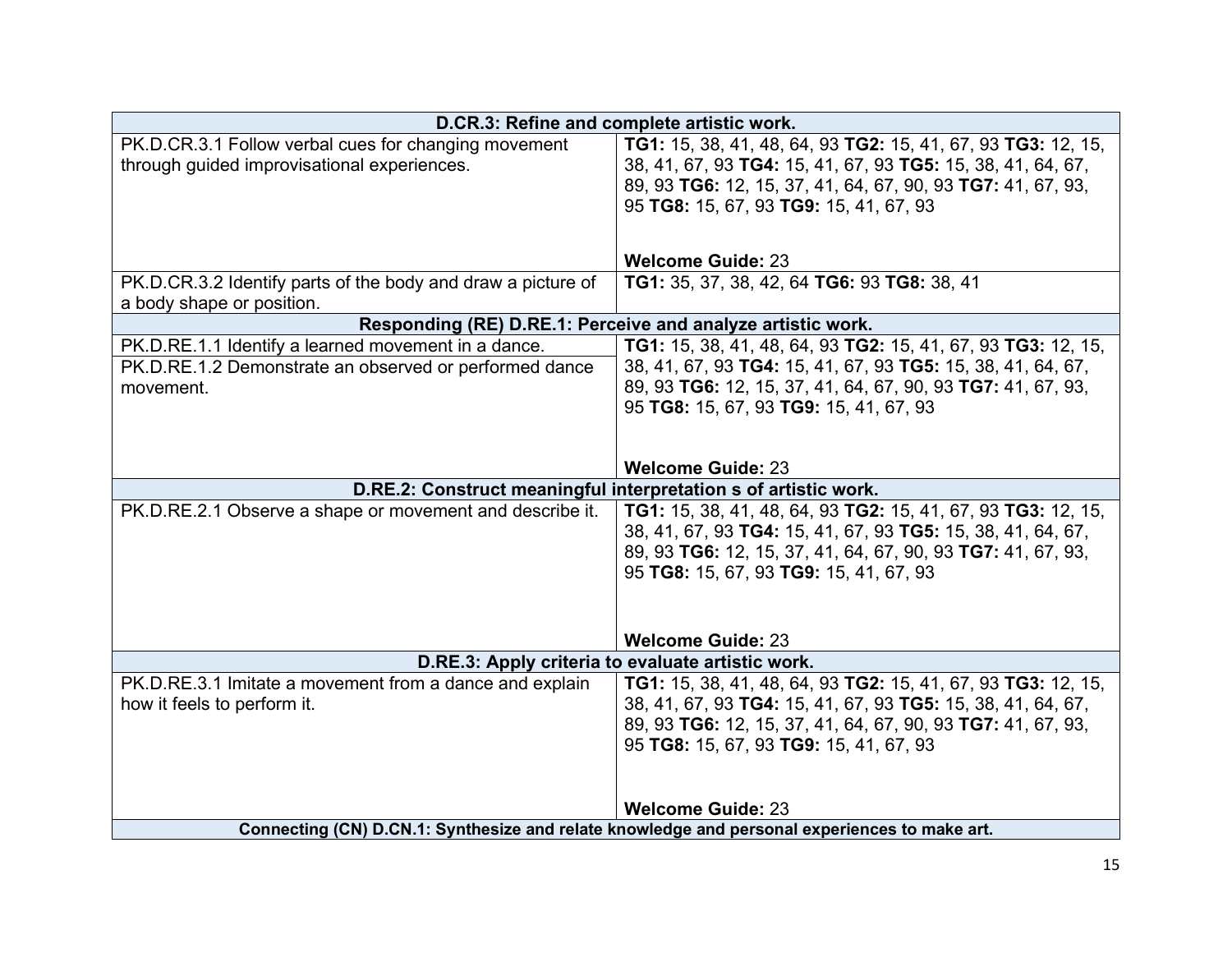| PK.D.CN.1.1 Recognize emotions expressed in dance movement<br>that is watched or performed.<br>PK.D.CN.1.2 Observe a dance work. Imitate a movement from the<br>dance and ask a question about the dance.                                                                                                                          | The Frog Street Teacher Portal provides access to various artist<br>performances that children can observe and imitate during Music<br>and Movement activities.<br>TG1: 15, 38, 41, 48, 64, 93 TG2: 15, 41, 67, 93 TG3: 12, 15, 38,<br>41, 67, 93 TG4: 15, 41, 67, 93 TG5: 15, 38, 41, 64, 67, 89, 93<br>TG6: 12, 15, 37, 41, 64, 67, 90, 93 TG7: 41, 67, 93, 95 TG8: 15,<br>67, 93 TG9: 15, 41, 67, 93<br><b>Welcome Guide: 23</b> |
|------------------------------------------------------------------------------------------------------------------------------------------------------------------------------------------------------------------------------------------------------------------------------------------------------------------------------------|-------------------------------------------------------------------------------------------------------------------------------------------------------------------------------------------------------------------------------------------------------------------------------------------------------------------------------------------------------------------------------------------------------------------------------------|
|                                                                                                                                                                                                                                                                                                                                    | D.CN.2: Relate artistic ideas and works with societal, cultural and historical contexts to deepen understanding.                                                                                                                                                                                                                                                                                                                    |
| PK.D.CN.2.1 Imitate a dance movement experienced at home or<br>elsewhere.                                                                                                                                                                                                                                                          | TG1: 15, 38, 41, 48, 64, 93 TG2: 15, 41, 67, 93 TG3: 12, 15, 38,<br>41, 67, 93 TG4: 15, 41, 67, 93 TG5: 15, 38, 41, 64, 67, 89, 93<br>TG6: 12, 15, 37, 41, 64, 67, 90, 93 TG7: 41, 67, 93, 95 TG8: 15,<br>67, 93 TG9: 15, 41, 67, 93<br><b>Welcome Guide: 23</b>                                                                                                                                                                    |
|                                                                                                                                                                                                                                                                                                                                    |                                                                                                                                                                                                                                                                                                                                                                                                                                     |
| Drama/Theatre (DT)<br>DT.CR.1: Generate and conceptualize artistic ideas and work.                                                                                                                                                                                                                                                 |                                                                                                                                                                                                                                                                                                                                                                                                                                     |
| PK.DT.CR.1.1 With guidance, retell stories, and/or imagine<br>variations of existing stories utilizing developmentally appropriate<br>culturally diverse literature.<br>PK.DT.CR.1.2 Imagine production elements for a unified                                                                                                     | Children are encouraged to use their imaginations in<br>retelling/reenacting the stories from the Read Aloud lessons in<br>the Pretend and Learn Center.                                                                                                                                                                                                                                                                            |
| drama/theatre concept by using simple everyday objects to<br>create costumes, props, and puppets.<br>PK.DT.CR.1.3 Develop characters authentic to the<br>drama/theatre work by using the body and voice to create vivid<br>characters appropriate to the story.                                                                    | TG1: 89, 91, 97 TG2: 10, 36, 37, 41, 62, 63, 69, 74 TG3: 9, 10, 22,<br>48, 61, 67, 87 TG4: 9, 11, 17, 19, 35, 43, 61, 69, 97 TG5: 41, 67,<br>69, 87, 88 TG6: 11, 16, 17, 63, 89 TG7: 22, 67, 71, 89, 97 TG8: 93<br>TG9: 15, 36                                                                                                                                                                                                      |
|                                                                                                                                                                                                                                                                                                                                    | DT.CR.2: Organize, develop, and rehearse artistic ideas and work.                                                                                                                                                                                                                                                                                                                                                                   |
| PK.DT.CR.2.1 Sequence plot events in a play plan, dramatic play,<br>or guided drama experience.<br>PK.DT.CR.2.2 Demonstrate collaborative skills and interdisciplinary<br>skills by engaging in unstructured free play (e.g. individual,<br>personal, projected, and collaborative play) and playing<br>appropriately with others. | Children are invited to engage in dramatic play weekly in the<br><b>Pretend and Learn Center.</b><br>TG1: 89, 91, 97 TG2: 10, 36, 37, 41, 62, 63, 69, 74 TG3: 9, 10, 22,<br>48, 61, 67, 87 TG4: 9, 11, 17, 19, 35, 43, 61, 69, 97 TG5: 41, 67,<br>69, 87, 88 TG6: 11, 16, 17, 63, 89 TG7: 22, 67, 71, 89, 97 TG8: 93                                                                                                                |
|                                                                                                                                                                                                                                                                                                                                    | TG9: 15, 36                                                                                                                                                                                                                                                                                                                                                                                                                         |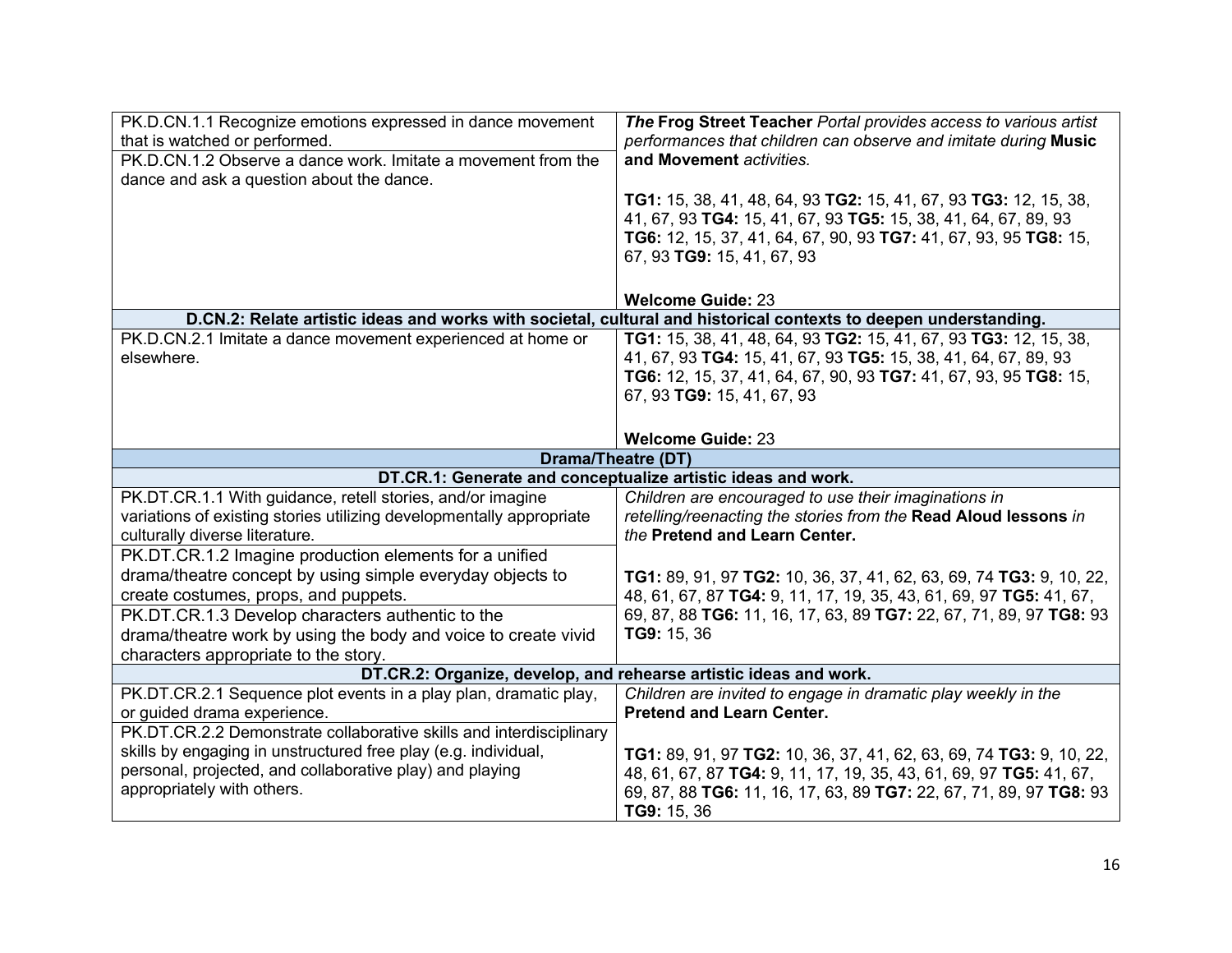| DT.CR.3: Revise, refine, and complete artistic work.                                                                                                                                                                                                                                                        |                                                                                                                                                                                                                                              |
|-------------------------------------------------------------------------------------------------------------------------------------------------------------------------------------------------------------------------------------------------------------------------------------------------------------|----------------------------------------------------------------------------------------------------------------------------------------------------------------------------------------------------------------------------------------------|
| PK.DT.CR.3.1 Prepare a unified drama/theatre work for<br>presentation by demonstrating skills of drama/theatre, which<br>are also "skills of mind"; imagination, focus, concentration.                                                                                                                      | Children are invited to engage in dramatic play weekly in the<br>Pretend and Learn Center. Props used for dramas and<br>imaginative play can also be created in the Creativity                                                               |
| PK.DT.CR.3.2 Use the body to create a vivid character with<br>energy and movement and use the voice to create a vivid<br>character with volume, pitch, and tone.                                                                                                                                            | <b>Center.</b> Children are encouraged to create characters from<br>Read-Alouds or their own imaginations with scenery to<br>support their stories using common objects and supplies in                                                      |
| PK.DT.CR.3.3 Integrate design elements that create an<br>emotional impact or convey meaning by imaginatively<br>transforming common objects (e.g., fabric, blocks, kitchen                                                                                                                                  | the centers.                                                                                                                                                                                                                                 |
| utensils, etc.) into scenery and props that support the story.                                                                                                                                                                                                                                              | TG1: 89, 91, 97 TG2: 10, 36, 37, 41, 62, 63, 69, 74 TG3: 9,<br>10, 22, 48, 61, 67, 87 TG4: 9, 11, 17, 19, 35, 43, 61, 69, 97<br>TG5: 41, 67, 69, 87, 88 TG6: 11, 16, 17, 63, 89 TG7: 22, 67,<br>71, 89, 97 TG8: 93 TG9: 15, 36               |
| <b>Performing (PR)</b>                                                                                                                                                                                                                                                                                      |                                                                                                                                                                                                                                              |
| DT.PR.1: Select, analyze, and interpret artistic work for presentation.                                                                                                                                                                                                                                     |                                                                                                                                                                                                                                              |
| PK.DT.PR.1.1 Demonstrate that there are multiple choices<br>for every aspect of drama/theatre work (movement, speaking<br>voice, etc.) and select the most supportable choice for the<br>moment through identification of essential events.                                                                 | Children are encouraged to work cooperatively to achieve<br>dramatic play goals throughout the year. The Creativity<br>Center and Pretend and Learn Center provide multiple<br>choices for children to engage in all types of dramatic play. |
| PK.DT.PR.2.1 Develop expertise through a personalization of<br>techniques by assuming roles in a variety of dramatic forms<br>(e.g.: play plans, dramatic play, guided drama, pantomime,<br>tableau, puppetry, story enactment, etc.) and by observing,<br>listening, and responding to the work of others. | Each weekly center is theme related throughout the nine<br>thematic units.                                                                                                                                                                   |
| PK.DT.PR.2.2 Make choices for multiple aspects of<br>drama/theatre work (including design elements of playing<br>space).                                                                                                                                                                                    | TG1: 89, 91, 97 TG2: 10, 36, 37, 41, 62, 63, 69, 74 TG3: 9,<br>10, 22, 48, 61, 67, 87 TG4: 9, 11, 17, 19, 35, 43, 61, 69, 97<br>TG5: 41, 67, 69, 87, 88 TG6: 11, 16, 17, 63, 89 TG7: 22, 67,<br>71, 89, 97 TG8: 93 TG9: 15, 36               |
| DT.PR.3: Convey meaning through the presentation of an artistic work.                                                                                                                                                                                                                                       |                                                                                                                                                                                                                                              |
| PK.DT.PR.3.1 Perform a non-exhibitional drama/theatre work<br>(play plans, dramatic play, and guided drama) with characters<br>that are part of recognizable and shared human experiences                                                                                                                   | TG1: 89, 91, 97 TG2: 10, 36, 37, 41, 62, 63, 69, 74 TG3: 9,<br>10, 22, 48, 61, 67, 87 TG4: 9, 11, 17, 19, 35, 43, 61, 69, 97<br>TG5: 41, 67, 69, 87, 88 TG6: 11, 16, 17, 63, 89 TG7: 22, 67,                                                 |
| (e.g. family, workers, community helpers, etc.).                                                                                                                                                                                                                                                            | 71, 89, 97 TG8: 93 TG9: 15, 36                                                                                                                                                                                                               |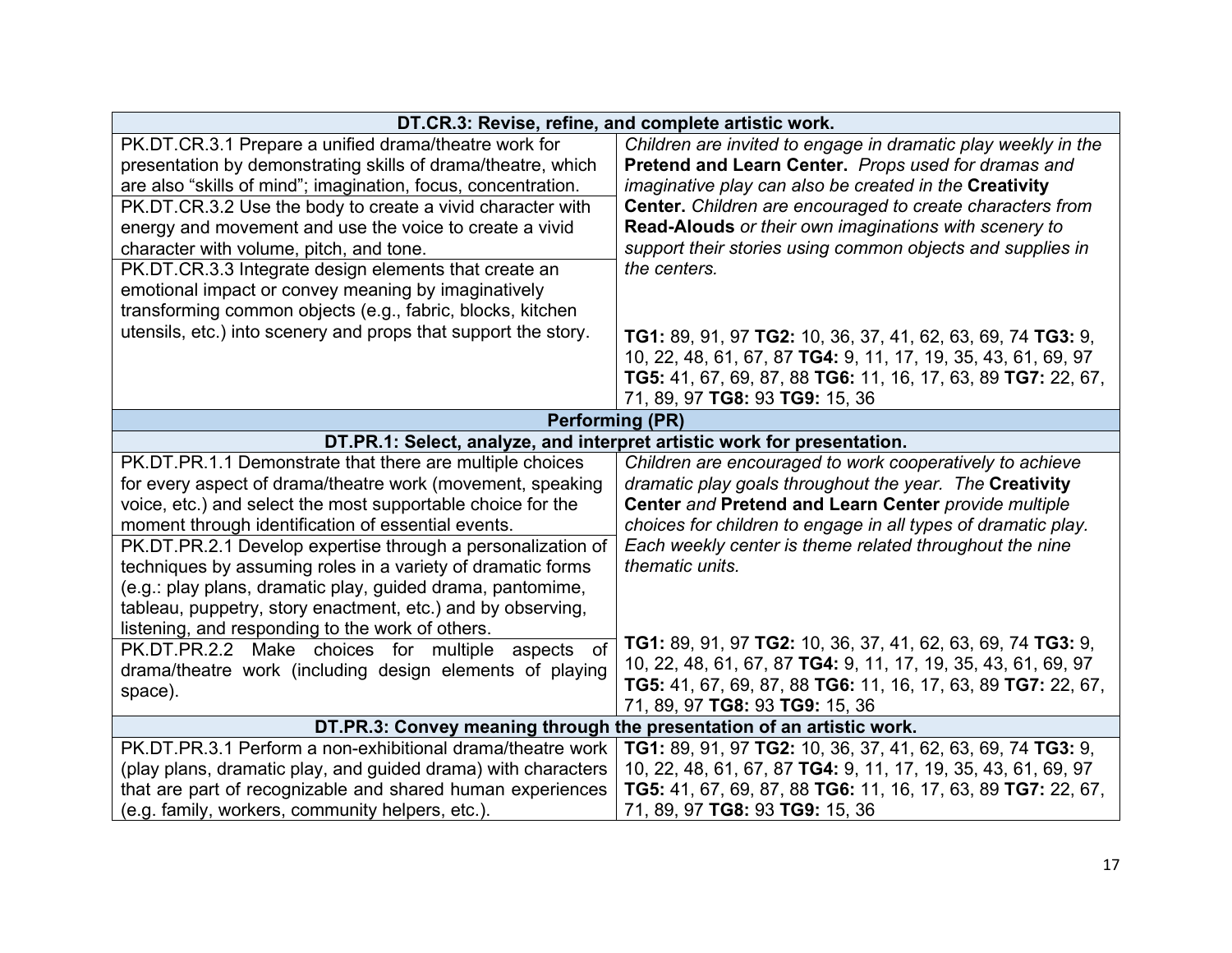|                                                                                                                                                                                                                                                                                                                                                                                                                                                                                                                                                                                                                                                                                                                     | <b>Responding</b>                                                                                                                                                                                                                                                                                                                                                                                                                                      |
|---------------------------------------------------------------------------------------------------------------------------------------------------------------------------------------------------------------------------------------------------------------------------------------------------------------------------------------------------------------------------------------------------------------------------------------------------------------------------------------------------------------------------------------------------------------------------------------------------------------------------------------------------------------------------------------------------------------------|--------------------------------------------------------------------------------------------------------------------------------------------------------------------------------------------------------------------------------------------------------------------------------------------------------------------------------------------------------------------------------------------------------------------------------------------------------|
|                                                                                                                                                                                                                                                                                                                                                                                                                                                                                                                                                                                                                                                                                                                     | DT.RE.1: Perceive and analyze artistic work.                                                                                                                                                                                                                                                                                                                                                                                                           |
| PK.DT.RE.1.1 Identify choices in a drama/theatre work to<br>understand personal reactions as a participant in a<br>drama/theatre event (e.g. play plans, dramatic play, guided<br>drama, and/or in developmentally appropriate live or recorded<br>theatrical performances) through discussion or drawing.                                                                                                                                                                                                                                                                                                                                                                                                          | Children are taught the Brain Smart Strategies from<br><b>Conscious Discipline and encouraged to make smart</b><br>choices daily throughout the school day, including the<br>choices they make during dramatic play.<br>TG1: 89, 91, 97 TG2: 10, 36, 37, 41, 62, 63, 69, 74 TG3: 9,<br>10, 22, 48, 61, 67, 87 TG4: 9, 11, 17, 19, 35, 43, 61, 69, 97<br>TG5: 41, 67, 69, 87, 88 TG6: 11, 16, 17, 63, 89 TG7: 22, 67,<br>71, 89, 97 TG8: 93 TG9: 15, 36 |
| DT.RE.2: Interpret intent and meaning in artistic work.                                                                                                                                                                                                                                                                                                                                                                                                                                                                                                                                                                                                                                                             |                                                                                                                                                                                                                                                                                                                                                                                                                                                        |
| PK.DT.RE.2.1 With prompting and support, create or interpret a<br>drama/theatre work (play plans, dramatic play, guided drama,<br>and/or in developmentally appropriate theatrical performances)<br>by asking questions, sharing personal responses, and reflecting<br>upon performances viewed.<br>PK.DT.RE.2.2 Discuss feelings about and reactions to what was<br>enacted, seen, heard, and felt in play plans, dramatic play, guided<br>drama, and/or in developmentally appropriate theatrical<br>performances viewed.<br>PK.DT.RE.2.3 Explore and express personal likes and dislikes<br>about play plans, dramatic play, guided drama, and/or<br>developmentally appropriate theatrical performances viewed. | TG1: 89, 91, 97 TG2: 10, 36, 37, 41, 62, 63, 69, 74 TG3: 9, 10,<br>22, 48, 61, 67, 87 TG4: 9, 11, 17, 19, 35, 43, 61, 69, 97 TG5:<br>41, 67, 69, 87, 88 TG6: 11, 16, 17, 63, 89 TG7: 22, 67, 71, 89,<br>97 TG8: 93 TG9: 15, 36                                                                                                                                                                                                                         |
| DT.RE.3: Apply criteria to evaluate artistic work.                                                                                                                                                                                                                                                                                                                                                                                                                                                                                                                                                                                                                                                                  |                                                                                                                                                                                                                                                                                                                                                                                                                                                        |
| PK.DT.RE.3.2 Describe and recognize production elements<br>(e.g., costumes, props, sets, sound effects, etc.).<br>PK.DT.RE.3.3 Practice audience etiquette and appropriate<br>audience behavior for a variety of drama/theatre experiences.                                                                                                                                                                                                                                                                                                                                                                                                                                                                         | TG1: 89, 91, 97 TG2: 10, 36, 37, 41, 62, 63, 69, 74 TG3: 9, 10,<br>22, 48, 61, 67, 87 TG4: 9, 11, 17, 19, 35, 43, 61, 69, 97 TG5:<br>41, 67, 69, 87, 88 TG6: 11, 16, 17, 63, 89 TG7: 22, 67, 71, 89,<br>97 TG8: 93 TG9: 15, 36<br><b>Connecting (CN)</b>                                                                                                                                                                                               |
|                                                                                                                                                                                                                                                                                                                                                                                                                                                                                                                                                                                                                                                                                                                     | DT.CN.1: Synthesize and relate knowledge and personal experiences to art.                                                                                                                                                                                                                                                                                                                                                                              |
| PK.DT.CN.1.1 With guidance, identify similarities between<br>characters and stories and personal experiences in play plans,<br>dramatic play, guided drama, and/or in developmentally<br>appropriate theatrical performances viewed.                                                                                                                                                                                                                                                                                                                                                                                                                                                                                | TG1: 89, 91, 97 TG2: 10, 36, 37, 41, 62, 63, 69, 74 TG3: 9, 10,<br>22, 48, 61, 67, 87 TG4: 9, 11, 17, 19, 35, 43, 61, 69, 97 TG5:<br>41, 67, 69, 87, 88 TG6: 11, 16, 17, 63, 89 TG7: 22, 67, 71, 89,<br>97 TG8: 93 TG9: 15, 36                                                                                                                                                                                                                         |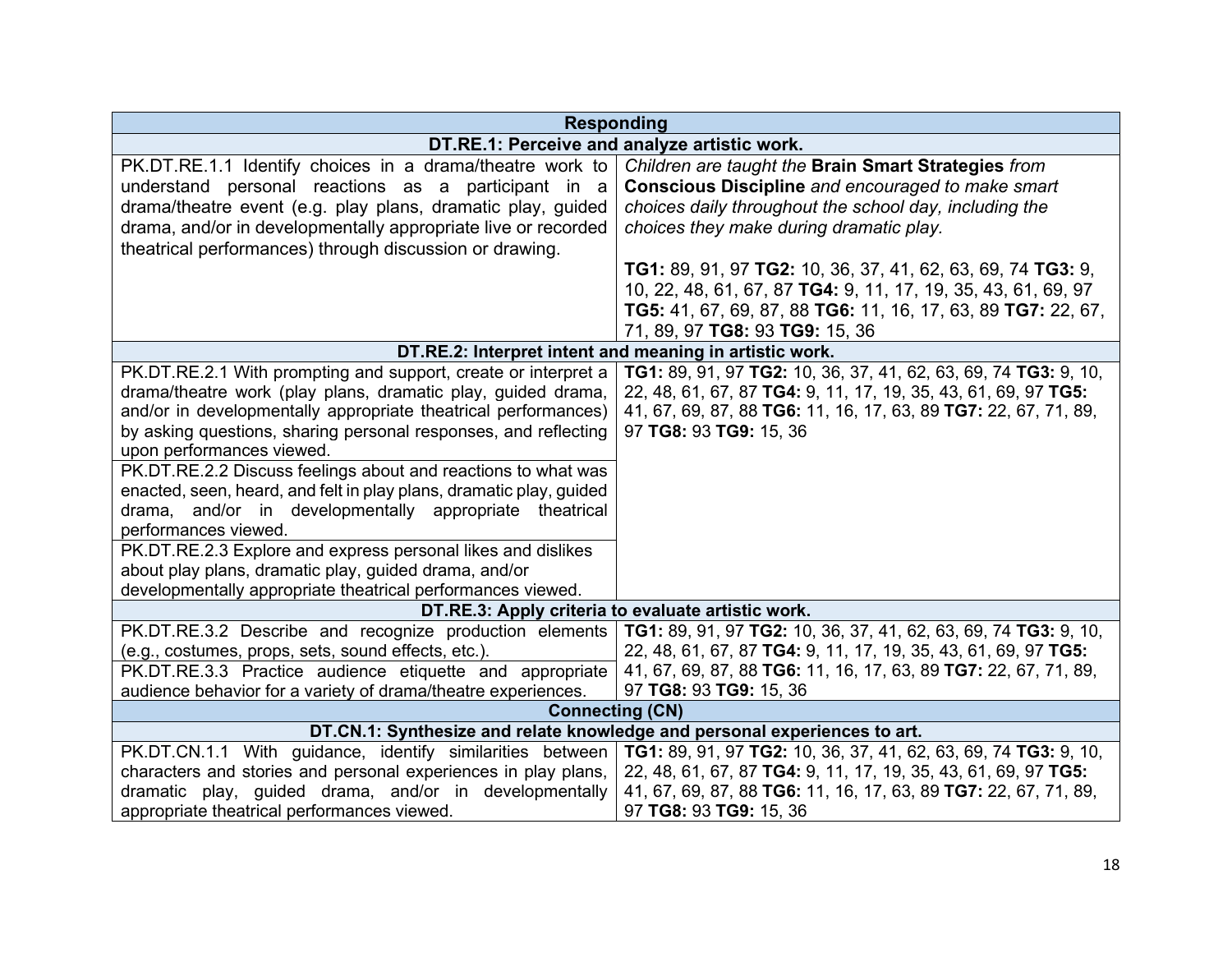|                                                                   | DT.CN.2: Relate artistic ideas and works with societal, cultural, and historical context to deepen understanding         |  |
|-------------------------------------------------------------------|--------------------------------------------------------------------------------------------------------------------------|--|
| PK.DT.CN.2.1 With guidance, understand that drama/theatre         | Cultural Responsiveness reminders are embedded across all                                                                |  |
| works influence and are influenced by personal and societal       | content areas of the curriculum. Frog Street Pre-K Welcome                                                               |  |
| contexts, such as family, workers, and community helpers.         | Guide: Foundations for Implementation Guide encourages                                                                   |  |
| PK.DT.CN.2.2 With prompting and support, explore the stories      | teachers to be inclusive and culturally responsive as a habit of                                                         |  |
| of the thirty-nine present day tribes that call Oklahoma home.    | mind to societal, cultural, and historical context of families and                                                       |  |
|                                                                   | community. (pages 94-95)                                                                                                 |  |
|                                                                   |                                                                                                                          |  |
|                                                                   | TG1: 89, 91, 97 TG2: 10, 36, 37, 41, 62, 63, 69, 74 TG3: 9, 10,                                                          |  |
|                                                                   | 22, 48, 61, 67, 87 TG4: 9, 11, 17, 19, 35, 43, 61, 69, 97 TG5:                                                           |  |
|                                                                   | 41, 67, 69, 87, 88 TG6: 11, 16, 17, 63, 89 TG7: 22, 67, 71, 89,                                                          |  |
|                                                                   | 97 TG8: 93 TG9: 15, 36                                                                                                   |  |
|                                                                   | DT.CN.3: Research and relate artistic ideas/works and societal, cultural, and historical context to deepen understanding |  |
| PK.DT.CN.3.1 With prompting and support, identify pictures,       | Cultural Responsiveness reminders are embedded across all                                                                |  |
| grade- appropriate multicultural stories, and real people or      | content areas of the curriculum. Frog Street Pre-K Welcome                                                               |  |
| fictional characters as sources for play plans, dramatic play or  | <b>Guide: Foundations for Implementation Guide encourages</b>                                                            |  |
| guided drama.                                                     | teachers to be inclusive and culturally responsive as a habit of                                                         |  |
| PK.DT.CN.3.2 With prompting and support, explore visual           | mind to societal, cultural, and historical context of families and                                                       |  |
| elements that can add meaning to dramatic play or guided          | community. (pages 94-95)                                                                                                 |  |
| drama experiences.                                                |                                                                                                                          |  |
|                                                                   | TG1: 89, 91, 97 TG2: 10, 36, 37, 41, 62, 63, 69, 74 TG3: 9, 10,                                                          |  |
|                                                                   | 22, 48, 61, 67, 87 TG4: 9, 11, 17, 19, 35, 43, 61, 69, 97 TG5:                                                           |  |
|                                                                   | 41, 67, 69, 87, 88 TG6: 11, 16, 17, 63, 89 TG7: 22, 67, 71, 89,<br>97 TG8: 93 TG9: 15, 36                                |  |
|                                                                   | Music (M)                                                                                                                |  |
|                                                                   | <b>Creating (CR)</b>                                                                                                     |  |
|                                                                   | M.CR.1: Generate musical ideas through reading, notating, and/or interpreting music.                                     |  |
| PK.M.CR.1.1 Explore the elements of music, including: A.          | The theme related Music and Movement songs and activities                                                                |  |
| Beat/Meter (steady beat) B. Pitch (high/low) C. Tempo (fast/slow) | engage children in a variety of ways to experience and interpret                                                         |  |
| D. Dynamics (loud/quiet)                                          | music daily.                                                                                                             |  |
| PK.M.CR.1.2 Explore melodic and rhythmic answers using voice      |                                                                                                                          |  |
| and classroom instruments.                                        | TG1: 12, 14, 41, 47, 67, 90, 101 TG2: 15, 41, 64, 67, 75, 93                                                             |  |
| PK.M.CR.1.3 Explore movement (nonlocomotor and locomotor)         | TG3: 12, 15, 38, 41, 64, 67, 90, 93 TG4: 12, 15, 38, 41, 64, 67,                                                         |  |
| appropriate for the musical elements heard in various listening   | 93 TG5: 15, 21, 38, 41, 47, 64, 67, 90, 93 TG6: 12, 15, 38, 41,                                                          |  |
| examples.                                                         | 64, 67, 90, 93, 99 TG7: 12, 15, 41, 90, 93 TG8: 12, 15, 18, 64,                                                          |  |
| PK.M.CR.1.4 With guidance, explore rhythmic and melodic           | 67, 93 TG9: 12, 15, 24, 38, 41, 64, 67, 90, 93                                                                           |  |
| notation through icons and pictures.                              |                                                                                                                          |  |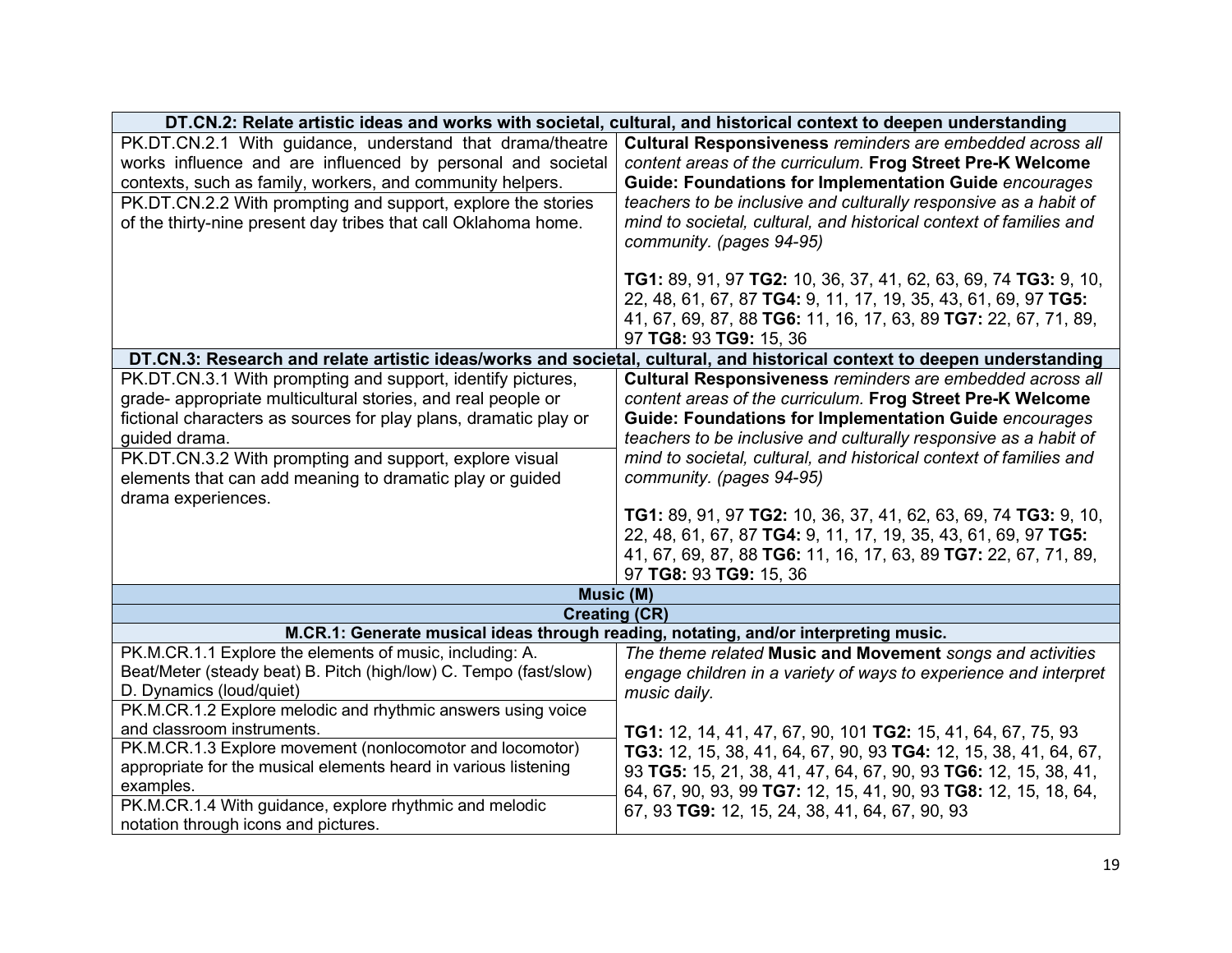|                                                                   | <b>Performing (PR)</b>                                                                                                          |  |
|-------------------------------------------------------------------|---------------------------------------------------------------------------------------------------------------------------------|--|
|                                                                   | M.PR.1: Present or demonstrate an existing work, formally or informally, with appropriate expressive and technical skills.      |  |
| PK.M.PR.1.1 Participate in music through singing (individually    | Music and Movement daily songs and activities encourage                                                                         |  |
| and in groups, as well as accompanied and unaccompanied)          | children to experience classroom music activities with rhythm                                                                   |  |
| and playing instruments.                                          | and expression.                                                                                                                 |  |
| PK.M.PR.1.2 Experience matching pitches, approaches singing       |                                                                                                                                 |  |
| in tune, and use appropriate tone and expression.                 | TG1: 12, 14, 41, 47, 67, 90, 101 TG2: 15, 41, 64, 67, 75, 93                                                                    |  |
| PK.M.PR.1.3 Experience steady beat using instruments or body      | TG3: 12, 15, 38, 41, 64, 67, 90, 93 TG4: 12, 15, 38, 41, 64, 67,                                                                |  |
| percussion to accompany songs and rhythm activities.              | 93 TG5: 15, 21, 38, 41, 47, 64, 67, 90, 93 TG6: 12, 15, 38, 41,                                                                 |  |
|                                                                   | 64, 67, 90, 93, 99 TG7: 12, 15, 41, 90, 93 TG8: 12, 15, 18, 64,                                                                 |  |
|                                                                   | 67, 93 TG9: 12, 15, 24, 38, 41, 64, 67, 90, 93                                                                                  |  |
| <b>Responding (RE)</b>                                            |                                                                                                                                 |  |
|                                                                   | M.RE.1: Respond to music while demonstrating respect for others' music preferences and music performances.                      |  |
| PK.M.RE.1.1 Respond to the beat or rhythm in music by using       | Music and Movement daily songs and activities engage                                                                            |  |
| nonlocomotor or locomotor movement, body percussion, and          | children to respond to music through movement and                                                                               |  |
| playing classroom instruments.                                    | <i>instruments.</i>                                                                                                             |  |
| PK.M.RE.1.2 Recognize and practice appropriate audience and       |                                                                                                                                 |  |
| performer behavior appropriate for the context and style of music | TG1: 15, 38, 41, 48, 64, 93 TG2: 15, 41, 67, 93 TG3: 12, 15,                                                                    |  |
| performed.                                                        | 38, 41, 67, 93 TG4: 15, 41, 67, 93 TG5: 15, 38, 41, 64, 67, 89,                                                                 |  |
| PK.M.RE.1.3 With guidance, respond,<br>directional<br>using       | 93 TG6: 12, 15, 37, 41, 64, 67, 90, 93 TG7: 41, 67, 93, 95 TG8:                                                                 |  |
| movements or manipulatives, to the melodic contour of familiar    | 15, 67, 93 TG9: 15, 41, 67, 93                                                                                                  |  |
| songs.                                                            |                                                                                                                                 |  |
|                                                                   | <b>Connecting (CN)</b>                                                                                                          |  |
|                                                                   | M.CN.1: Recognize the development of music from a social, cultural, and historical context.                                     |  |
| PK.M.CN.1.1 Sing and perform songs, chants, rhymes, singing       | Cultural Responsiveness reminders are embedded across all                                                                       |  |
| games, and dances from a variety of cultures.                     | content areas of the curriculum. Music and Movement daily songs                                                                 |  |
|                                                                   | and activities provide a variety of music from many cultures. Frog                                                              |  |
|                                                                   | <b>Street Pre-K Welcome Guide: Foundations for Implementation</b>                                                               |  |
|                                                                   | Guide encourages teachers to be inclusive and culturally<br>responsive as a habit of mind to societal, cultural, and historical |  |
|                                                                   | context of families and community. (pages 94-95)                                                                                |  |
|                                                                   |                                                                                                                                 |  |
|                                                                   | TG1: 12, 14, 41, 47, 67, 90, 101 TG2: 15, 41, 64, 67, 75, 93 TG3:                                                               |  |
|                                                                   | 12, 15, 38, 41, 64, 67, 90, 93 TG4: 12, 15, 38, 41, 64, 67, 93 TG5:                                                             |  |
|                                                                   | 15, 21, 38, 41, 47, 64, 67, 90, 93 TG6: 12, 15, 38, 41, 64, 67, 90,                                                             |  |
|                                                                   | 93, 99 TG7: 12, 15, 41, 90, 93 TG8: 12, 15, 18, 64, 67, 93 TG9:                                                                 |  |
|                                                                   | 12, 15, 24, 38, 41, 64, 67, 90, 93                                                                                              |  |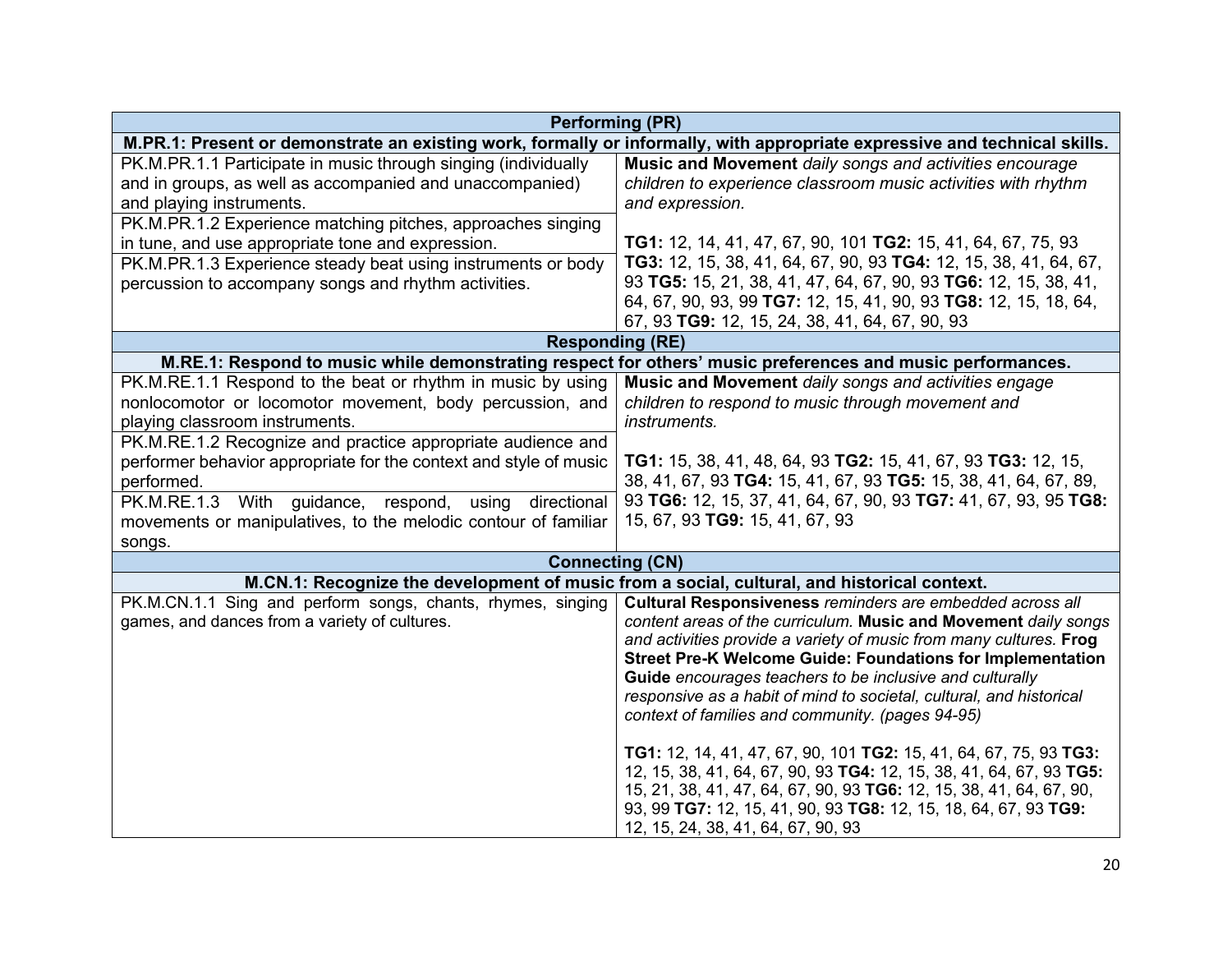|                                                                                                                       | <b>Visual Art</b>                                                          |
|-----------------------------------------------------------------------------------------------------------------------|----------------------------------------------------------------------------|
|                                                                                                                       | <b>Creative Process (CP)</b>                                               |
|                                                                                                                       | VA.CP.1: Learn and use vocabulary and concepts related to visual arts.     |
| PK.VA.CP.1.1 With guidance, show and describe personal                                                                | TG1: 51, 87, 99 TG2: 9, 34, 35, 61, 87, 102 TG3: 63, 76 TG4:               |
| artwork using introductory art vocabulary.                                                                            | 36, 62, 88 TG5: 10, 50, 61, 86, 87, 89, 95 TG6: 10, 36, 62, 88             |
| PK.VA.CP.1.2 Share observations of others' artwork.                                                                   | TG7: 8, 61 TG8: 9, 35, 61, 63, 87 TG9: 9, 35, 63, 89                       |
|                                                                                                                       | VA.CP.2: Practice and refine techniques and skills related to visual arts. |
| PK.VA.CP.2.1 Engage in self-directed creative play with art                                                           | The Creativity Center and Fine Motor Center provide                        |
| materials.                                                                                                            | opportunities for children to engage in self-directed creative play        |
| PK.VA.CP.2.2 Identify common tools and materials in art                                                               | and explore tools and materials using in art.                              |
| making (e.g., scissors, rulers, etc.).                                                                                |                                                                            |
|                                                                                                                       | TG1: 51, 63, 77, 87 TG2: 9, 35, 61, 87, 102 TG3: 9, 89 TG4:                |
|                                                                                                                       | 35, 36, 62, 88 TG5: 10, 36, 61, 87, 89 TG6: 10, 36, 62, 88 TG7:            |
|                                                                                                                       | 10, 61, 87, 89 TG8: 9, 35, 61, 87, 102 TG9: 9, 35, 63                      |
| VA.CP.3: Make creative choices and practice individual expression in application of concepts, vocabulary, techniques, |                                                                            |
|                                                                                                                       | and skills.                                                                |
| PK.VA.CP.3.1 Describe choices involved in creating artwork                                                            | The Creativity Center and Fine Motor Center provide                        |
| through imaginative play.                                                                                             | opportunities for children to make choices and express their               |
| PK.VA.CP.3.2 Express feelings involved in creating personal                                                           | feeling in developing their creative works of art.                         |
| work.                                                                                                                 |                                                                            |
|                                                                                                                       | TG1: 51, 63, 77, 87 TG2: 9, 35, 61, 87, 102 TG3: 9, 89 TG4:                |
|                                                                                                                       | 35, 36, 62, 88 TG5: 10, 36, 61, 87, 89 TG6: 10, 36, 62, 88 TG7:            |
|                                                                                                                       | 10, 61, 87, 89 TG8: 9, 35, 61, 87, 102 TG9: 9, 35, 63                      |
|                                                                                                                       | <b>Production (P)</b>                                                      |
| VA.P.1: Utilize a variety of ideas and subject matter in creation of original works of visual art.                    |                                                                            |
| PK.VA.P.1.1 Practice creating works from selected ideas.                                                              | TG1: 51, 63, 77, 87 TG2: 9, 35, 61, 87, 102 TG3: 9, 89 TG4:                |
|                                                                                                                       | 35, 36, 62, 88 TG5: 10, 36, 61, 87, 89 TG6: 10, 36, 62, 88 TG7:            |
|                                                                                                                       | 10, 61, 87, 89 TG8: 9, 35, 61, 87, 102 TG9: 9, 35, 63                      |
| VA.P.2: Use different media, supplies, and tools in an appropriate and safe manner in the creation of original visual |                                                                            |
| artworks.                                                                                                             |                                                                            |
| PK.VA.P.2.1 Practice creative exploration using a variety of                                                          | TG1: 51, 63, 77, 87 TG2: 9, 35, 61, 87, 102 TG3: 9, 89 TG4:                |
| art materials, supplies, and tools.                                                                                   | 35, 36, 62, 88 TG5: 10, 36, 61, 87, 89 TG6: 10, 36, 62, 88 TG7:            |
| PK.VA.P.2.2 Use supplies and tools in a safe and                                                                      | 10, 61, 87, 89 TG8: 9, 35, 61, 87, 102 TG9: 9, 35, 63                      |
| responsible manner to create original art.                                                                            |                                                                            |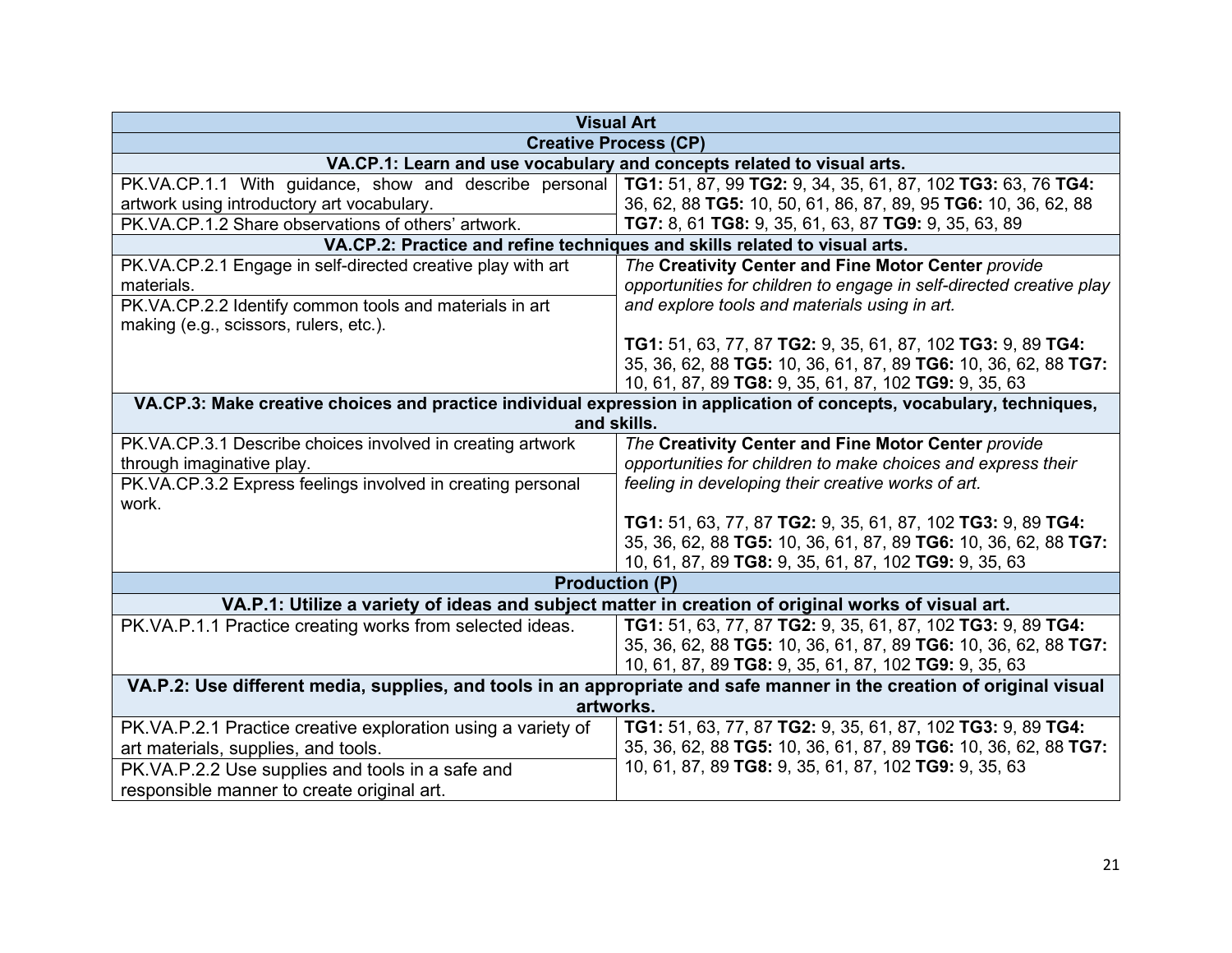| VA.P.3: Demonstrate appropriate skill level in the application of knowledge, techniques, skills, and concepts, through the |                                                                                                                  |  |
|----------------------------------------------------------------------------------------------------------------------------|------------------------------------------------------------------------------------------------------------------|--|
|                                                                                                                            | creation of original visual artworks.                                                                            |  |
| PK.VA.P.3.1 Engage in safe, creative exploration of art                                                                    | TG1: 51, 63, 77, 87 TG2: 9, 35, 61, 87, 102 TG3: 9, 89 TG4:                                                      |  |
| materials.                                                                                                                 | 35, 36, 62, 88 TG5: 10, 36, 61, 87, 89 TG6: 10, 36, 62, 88 TG7:                                                  |  |
|                                                                                                                            | 10, 61, 87, 89 TG8: 9, 35, 61, 87, 102 TG9: 9, 35, 63                                                            |  |
|                                                                                                                            | VA.P.4: Revising and refining artworks to create finished works of art.                                          |  |
| PK.VA.P.4.1 Follow teacher established criteria to decide when                                                             | TG1: 51, 87, 99 TG2: 9, 34, 35, 61, 87 TG3: 63, 76 TG4: 36,                                                      |  |
| a piece of original artwork is complete.                                                                                   | 62, 88 TG5: 10, 50, 61, 87, 89, 95 TG6: 10, 36, 62, 88 TG7: 8,                                                   |  |
|                                                                                                                            | 61 TG8: 9, 35, 61, 87 TG9: 9, 35, 63, 89                                                                         |  |
|                                                                                                                            | <b>Cultural and Historical Perspectives (CHP)</b>                                                                |  |
|                                                                                                                            | VA.CHP.1: Relate artistic ideas and works with societal, cultural and historical context to deepen understanding |  |
| PK.VA.CHP.1.1 Recognize that people make art.                                                                              | TG1: 51, 87 TG2: 102 TG5: 61, 86 TG7: 61 TG8: 63                                                                 |  |
| PK.VA.CHP.1.2 View images of various works of art.                                                                         |                                                                                                                  |  |
| <b>Aesthetic Response &amp; Critique Methodologies (ARCM)</b>                                                              |                                                                                                                  |  |
|                                                                                                                            | VA.ARCM.1: Perceive, analyze, interpret, and evaluate artistic work.                                             |  |
| PK.VA.ARCM.1.1 Demonstrate respect for personal artwork                                                                    | The Creativity Center and Fine Motor Center are theme                                                            |  |
| and the artwork of others.                                                                                                 | related and provide opportunities to explore connections                                                         |  |
| PK.VA.ARCM.1.2 With guidance, explore connections between                                                                  | between art and other learning domains. Children are                                                             |  |
| visual art and other domains of learning.                                                                                  | encouraged to make personal choices about their own artwork                                                      |  |
| PK.VA.ARCM.1.3 With guidance, identify choices made in                                                                     | at the same time appreciating the work of others. Theme 3                                                        |  |
| personal works of art.                                                                                                     | Safe, Healthy, and Helpful Me, Week 1: Community Workers                                                         |  |
| PK.VA.ARCM.1.4 With guidance, explore potential art related                                                                | focuses on careers and workers within the community such as                                                      |  |
| careers.                                                                                                                   | artists.                                                                                                         |  |
|                                                                                                                            |                                                                                                                  |  |
|                                                                                                                            | TG1: 51, 87 TG2: 102 TG5: 61, 86 TG7: 61 TG8: 63                                                                 |  |
| <b>Health Education</b>                                                                                                    |                                                                                                                  |  |
| Standard 1: Students will comprehend concepts related to health promotion and disease prevention to enhance health.        |                                                                                                                  |  |
| 1.2.1 Identify that healthy behaviors affect personal health (e.g.,                                                        | Theme 3 Safe, Healthy, and Helpful Me focuses on promoting                                                       |  |
| healthy eating, adequate sleep, physical activity, positive peer                                                           | good health.                                                                                                     |  |
| interactions).                                                                                                             |                                                                                                                  |  |
| 1.2.2 Recognize that there are multiple dimensions of health                                                               | TG1: 11, 15, 16, 18, 44, 69 TG2: 36 TG3: 39, 61, 64, 67, 68,                                                     |  |
| (e.g., physical, emotional, social, environmental).                                                                        | 69, 71, 76, 90, 97 TG6: 18 TG8: 44                                                                               |  |
| 1.2.3. Describe ways to prevent communicable diseases.                                                                     |                                                                                                                  |  |
| 1.2.4 List ways to prevent common childhood injuries.                                                                      |                                                                                                                  |  |
| 1.2.5 Describe why it is important to seek health care.                                                                    |                                                                                                                  |  |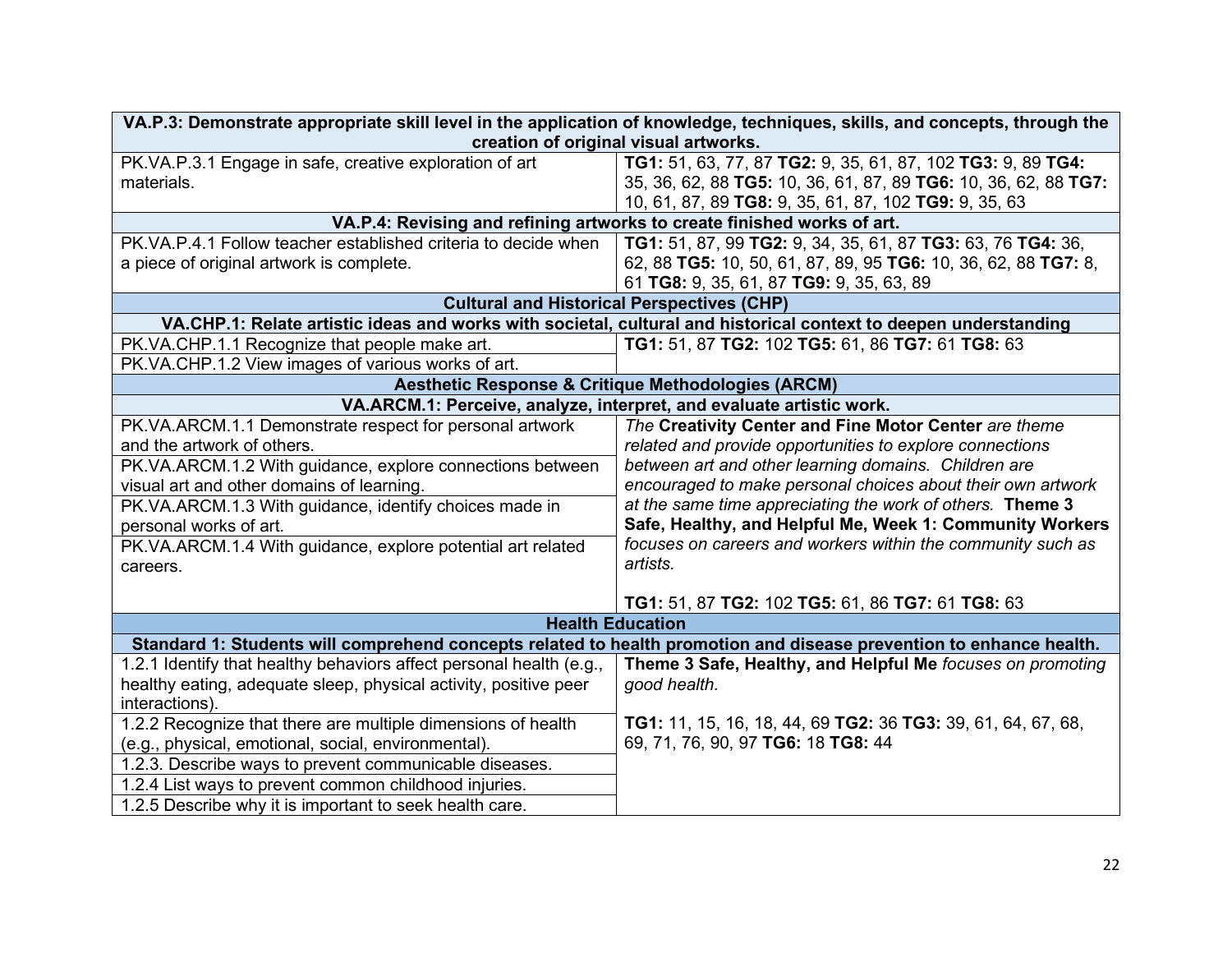| Standard 2: Students will analyze the influence of family, peers, culture, media, technology and other factors on health<br>behaviors.                                                                                            |                                                                                                                                              |  |
|-----------------------------------------------------------------------------------------------------------------------------------------------------------------------------------------------------------------------------------|----------------------------------------------------------------------------------------------------------------------------------------------|--|
| 2.2.1 Identify how the family influences personal health<br>practices and behaviors.                                                                                                                                              | Theme 1 My School and Me, Theme 2 My Family and Me,<br>and Theme 3 Safe, Healthy, and Helpful Me all identify good                           |  |
| 2.2.2 Identify what the school can do to support personal health<br>practices and behaviors.                                                                                                                                      | health practices and behaviors.                                                                                                              |  |
| 2.2.3 Describe how the media can influence health<br>behaviors.                                                                                                                                                                   | TG1: 11, 15, 16, 18, 44, 69 TG2: 36 TG3: 39, 61, 64, 67, 68,<br>69, 71, 76, 90, 97 TG6: 18 TG8: 44                                           |  |
| Standard 3: Students will demonstrate the ability to access valid information, products and services to enhance<br>health.                                                                                                        |                                                                                                                                              |  |
| 3.2.1 Identify trusted adults and professionals who can help<br>promote health.<br>3.2.2 Identify ways to locate school and community health<br>helpers.                                                                          | Theme 3 Safe, Healthy, and Helpful Me focuses on<br>promoting good health and identifies adults and professional<br>who promote health.      |  |
|                                                                                                                                                                                                                                   | TG3: 16, 17, 19                                                                                                                              |  |
| Standard 4: Students will demonstrate the ability to use interpersonal communication skills to enhance health and avoid<br>or reduce health risks.                                                                                |                                                                                                                                              |  |
| 4.2.1 Demonstrate healthy ways to express needs, wants<br>and feelings.                                                                                                                                                           | Theme 3 Safe, Healthy, and Helpful Me focuses on<br>promoting good health.                                                                   |  |
| 4.2.2 Demonstrate listening skills to enhance health.                                                                                                                                                                             | TG1: 11, 15, 16, 18 TG2: 36 TG3: 39, 61, 64, 67, 68, 69, 71,<br>76, 90, 97 TG6: 18 TG8: 44                                                   |  |
| 4.2.3 Demonstrate ways to respond when in an unwanted,<br>threatening or dangerous situation.                                                                                                                                     | Theme 3 Safe, Healthy, and Helpful Me lessons encourage<br>children to be aware of safety precautions and practice good                      |  |
| 4.2.4 Demonstrate ways to tell a trusted adult when in an<br>unwanted, threatening or dangerous situation.                                                                                                                        | safety behaviors.<br>TG1: 39, 49, 69, 89 TG2: 11 TG3: 17, 19, 23 TG7: 95 TG9:<br>36, 41, 42, 88                                              |  |
| to use decision-making skills to enhance health.<br>Standard 5: Students will demonstrate the ability                                                                                                                             |                                                                                                                                              |  |
| 5.2.1 Identify situations when a health-related decision is<br>needed (e.g., dealing with interpersonal conflict, managing<br>anger, nutrition, safety, hygiene).<br>5.2.2 Differentiate between situations when a health-related | Theme 3 Safe, Healthy, and Helpful Me lessons encourage<br>children to be aware of safety precautions and practice good<br>safety behaviors. |  |
| decision can be made individually or when assistance is<br>needed.                                                                                                                                                                | TG1: 39, 49, 69, 89 TG2: 11 TG3: 17, 19, 23 TG7: 95 TG9:<br>36, 41, 42, 88                                                                   |  |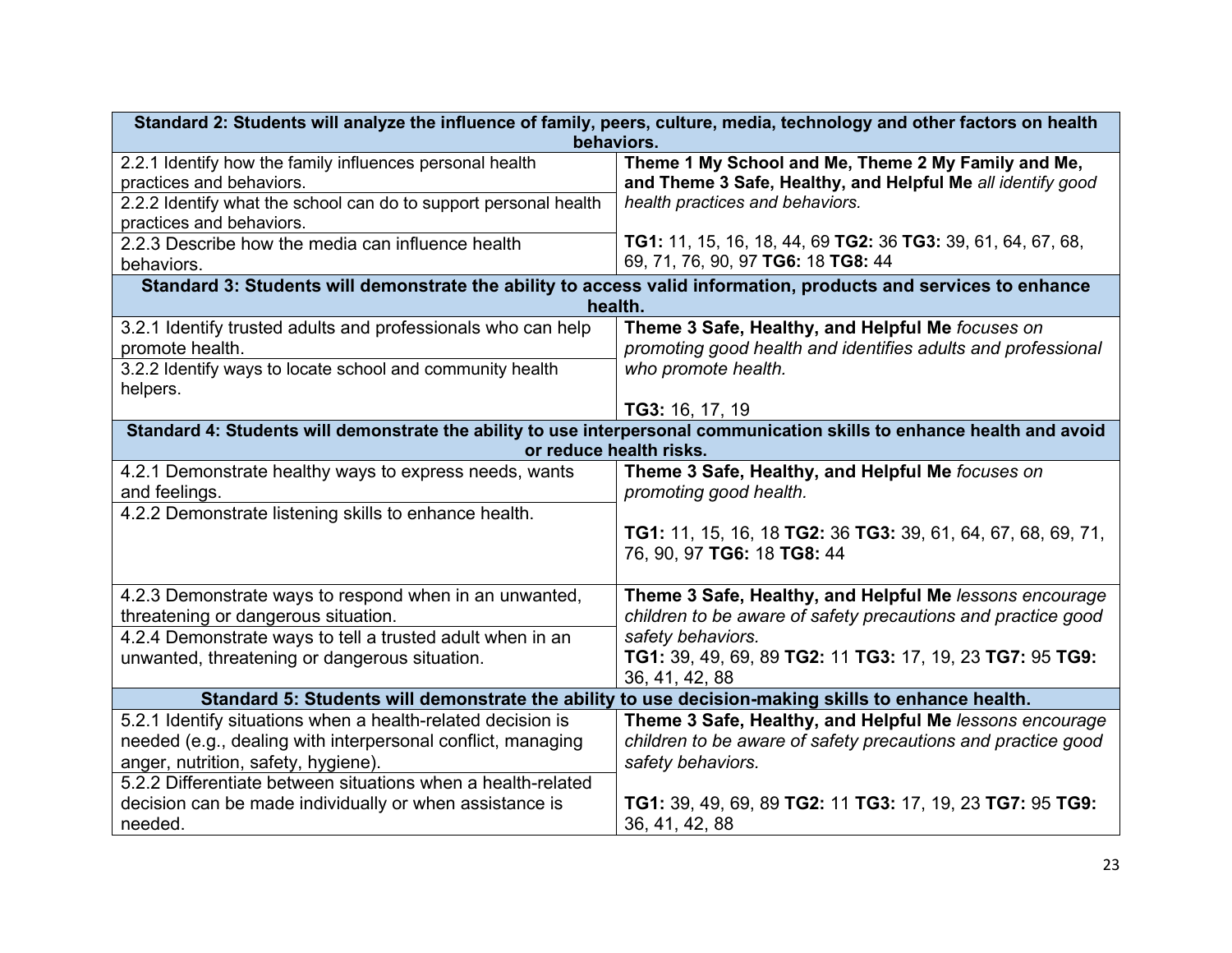|                                                                                                                     | Standard 6: Students will demonstrate the ability to use goal-setting skills to enhance health.          |
|---------------------------------------------------------------------------------------------------------------------|----------------------------------------------------------------------------------------------------------|
| 6.2.1 Identify a short-term personal health goal and take action                                                    | Theme 3 Safe, Healthy, and Helpful Me lessons encourage                                                  |
| toward achieving the goal.                                                                                          | children to be aware of safety precautions and practice good                                             |
| 6.2.2 Identify who can help when assistance is needed to                                                            | safety behaviors.                                                                                        |
| achieve a personal health goal.                                                                                     |                                                                                                          |
|                                                                                                                     | TG1: 39, 49, 69, 89 TG2: 11 TG3: 17, 19, 23 TG7: 95 TG9: 36,                                             |
|                                                                                                                     | 41, 42, 88                                                                                               |
| Standard 7: Students will demonstrate the ability to practice health-enhancing behaviors and avoid or reduce health |                                                                                                          |
|                                                                                                                     | risks.                                                                                                   |
| 7.2.1 Demonstrate healthy practices and behaviors to maintain                                                       | Theme 3 Safe, Healthy, and Helpful Me lessons encourage                                                  |
| or improve personal health.                                                                                         | children to be practice personal healthy behaviors to reduce                                             |
| 7.2.2 Demonstrate behaviors that avoid or reduce health risks.                                                      | health risks.                                                                                            |
|                                                                                                                     | TG1: 39, 49, 69, 89 TG2: 11 TG3: 17, 19, 23 TG7: 95 TG9: 36,                                             |
|                                                                                                                     | 41, 42, 88                                                                                               |
|                                                                                                                     | Standard 8: Students will demonstrate the ability to advocate for personal, family and community health. |
| 8.2.1 Make requests to promote personal health (e.g.,                                                               | Theme 3 Safe, Healthy, and Helpful Me lessons promotes and                                               |
| requesting healthy foods and drinks, avoiding second hand                                                           | encourages children to make personal and positive health                                                 |
| smoke, use of personal safety equipment, proper hygiene).                                                           | choices.                                                                                                 |
| 8.2.2 Encourage peers to make positive health choices.                                                              |                                                                                                          |
|                                                                                                                     | TG1: 39, 49, 69, 89 TG2: 11 TG3: 17, 19, 23 TG7: 95 TG9: 36,                                             |
|                                                                                                                     | 41, 42, 88                                                                                               |
|                                                                                                                     | <b>Physical Education</b>                                                                                |
|                                                                                                                     | Standard 1 Demonstrates competency in a variety of motor skills and movement patterns.                   |
|                                                                                                                     |                                                                                                          |
| S1.E1 Hopping, galloping, running, sliding, skipping, leaping -                                                     | TG1: 35, 37, 61, 93 TG2: 37, 63, 88 TG3: 11, 63, 64, 87, 88,                                             |
| Performs locomotor skills (hopping, galloping, running, sliding,                                                    | 89, 93 TG4: 10, 37, 63 TG5: 41, 62, 69, 87 TG6: 9, 38, 89 TG7:                                           |
| skipping, leaping) while maintaining balance.                                                                       | 35, 37, 89 TG8: 35, 37 TG9: 61, 62, 89                                                                   |
| S1.E2 Jogging, running - Developmentally appropriate/                                                               | Not a Pre-K Standard.                                                                                    |
| emerging outcomes first appearing in grade two.                                                                     |                                                                                                          |
| S1.E3 Jumping and landing, horizontal - Performs jumping and                                                        | TG1: 35, 37, 61, 93 TG2: 37, 63, 88 TG3: 11, 63, 64, 87, 88,                                             |
| landing actions with balance.                                                                                       | 89, 93 TG4: 10, 37, 63 TG5: 41, 62, 69, 87 TG6: 9, 38, 89 TG7:                                           |
| S1.E4 Jumping and landing, vertical - Performs jumping and                                                          | 35, 37, 89 TG8: 35, 37 TG9: 61, 62, 89                                                                   |
| landing actions with balance.                                                                                       |                                                                                                          |
| S1.E5 Dance - Performs locomotor skills in response to                                                              |                                                                                                          |
| teacher-led creative dance.                                                                                         |                                                                                                          |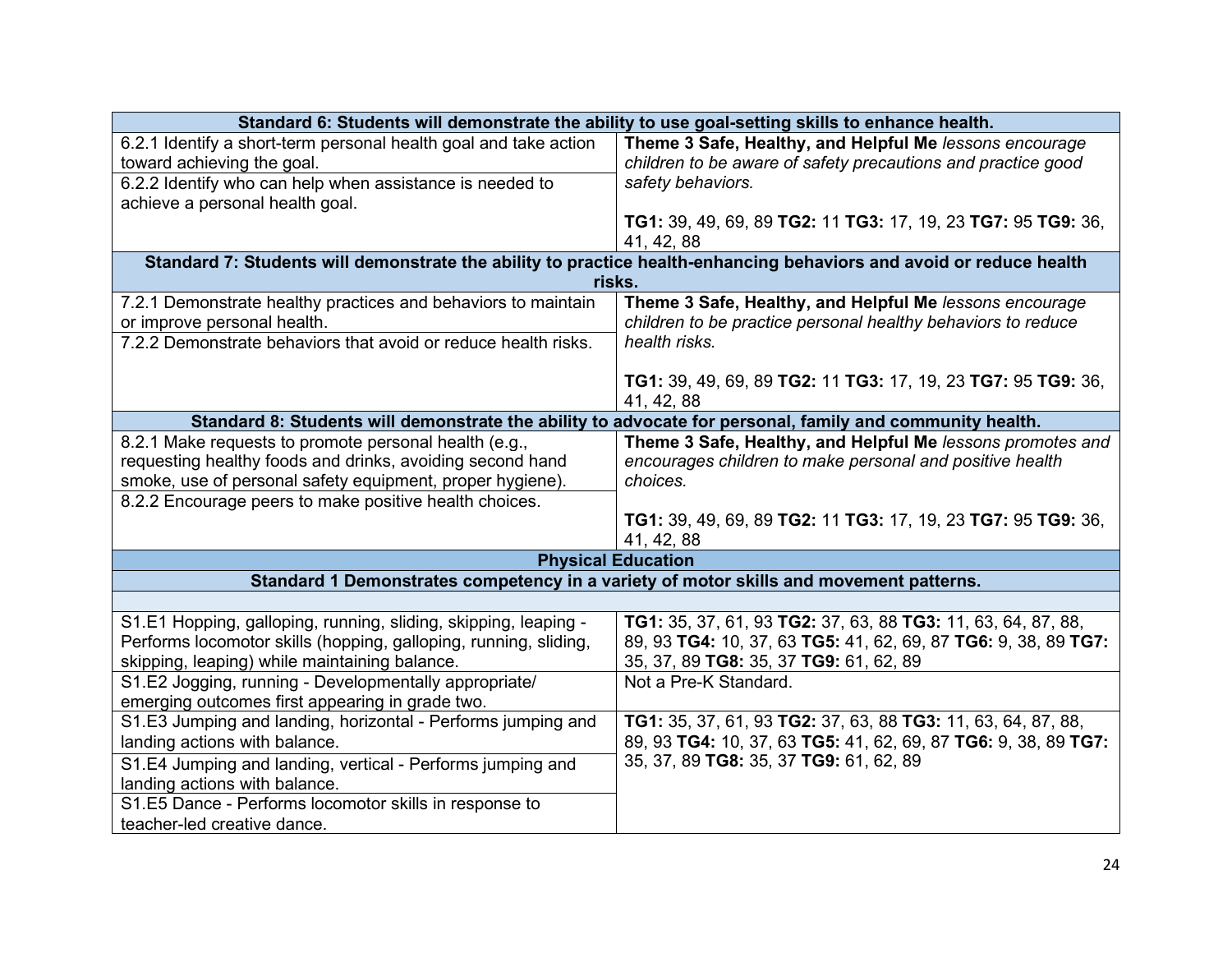| S1.E6 Combinations - Developmentally appropriate/ emerging        | Not a Pre-K Standard.                                           |
|-------------------------------------------------------------------|-----------------------------------------------------------------|
| outcomes first appear in grade three.                             |                                                                 |
| S1.E7 Balance - Maintains momentary stillness on different        | TG1: 15, 37, 41, 64, 67, 93 TG2: 14, TG4: 10, 15, 39, 67 TG5:   |
| bases of support. Forms wide, narrow, curled, and twisted body    | 39, 62, 63, 69, 87, 89, 93 TG6: 9, 15, 23, 37, 61, 65 TG7: 11,  |
| shapes.                                                           | 35, 37, 63, 89 TG8: 10, 15, 35, 93 TG9: 41, 61, 62, 89, 93      |
| S1.E8 Weight Transfer - Developmentally appropriate/              | Not a Pre-K Standard.                                           |
| emerging outcomes first appear in grade one.                      |                                                                 |
| S1.E9 Weight transfer, rolling - Roll sideways in a narrow body   | TG1: 11, 35, 61 TG2: 37, 61, 63, 88, 89 TG3: 9, 11, 87, 88, 89, |
| shape.                                                            | 93, 99 TG4: 10, 37, 63, 89 TG5: 39, 62, 69 TG6: 9, 11, 21, 63   |
| S1.E10 Curling and stretching; twisting and bending - Contrasts   | TG7: 19, 35, 37, 37 TG8: 11, 35 TG9: 11, 61, 62, 63, 88         |
| the actions of curling and stretching.                            |                                                                 |
| S1.E11 Combinations - Developmentally appropriate/ emerging       | Not a Pre-K Standard.                                           |
| outcomes first appear in grade two.                               |                                                                 |
| S1.E12 Balance and weight transfers- Developmentally              | Not a Pre-K Standard.                                           |
| appropriate/ emerging outcomes first appear in grade three.       |                                                                 |
| S1.E13 Throwing; underhand and overhand - Throws                  | TG1: 15, 37, 41, 64, 67, 93 TG2: 14, TG4: 10, 15, 39, 67 TG5:   |
| underhand and overhand with opposite foot forward. *Pre-K:        | 39, 62, 63, 69, 87, 89, 93 TG6: 9, 15, 23, 37, 61, 65 TG7: 11,  |
| Throws underhand and overhand without opposition.                 | 35, 37, 63, 89 TG8: 10, 15, 35, 93 TG9: 41, 61, 62, 89, 93      |
| S1.E14 Passing with hands - Developmentally appropriate/          |                                                                 |
| emerging outcomes first appear in grade four.                     |                                                                 |
| S1.E15 Catching - Drops a ball or object and catches it before it | TG1: 15, 37, 41, 64, 67, 93 TG2: 14, TG4: 10, 15, 39, 67 TG5:   |
| bounces twice. Catches a large ball or object tossed by a skilled | 39, 62, 63, 69, 87, 89, 93 TG6: 9, 15, 23, 37, 61, 65 TG7: 11,  |
| thrower.                                                          | 35, 37, 63, 89 TG8: 10, 15, 35, 93 TG9: 41, 61, 62, 89, 93      |
| S1.E16 Dribbling/Ball Control with hands - Dribbles a ball with   |                                                                 |
| one hand attempting second contact.                               |                                                                 |
| S1.E17 Dribbling/Ball Control with feet - Taps a ball using the   |                                                                 |
| inside of the foot, sending it forward.                           |                                                                 |
| S1.E18 Passing and receiving with feet - Developmentally          | Not a Pre-K Standard.                                           |
| appropriate/ emerging outcomes first appear in grade three.       |                                                                 |
| S1.E19 Dribbling in combinations - Developmentally                | Not a Pre-K Standard.                                           |
| appropriate/ emerging outcomes first appear in grade four.        |                                                                 |
| S1.E20 Kicking - Kicks a stationary ball from a stationary        | TG1: 15, 37, 41, 64, 67, 93 TG2: 14, TG4: 10, 15, 39, 67 TG5:   |
| position demonstrating two of the five critical elements of       | 39, 62, 63, 69, 87, 89, 93 TG6: 9, 15, 23, 37, 61, 65 TG7: 11,  |
| mature kicking.                                                   | 35, 37, 63, 89 TG8: 10, 15, 35, 93 TG9: 41, 61, 62, 89, 93      |
| S1.E21 Volley, underhand - Volleys a lightweight object           |                                                                 |
| (balloon), sending it upward.                                     |                                                                 |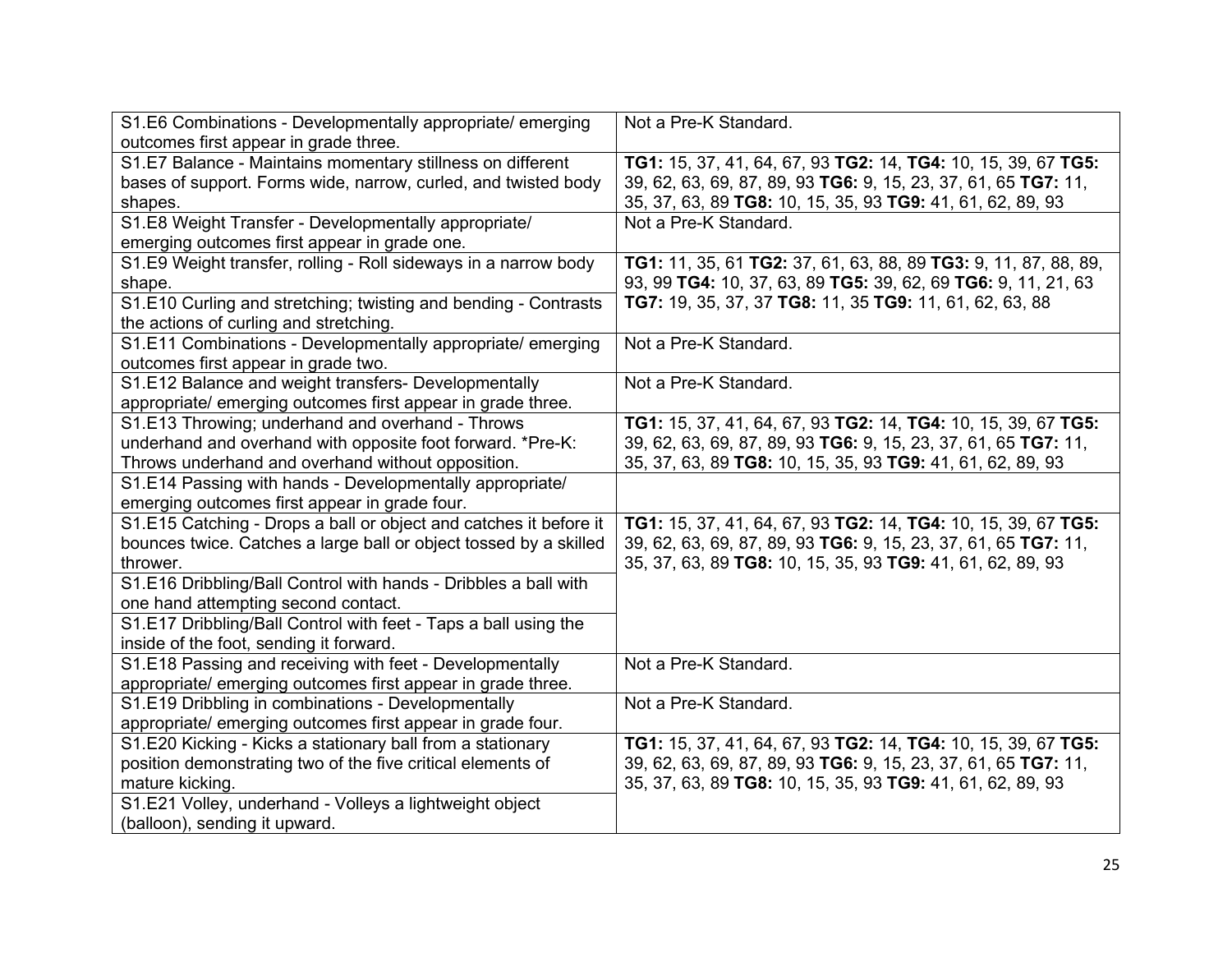| S1.E22 Volley overhead - Developmentally appropriate/                                                                      | Not a Pre-K Standard.                                               |  |
|----------------------------------------------------------------------------------------------------------------------------|---------------------------------------------------------------------|--|
| emerging outcomes first appear in grade four.                                                                              |                                                                     |  |
| S1.E23 Striking, short implement - Strikes a lightweight object                                                            | TG1: 15, 37, 41, 64, 67, 93 TG2: 14, TG4: 10, 15, 39, 67 TG5:       |  |
| with a paddle or short-handled racket.                                                                                     | 39, 62, 63, 69, 87, 89, 93 TG6: 9, 15, 23, 37, 61, 65 TG7: 11,      |  |
|                                                                                                                            | 35, 37, 63, 89 TG8: 10, 15, 35, 93 TG9: 41, 61, 62, 89, 93          |  |
| S1.E24 Striking, long implement - Developmentally appropriate/                                                             | Not a Pre-K Standard.                                               |  |
| emerging outcomes first appear in grade two.                                                                               |                                                                     |  |
| S1.E25 In combination with locomotor - Developmentally                                                                     | Not a Pre-K Standard.                                               |  |
| appropriate/ emerging outcomes first appear in grade four.                                                                 |                                                                     |  |
| S1.E26 Jumping rope - Executes a single jump with a self-                                                                  | TG1: 15, 37, 41, 64, 67, 93 TG2: 14, TG4: 10, 15, 39, 67 TG5:       |  |
| turned rope. Jumps a long rope with teacher-assisted turning.                                                              | 39, 62, 63, 69, 87, 89, 93 TG6: 9, 15, 23, 37, 61, 65 TG7: 11,      |  |
| Turns a long rope with a mature form.                                                                                      | 35, 37, 63, 89 TG8: 10, 15, 35, 93 TG9: 41, 61, 62, 89, 93          |  |
| Standard 2 Applies knowledge of concepts, principles, strategies and tactics related to movement and performance.          |                                                                     |  |
| S2.E1 Space - Differentiates between movement in personal                                                                  | TG1: 35, 49, 65, 72 TG2: 50, 61, 63, 88 TG3: 24, 35, 37, 49, 87     |  |
| (self-space) and general space. Moves in personal space to a                                                               | TG4: 12, 50 TG5: 102 TG6: 9, 12, 16, 37, 89 TG7: 35, 37, 62,        |  |
| rhythm                                                                                                                     | 89 TG8: 10, 36, 37, 41, 62, 88 TG9: 37, 89                          |  |
| S2.E2 Pathways, shapes, levels - Travels in three different                                                                |                                                                     |  |
| pathways (straight, zig-zag, and weaving).                                                                                 |                                                                     |  |
| S2.E3 Speed, direction, force - Travels in general space with                                                              |                                                                     |  |
| different speeds.                                                                                                          |                                                                     |  |
| S2.E4 Alignment and muscular tension - Developmentally                                                                     | Not a Pre-K Standard.                                               |  |
| appropriate/ emerging outcomes first appear in grade three.                                                                |                                                                     |  |
| S2.E5 Strategies and tactics - Developmentally appropriate/                                                                | Not a Pre-K Standard.                                               |  |
| emerging outcomes first appear in grade three.                                                                             |                                                                     |  |
| Standard 3 Demonstrates the knowledge and skills to achieve and maintain a health-enhancing level of physical activity and |                                                                     |  |
| fitness.                                                                                                                   |                                                                     |  |
| S3.E1 Identifies active play opportunities outside physical                                                                | Weekly Practice Centers for inside play as well as Outdoor          |  |
| education class. (e.g., before and after school, at home, at the                                                           | Activities for outside play encourages active play opportunities    |  |
| park, with friends, with family).                                                                                          | outside physical education class. Theme 3 Safe, Healthy, and        |  |
| S3.E2 Actively participates in physical education class.                                                                   | Helpful Me focuses on active play and fitness. Activities includes  |  |
| Engaged in MVPA 50% of class time.                                                                                         | those that build coordination, balance, control and strength.       |  |
| S3.E3 Recognizes that when you move fast, your heart beats                                                                 |                                                                     |  |
| faster and you breathe faster.                                                                                             | TG1: 11, 35, 37, 61, 93 TG2: 37, 63, 88, 89 TG3: 9, 11, 63, 64, 87, |  |
|                                                                                                                            | 88, 89, 93, 99 TG4: 10, 37, 63, 89 TG5: 39, 41, 62, 69, 87 TG6: 9,  |  |
|                                                                                                                            | 11, 21, 38, 63, 89 TG7: 19, 35, 37, 89 TG8: 11, 35, 37 TG9: 11,     |  |
|                                                                                                                            | 61, 62, 63, 88, 89                                                  |  |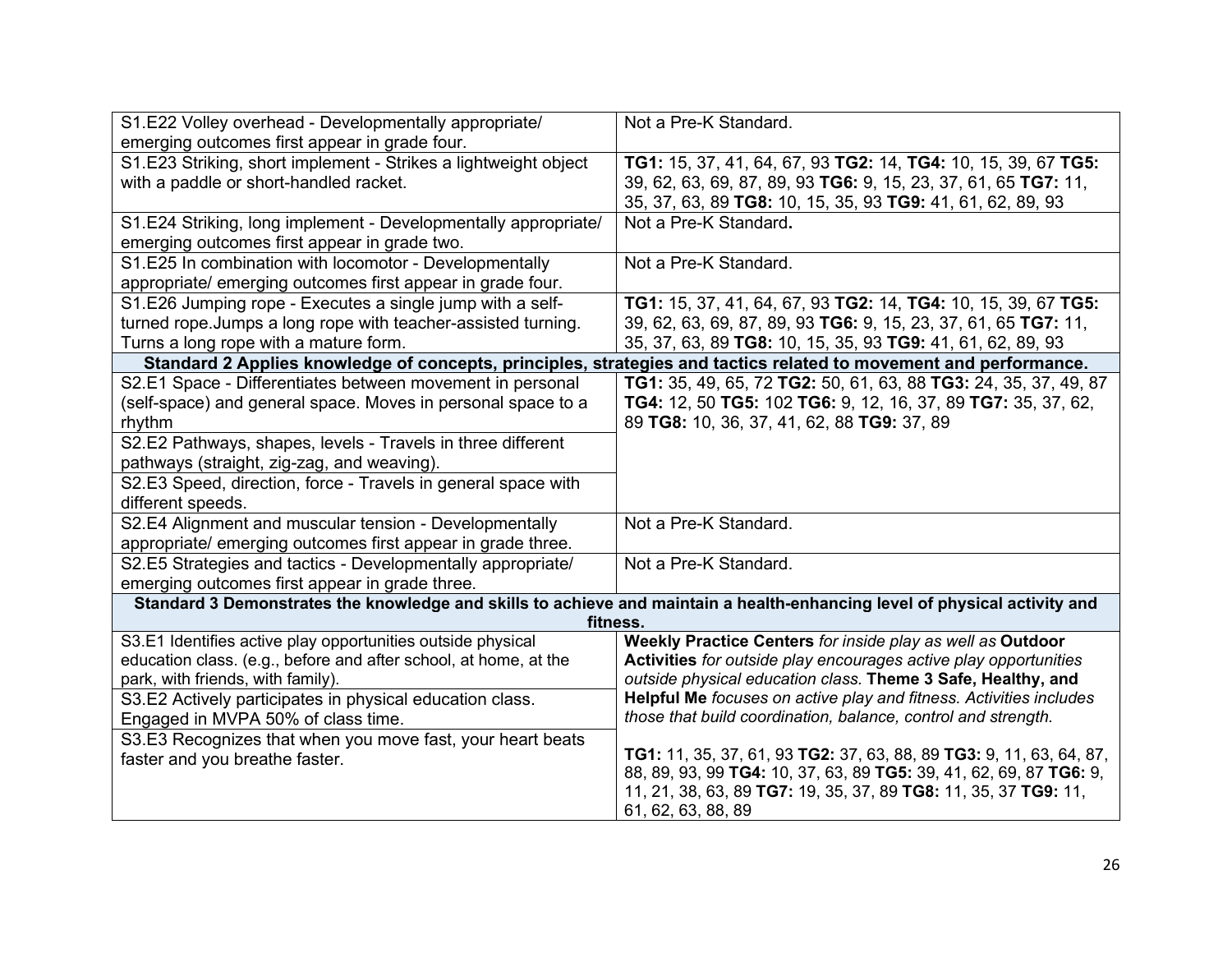| S3.E4 Developmentally appropriate/ emerging outcomes first<br>appear in grade three.                                                   | Not a Pre-K Standard.                                                                                                  |  |
|----------------------------------------------------------------------------------------------------------------------------------------|------------------------------------------------------------------------------------------------------------------------|--|
| S3.E5 Developmentally appropriate/ emerging outcomes first                                                                             | Not a Pre-K Standard.                                                                                                  |  |
| appear in grade three.                                                                                                                 |                                                                                                                        |  |
| S3.E6 Nutrition Recognizes that food provides energy for physical                                                                      | TG3: 61, 64, 67, 68, 69, 70, 71, 76                                                                                    |  |
| activity.                                                                                                                              |                                                                                                                        |  |
|                                                                                                                                        | Standard 4 Exhibits responsible personal and social behavior that respects self and others.                            |  |
| Conscious Discipline® specifically guides children in being successful in their social and emotional endeavors throughout the day. The |                                                                                                                        |  |
| UNITE, CALM, CONNECT, and COMMIT portions of the Greeting Circle (pages 12-13, 38-39, 64-65, 90-91 in each Teacher's Guide)            |                                                                                                                        |  |
|                                                                                                                                        | encourage children to develop responsibility, respect for others, and a growing desire to learn in a safe environment. |  |
| S4.E1 Follows directions in group settings (e.g., safe behaviors,                                                                      | TG1: 13, 39, 65, 104 TG2: 13, 39, 65, 91TG3: 13, 39, 65, 91 TG4:                                                       |  |
| following rules).                                                                                                                      | 13, 39, 65, 91 TG5: 13, 39, 65, 91 TG6: 13, 39, 65, 91 TG7: 13,                                                        |  |
|                                                                                                                                        | 39, 65, 91 TG8: 8, 13, 39, 65, 91 TG9: 13, 39, 65, 91                                                                  |  |
| S4.E2 Acknowledges responsibility for behavior when prompted.                                                                          | TG1: 38, 64, 90 TG2: 12, 13, 38, 39, 64, 65, 90, 91 TG3: 12, 13,                                                       |  |
|                                                                                                                                        | 39, 64, 65, 91 TG4: 12, 13, 26, 39, 65, 91 TG5: 12, 13, 39, 65, 91                                                     |  |
|                                                                                                                                        | TG6: 12, 13, 38, 39, 65, 91 TG7: 13, 39, 64, 65, 91 TG8: 12, 13,                                                       |  |
|                                                                                                                                        | 38, 39, 65, 91 TG9: 13, 39, 65, 91, 95                                                                                 |  |
| S4.E3 Follows instruction/ directions when prompted.                                                                                   | TG1: 13, 24, 26, 39, 65, 78, 90, 91 TG2: 12 TG3: 12, 21, 44, 99                                                        |  |
|                                                                                                                                        | TG4: 13, 52, 64, 73 TG5: 12 TG7: 13, 65, 73 TG9: 13                                                                    |  |
| S4.E4 Shares equipment and space with others.                                                                                          | TG1: 11, 46, 89 TG2: 41, 61, 87, 88, 89 TG3: 22, 37 TG4: 63, 89,                                                       |  |
|                                                                                                                                        | 102 TG5: 11, 19 TG6: 11, 35, 37, 67, 87, 89 TG7: 8, 11, 61, 67,                                                        |  |
|                                                                                                                                        | 88, 93 TG8: 63 TG9: 89                                                                                                 |  |
| S4.E5 Recognizes the established protocols for class activities.                                                                       | TG1: 13, 39, 65, 104 TG2: 13, 39, 65, 91TG3: 13, 39, 65, 91 TG4:                                                       |  |
|                                                                                                                                        | 13, 39, 65, 91 TG5: 13, 39, 65, 91 TG6: 13, 39, 65, 91 TG7: 13,                                                        |  |
|                                                                                                                                        | 39, 65, 91 TG8: 8, 13, 39, 65, 91 TG9: 13, 39, 65, 91                                                                  |  |
| S4.E6 Follows teacher directions for safe participation and proper                                                                     | TG1: 8, 9, 10, 11, 23, 86 TG2: 8, 34, 101 TG3: 34, 35 TG7: 8, 60                                                       |  |
| use of equipment with minimal reminders.                                                                                               | TG8: 60 TG9: 8, 89                                                                                                     |  |
| Standard 5 Recognizes the value of physical activity for health, enjoyment, challenge, self-expression and/or social interaction.      |                                                                                                                        |  |
| S5.E1 Recognizes that physical activity is important for good                                                                          | Weekly Practice Centers and Outdoor Activities play encourage                                                          |  |
| health.                                                                                                                                | physical activities that are important for good health. Theme 3                                                        |  |
|                                                                                                                                        | Safe, Healthy, and Helpful Me focuses on active play and fitness.                                                      |  |
|                                                                                                                                        | Activities includes those that build coordination, balance, control                                                    |  |
|                                                                                                                                        | and strength.                                                                                                          |  |
|                                                                                                                                        |                                                                                                                        |  |
|                                                                                                                                        | TG1: 11, 35, 37, 61, 93 TG2: 37, 63, 88, 89 TG3: 9, 11, 63, 64, 87,                                                    |  |
|                                                                                                                                        | 88, 89, 93, 99 TG4: 10, 37, 63, 89 TG5: 39, 41, 62, 69, 87 TG6: 9,                                                     |  |
|                                                                                                                                        | 11, 21, 38, 63, 89 TG7: 19, 35, 37, 89 TG8: 11, 35, 37 TG9: 11,                                                        |  |
|                                                                                                                                        | 61, 62, 63, 88, 89                                                                                                     |  |